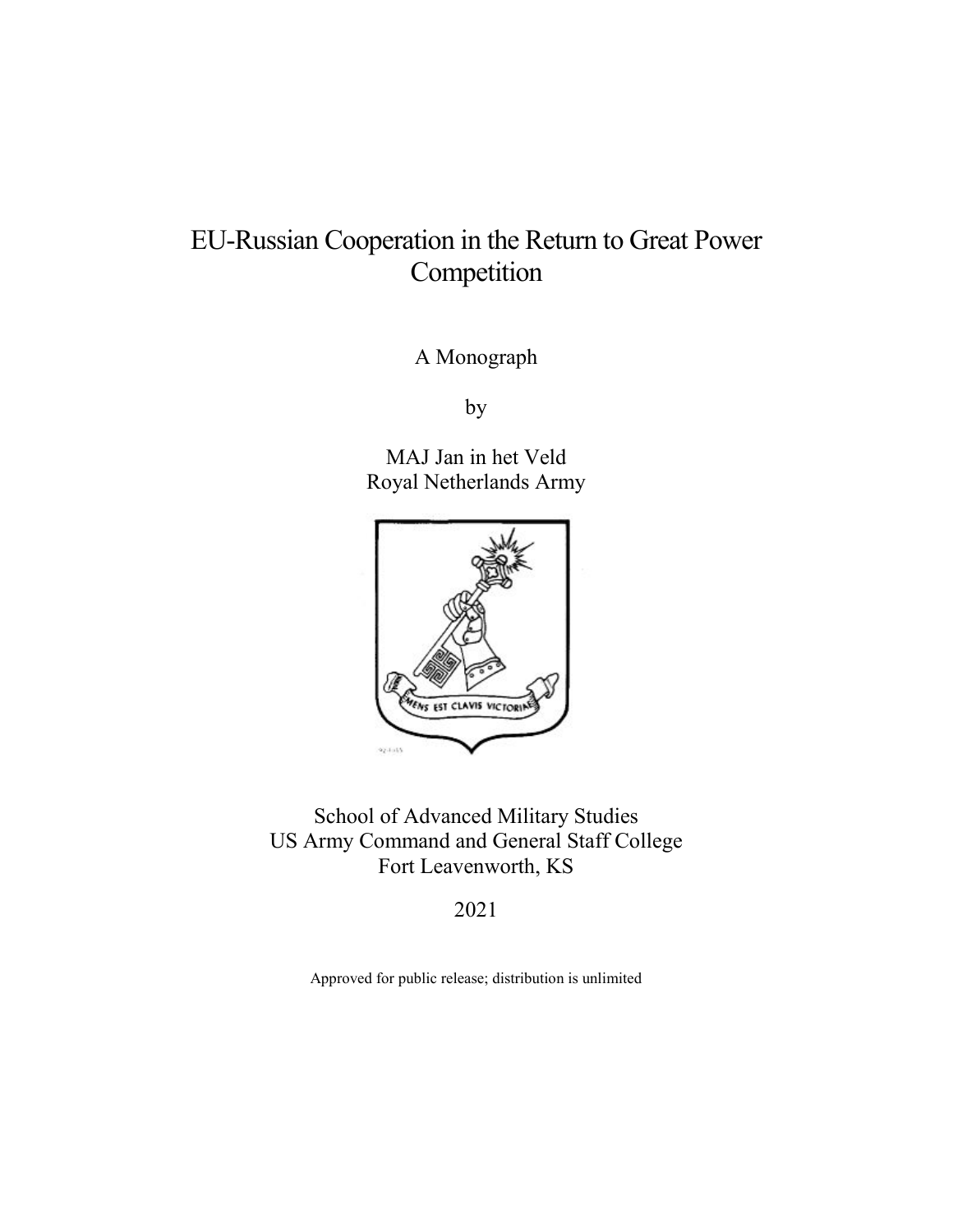# **REPORT DOCUMENTATION PAGE** *Form Approved*

*OMB No. 0704-0188*

Public reporting burden for this collection of information is estimated to average 1 hour per response, including the time for reviewing instructions, searching existing data sources, gathering and maintaining the data needed, and completing and reviewing this collection of information. Send comments regarding this burden estimate or any other aspect of this collection of information, including suggestions for reducing this burden to Department of Defense, Washington Headquarters Services, Directorate for<br>Information Operations and Reports (0704-0188), 1215 Jeff any other provision of law, no person shall be subject to any penalty for failing to comply with a collection of information if it does not display a currently valid OMB control<br>number. PLEASE DO NOT RETURN YOUR FORM TO T **1. REPORT DATE** *(DD-MM-YYYY)* 23 02 2021 **2. REPORT TYPE** Monograph **3. DATES COVERED** *(From - To)* JUL 2020 - MAY 2021 **4. TITLE AND SUBTITLE** EU Russian Cooperation in the Return to Great Power Competition. **5a. CONTRACT NUMBER 5b. GRANT NUMBER 5c. PROGRAM ELEMENT NUMBER 6. AUTHOR(S)** Major Jan in het Veld **5d. PROJECT NUMBER 5e. TASK NUMBER 5f. WORK UNIT NUMBER 7. PERFORMING ORGANIZATION NAME(S) AND ADDRESS(ES)** U.S. Army Command and General Staff College ATTN: ATZL-SWD-GD Fort Leavenworth, KS 66027-2301 **8. PERFORMING ORG REPORT NUMBER 9. SPONSORING / MONITORING AGENCY NAME(S) AND ADDRESS(ES)** ADVANCED MILITARY STUDIES PROGRAM **10. SPONSOR/MONITOR'S ACRONYM(S) 11. SPONSOR/MONITOR'S REPORT NUMBER(S) 12. DISTRIBUTION / AVAILABILITY STATEMENT** Approved for Public Release; Distribution is Unlimited **13. SUPPLEMENTARY NOTES 14. ABSTRACT** Within three decades after the collapse of the Soviet Union, the world is witnessing a global power shift from West to East. While the world is increasingly starting to look like Europe in the eighteenth and nineteenth centuries, which was dictated by the "European concert of powers" in which European countries always played to the balance, this monograph explores the possibility of EU-Russian cooperation to remain relevant within a return to Great Power Competition. Employing a Policy Analysis Methodology, an historical analysis provides insights into the relationship between Russia and Europe since the rise of nation-states during the Napoleonic era. Contemporary literature from various Foreign Affairs and Political Sciences experts describes the EU and Russian position in a world returning to Great Power Competition. Lastly, the need and desirability of EU-Russian cooperation is viewed from a Diplomatic, Informational, Military, and Economic perspective. The author discovers there is a lot of economy driven potential for EU-Russian cooperation, to foster EU ambitions to reform the current structure of the international system towards a multipolar world, while spreading its values through equality and patience, and by acting as the intermediate great power motivating other great powers to become more willing to compromise as well. The EU will have to make a tradeoff, however, between the benefits of this cooperation toward securing the EU's place in a return to great power competition and the possible political damage concerning the legitimacy of that cooperation domestically, and towards its closest ally: The United States. **15. SUBJECT TERMS** Great Power Competition, Strategy, Strategic Level of War, Russia, EU **16. SECURITY CLASSIFICATION OF: 17. LIMITATION OF ABSTRACT 18. NUMBER OF PAGES 19a. NAME OF RESPONSIBLE PERSON a. REPORT b. ABSTRACT c. THIS PAGE 19b. PHONE NUMBER** (include area code)

| ו השת | I D. ADSIRACI I C. INIS FAGE I |  | <b>130. FRONE NOMBER</b> <i>illicidae alea cod</i> |
|-------|--------------------------------|--|----------------------------------------------------|
| (U    |                                |  | $758 - 3300$                                       |
|       |                                |  | Standard Form 208 (Pou 8-08)                       |

**Standard Form 298 (Rev. 8-98) Prescribed by ANSI Std. Z39.18**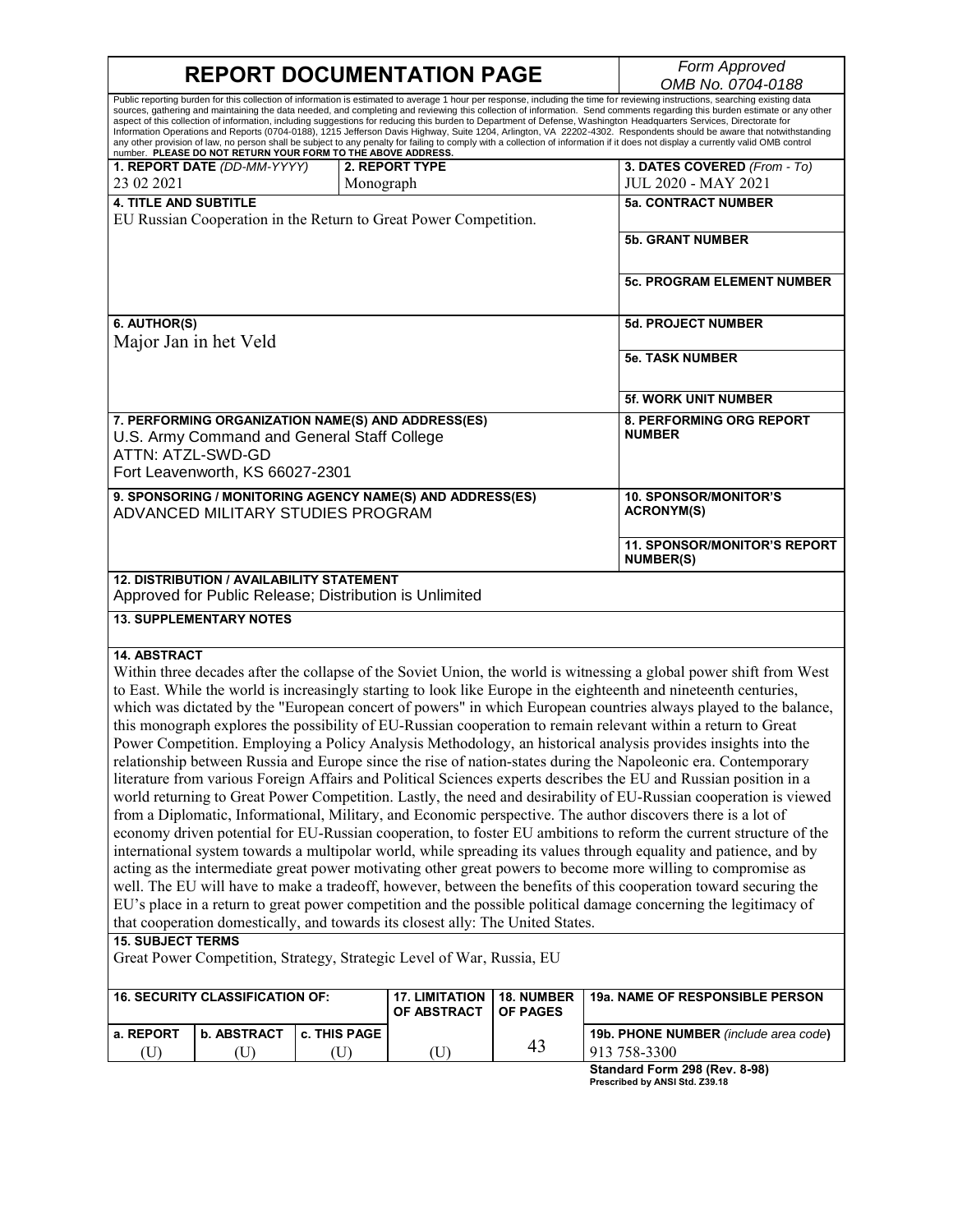## Monograph Approval Page

Name of Candidate: MAJ Jan in het Veld

Monograph Title: EU-Russian Cooperation in the Return to Great Power Competition.

Approved by:

 $\frac{1}{\text{signed}/26}$  MAR 21/DGC// , Monograph Director Dan G. Cox, PhD

\_\_\_\_\_\_//signed/26 MAR 21/BKE// \_\_\_\_\_\_\_, Seminar Leader Brit K. Erslev, COL

//signed 20 APR 21/BAP//, Director, School of Advanced Military Studies Brian A. Payne, COL

Accepted this 20th day of May 2021 by:

//signed/XX MAY 21/DFS// \_\_\_\_\_\_, Assistant Dean of Academics for Degree Programs and Research, CGSC Dale F. Spurlin, PhD

The opinions and conclusions expressed herein are those of the student author and do not necessarily represent the views of the US Army Command and General Staff College or any other government agency. (References to this study should include the foregoing statement.)

Fair use determination or copyright permission has been obtained for the use of pictures, maps, graphics, and any other works incorporated into the manuscript. This author may be protected by more restrictions in their home countries, in which case further publication or sale of copyrighted images is not permissible.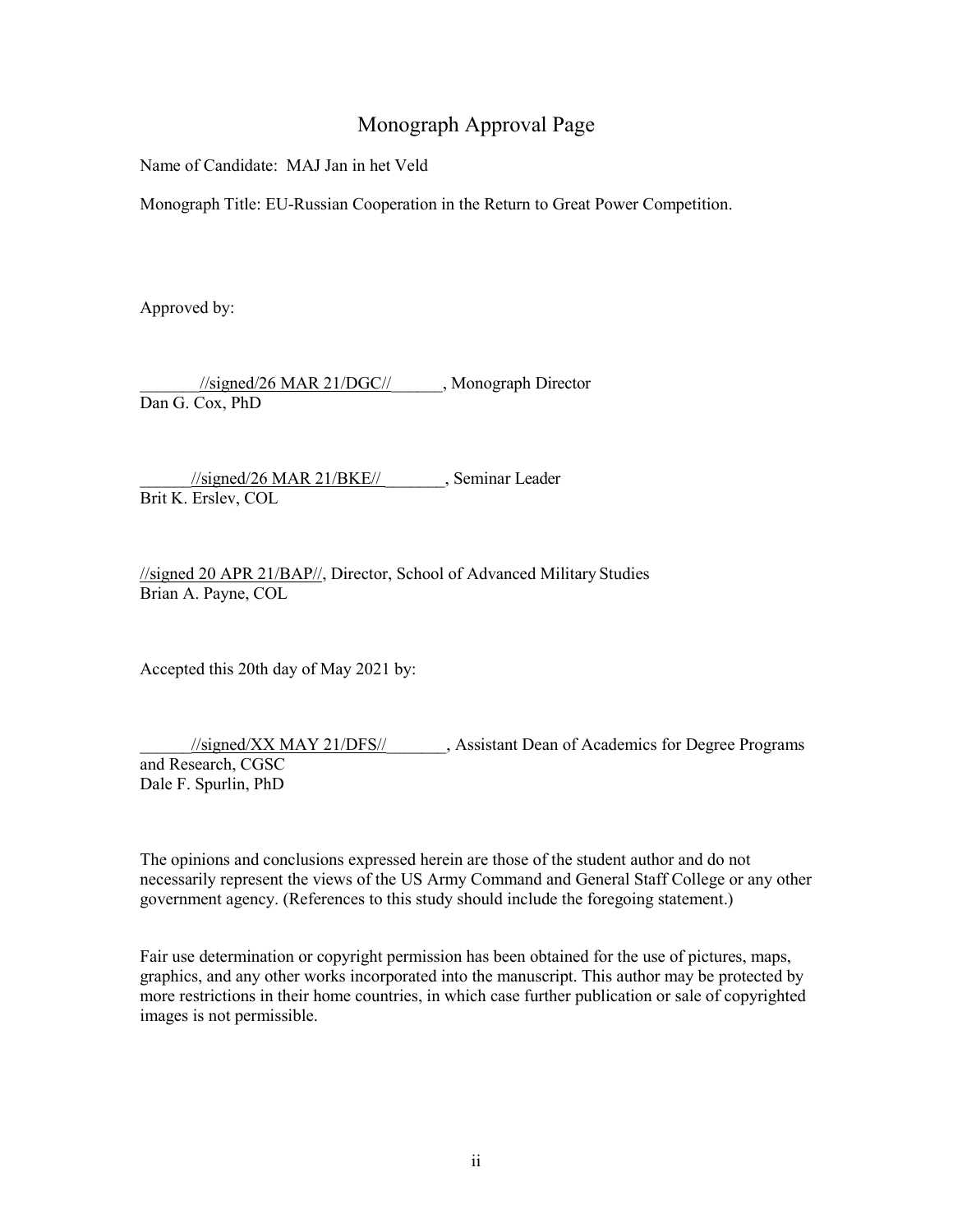#### Abstract

<span id="page-3-0"></span>EU-Russian Cooperation in the Return to Great Power Competition, by MAJ Jan in het Veld, 43 pages.

Within three decades after the collapse of the Soviet Union, the world is witnessing a global power shift from West to East. While the world is increasingly starting to look like Europe in the eighteenth and nineteenth centuries, which was dictated by the "European concert of powers" in which European countries always played to the balance, this monograph explores the possibility of EU-Russian cooperation to remain relevant within a return to Great Power Competition. Employing a Policy Analysis Methodology, an historical analysis provides insights into the relationship between Russia and Europe since the rise of nation-states during the Napoleonic era. Contemporary literature from various Foreign Affairs and Political Sciences experts describes the EU and Russian position in a world returning to Great Power Competition. Lastly, the need and desirability of EU-Russian cooperation is viewed from a Diplomatic, Informational, Military, and Economic perspective. The author discovers there is a lot of economy driven potential for EU-Russian cooperation, to foster EU ambitions to reform the current structure of the international system towards a multipolar world, while spreading its values through equality and patience, and by acting as the intermediate great power motivating other great powers to become more willing to compromise as well. The EU will have to make a tradeoff, however, between the benefits of this cooperation toward securing the EU's place in a return to great power competition and the possible political damage concerning the legitimacy of that cooperation domestically, and towards its closest ally: The United States.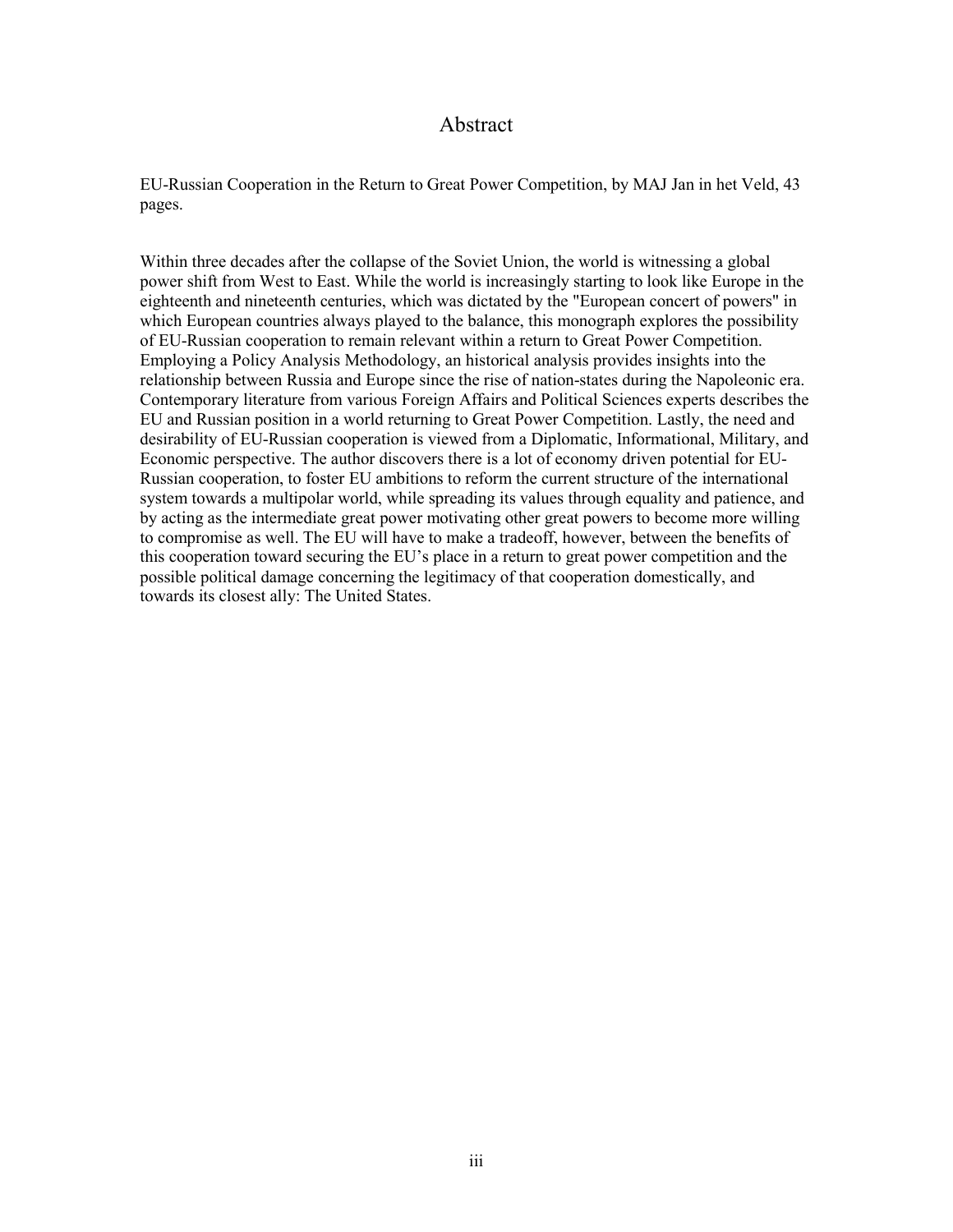# Contents

<span id="page-4-0"></span>

| 1. |
|----|
| 2. |
| 3. |
|    |
|    |
|    |
| 4. |
|    |
|    |
|    |
|    |
|    |
| 5. |
|    |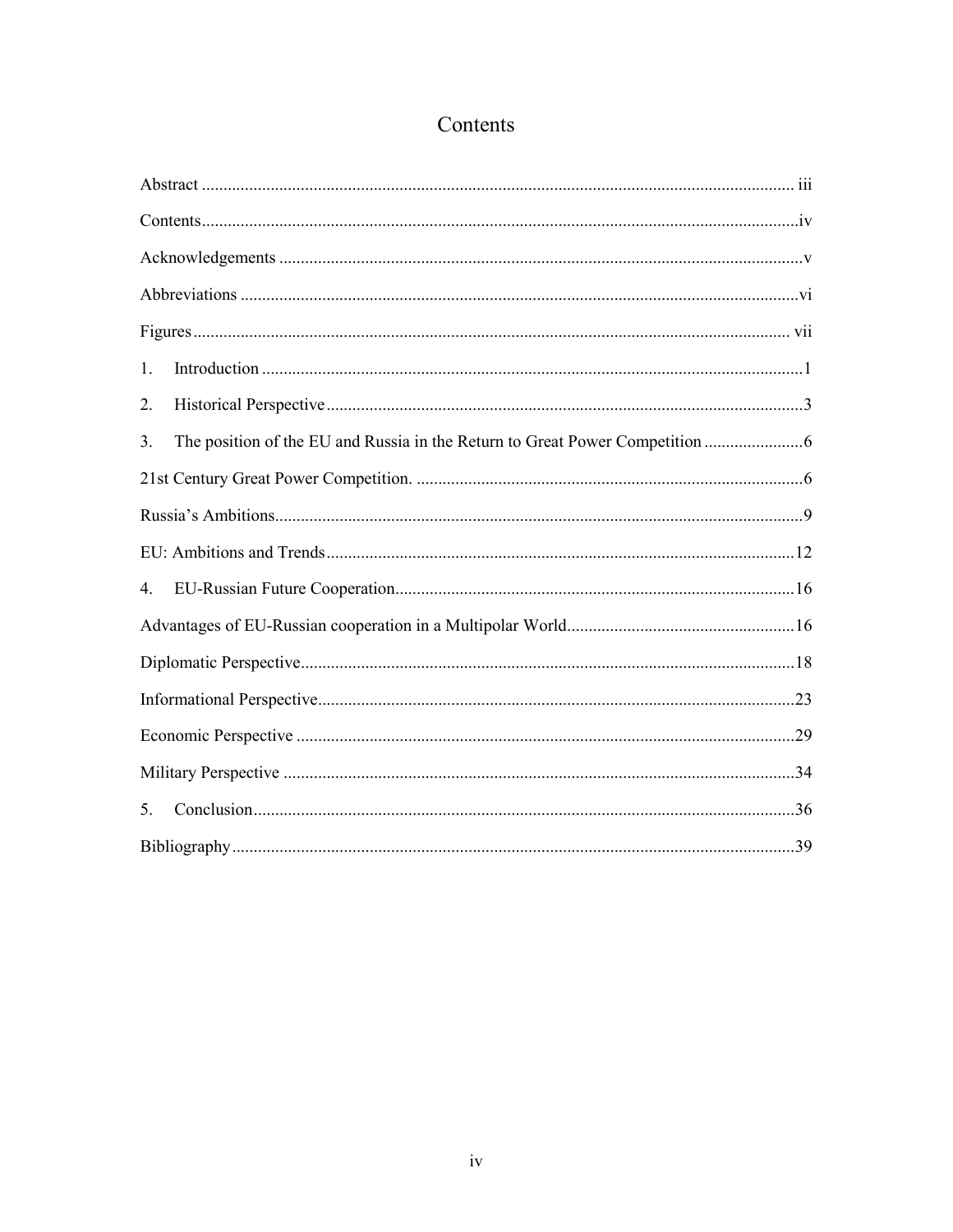## Acknowledgements

<span id="page-5-0"></span>I want to thank everyone that helped me in completing this work. Dr. Dan G. Cox, and COL Brit Erslev provided mentorship and encouragement throughout the process. My classmates gave me invaluable feedback as well as a sounding board for all of my thoughts. But most importantly, I would like to say to my wife how much I love her for giving me this opportunity, and how proud I am of her and our family.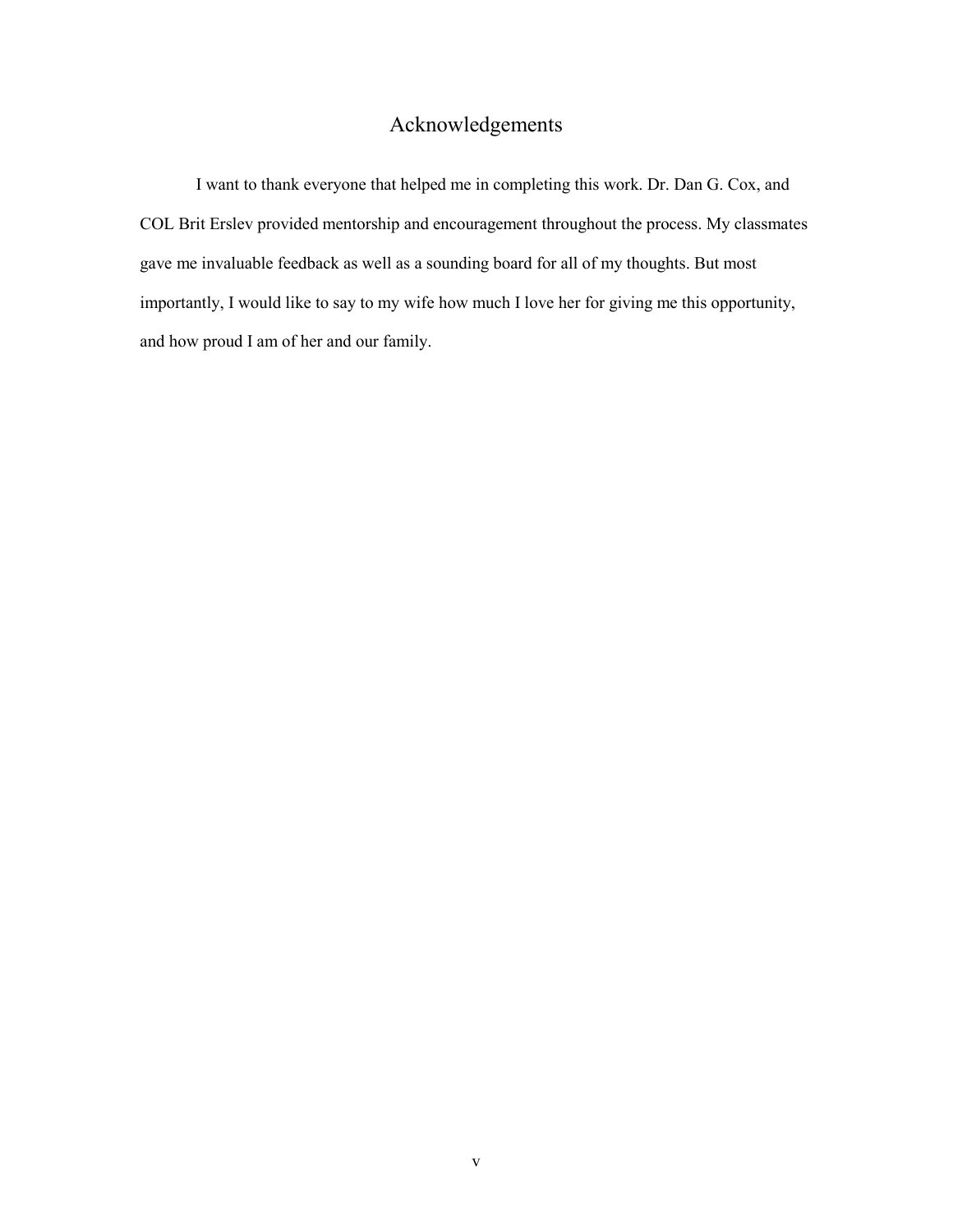# Abbreviations

<span id="page-6-0"></span>

| <b>ASEM</b>   | Asia Europe Meeting                                              |
|---------------|------------------------------------------------------------------|
| <b>BRI</b>    | Belt and Road Initiative                                         |
| <b>CSIS</b>   | Center for Strategic and International Studies                   |
| DoD           | Department of Defense                                            |
| <b>DIME</b>   | Diplomatic Informational Military Economic                       |
| EU            | European Union                                                   |
| ICC           | <b>International Criminal Court</b>                              |
| LOC           | Line of Communication                                            |
| <b>NATO</b>   | North Atlantic Treaty Organization                               |
| <b>NSR</b>    | Northern Sea Route                                               |
| <b>PACE</b>   | Parliamentary Assembly of the Council of Europe                  |
| <b>PCA</b>    | Partnership and Cooperation Agreement                            |
| <b>PESCO</b>  | <b>Permanent Structured Cooperation</b>                          |
| <b>SSR</b>    | Southern Sea Route                                               |
| <b>UNESCO</b> | United Nations Educational, Scientific and Cultural Organization |
| <b>UNSC</b>   | United Nations Security Council                                  |
| <b>UNWTO</b>  | United Nations World Tourism Organization                        |
| <b>WHO</b>    | World Health Organization                                        |
| <b>WWI</b>    | World War I                                                      |
| WWII          | World War II                                                     |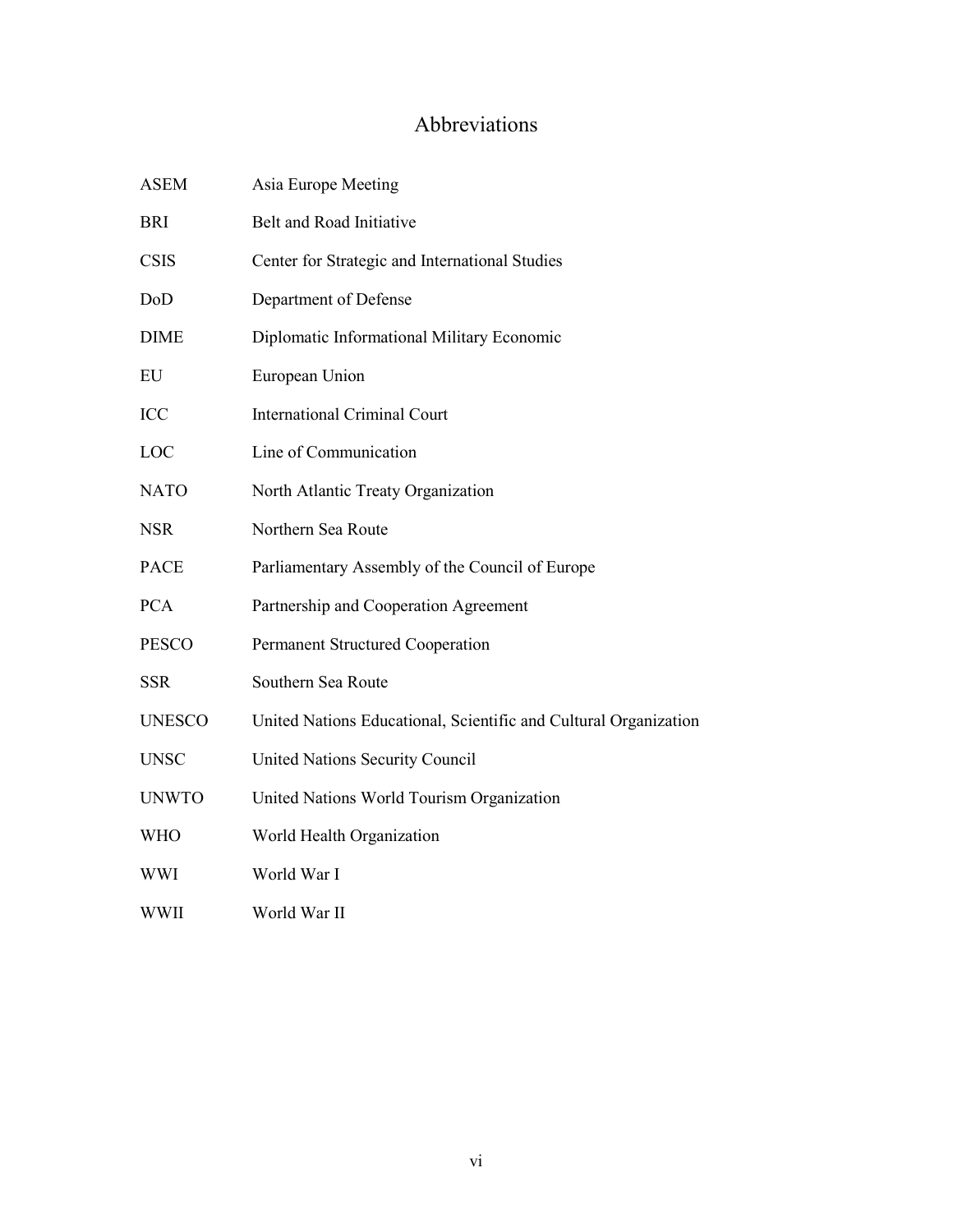# Figures

<span id="page-7-0"></span>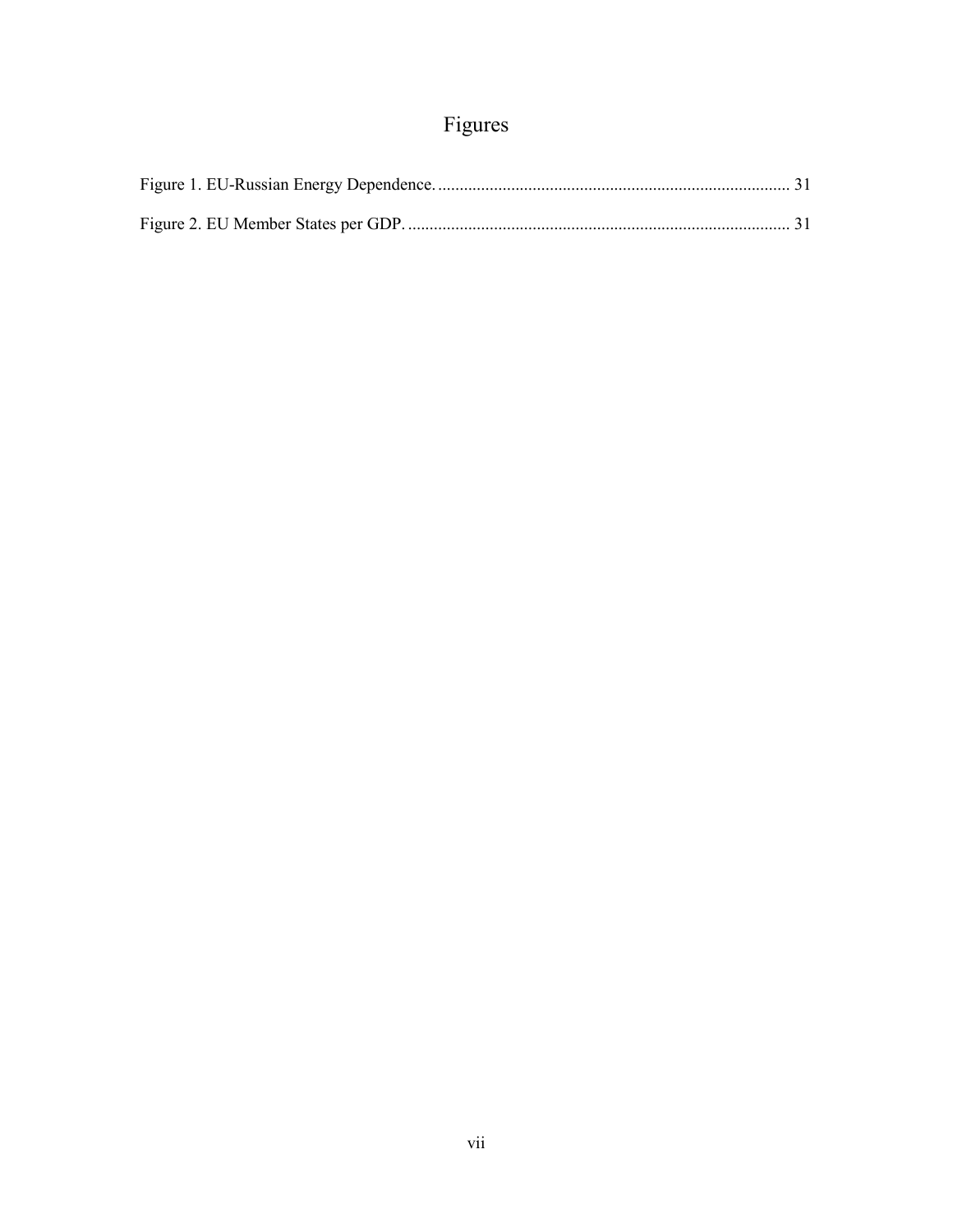#### 1. Introduction

The Secret of Politics? Make a good treaty with Russia.

—Otto von Bismarck, First German Chancellor

<span id="page-8-0"></span>In his 2020 *NDS Implementation: First Year Accomplishments*, US Secretary of Defense Mark T. Esper stated the world has returned to an era of Great Power Competition and that the US Department of Defense's (DoD) near-term objectives should focus on integrated action towards China first, then Russia, while preparing once again for high-intensity conflict in the future.<sup>1</sup> Remarkably, the European Union (EU), the  $2<sup>nd</sup>$  largest economy in the world, is not even mentioned as an actor. Countries in the EU are instead referred to as allies and like-minded nations, many of whom should commit to sharing more of the burden for their capabilities and capacity, as well as the security and stability of their regions and the world under American leadership. Great Power Competition is therefore arguably framed as being bipolar. From a perspective of the current US political climate in which "America First" seems to prevail, this is hardly a surprising message. $2$ 

What might be surprising, however, is the way the EU views its position within this return to Great Power Competition. Former Secretary-General of the European Commission Martin Selmayr already clarified the EU's stance as early as March 2019 by saying:

"Great Power Competition, we Europeans are skeptical about this. We don't think that competition is about power. We think competition should be a win-win situation. We think competition should be fair. If it's only a game of power, then everybody will lose in the end. That is something we have learned from history. There can be no power without values. That is a European Union belief which is written in our treaties. We know that we are in an increasingly multipolar world. But we believe we should not give up on working together in this increasingly multipolar world. Europe is a strong voice in the concert of

<sup>&</sup>lt;sup>1</sup> US Department of Defense, Secretary of Defense Mark T. Esper, "NDS Implementation: First Year Accomplishments," (Washington, DC: Government Publishing Office, 2020).

<sup>2</sup> White House Statement, 30 January 2018, "President Donald J. Trump's Foreign Policy Puts America First," accessed September 15, 2020, https://www.whitehouse.gov/briefings-statements/presidentdonald-j-trumps-foreign-policy-puts-america-first/.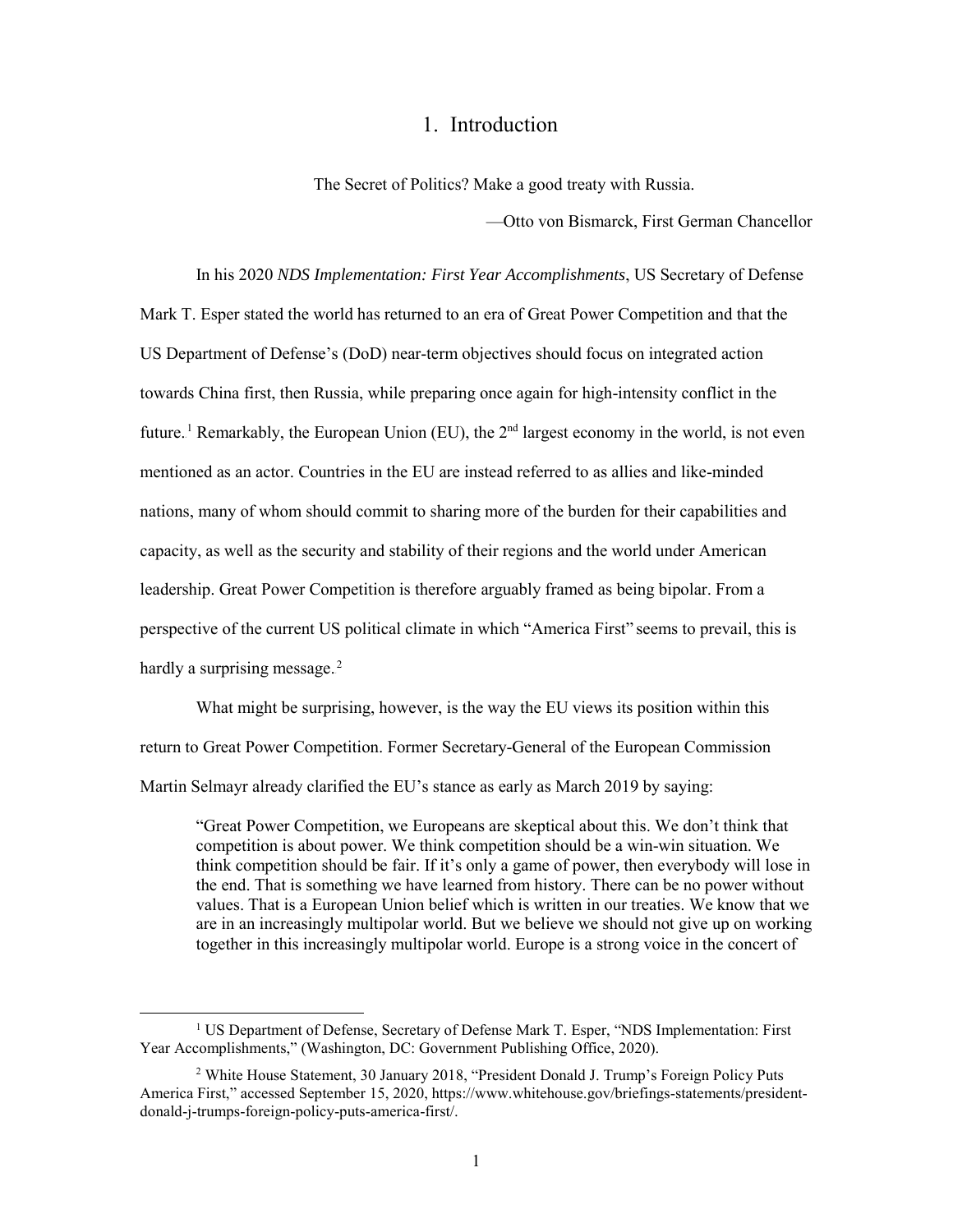powers for values, for democracy, for fair competition, and a rules-based international system."<sup>3</sup>

Within this quote, two distinct differences with the US point of view become apparent. The EU regards the world as multipolar instead of bipolar, and it prefers to stay clear of power competition while playing to a balance of power.

Within the context of a return to Great Power Competition and the EU's desire to seek out the balance, the research question this monograph examines is: "Should the EU consider Russia as a partner instead of an opponent to remain relevant within a return to Great Power Competition?" Employing a Policy Analysis Methodology using the Strategic Evaluation Method within a qualitative research approach, this monograph answers the proposed research question through historiography, contemporary literature, current doctrine, and theoretical frameworks. A historical analysis will provide insights into the relationship between Russia and Europe since the rise of nation-states during the Napoleonic era. Contemporary literature written by various experts on Foreign Affairs and Political Sciences is then used to describe the EU's and Russia's position in a world returning to Great Power Competition. Lastly, this monograph will view the need and desirability of EU-Russian cooperation from a Diplomatic, Informational, Military, and Economic perspective. Within these perspectives, this monograph explores possibilities in current doctrine for military cooperation between the EU and Russia. Throughout all this, various theorists, including Daniel Kahneman, Peter Berger and Thomas Luckmann, and John Lewis Gaddis, inform the theoretical framework and conceptualization of the monograph.

 <sup>3</sup> Brookings Institution, "Europe, Multilateralism, and Great Power Competition," 6 March 2019, video, 1:15:18, accessed September 15, 2020, https://www.brookings.edu/events/europe-multilateralismand-great-power-competition/.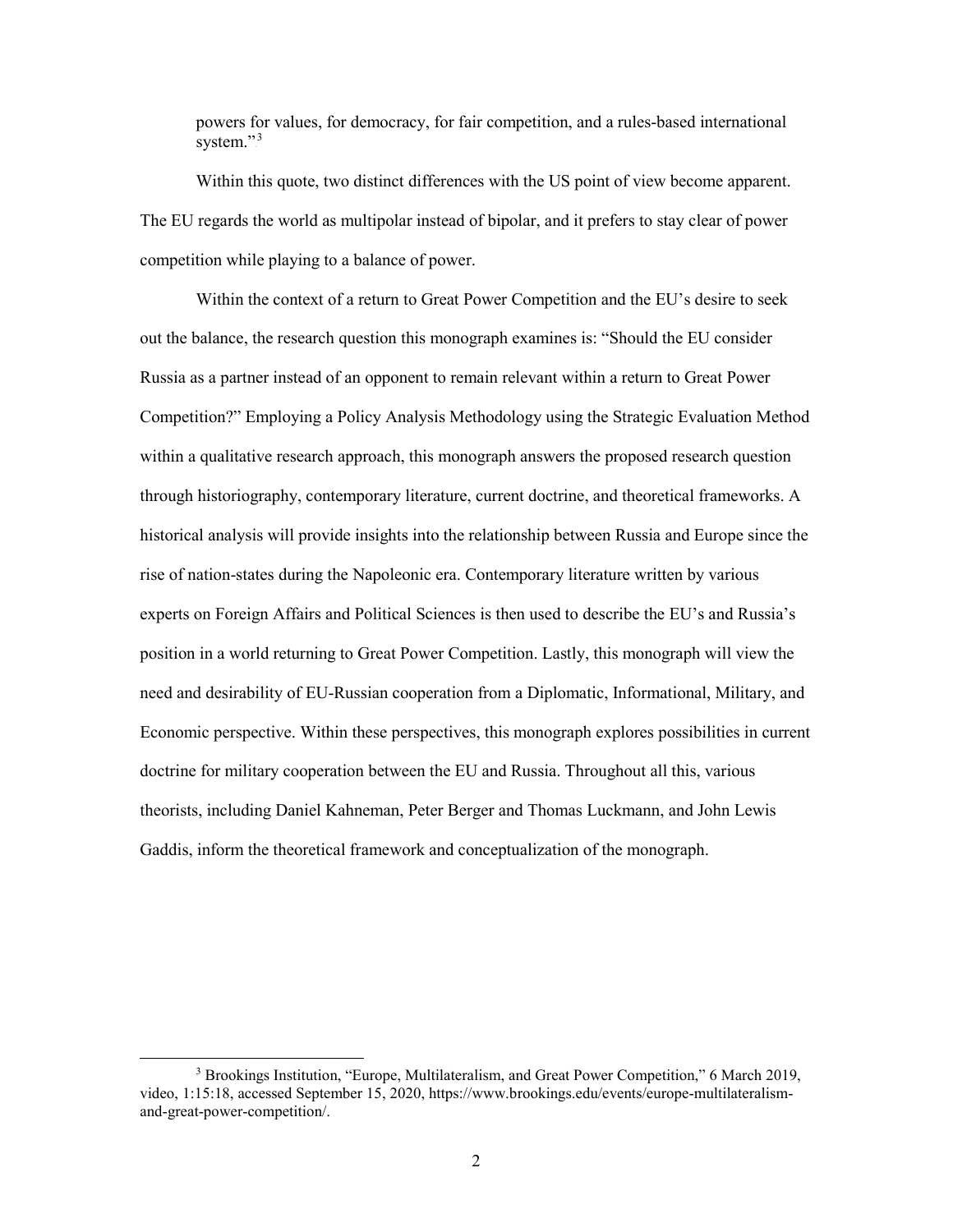### 2. Historical Perspective

<span id="page-10-0"></span>Between the end of the Napoleonic Wars and WWI, the Concert of Europe was the balance of power that existed in Europe. It was also known as the Congress System. It was the result of a custom, following the era of Napoleon and the French Revolution, adopted by the old great powers of Europe of meeting from time to time in an International Congress. It intended to provide a solution by mutual agreement for preventing conflict (hence "concert"), whenever a problem arose that threatened peace between European nations. European countries always played to balance. If Paris got together with Berlin, Britain got together with Vienna and Moscow to provide a counterbalance.<sup>4</sup> Ultimately, the Concert of Europe split itself into the Triple Alliance and the Triple Entente, which eventually became the principal groups of belligerents at the start of World War I in 1914, which ended the Congress system for good.

Some might argue the Concert of Europe is the ancestor of the League of Nations or the current United Nations Security Council (UNSC). Others would describe the Concert as the "opposite of an international organization trying to work within the limits of international law" since it "lacked a secretariat and rules of conduct."<sup>5</sup> The fact the Concert had lacked a formal mechanism indeed led to the belief that such an arrangement, including the means of enforcing it, would be better suited to prevent war. However, in the same way, the Concert could not prevent WWI, and The League could not prevent WWII, the UNSC was not able to avoid the many proxy wars between the Soviet Union and the United States. In all three examples, fixed coalitions, fueled by nationalism instead of cooperation, eventually led to a bipolar world resulting in armed conflict.

 <sup>4</sup> Paddy Ashdown, "The Global Power Shift," TEDxBrussels, 2011, video, 09:44, accessed September 15, 2020, https://www.ted.com/talks/paddy\_ashdown\_the\_global\_power\_shift#t-849728.

<sup>5</sup> Amos Yoder, *The Evolution of the United Nations System* (Washington, DC: Taylor & Francis, 1993), 4.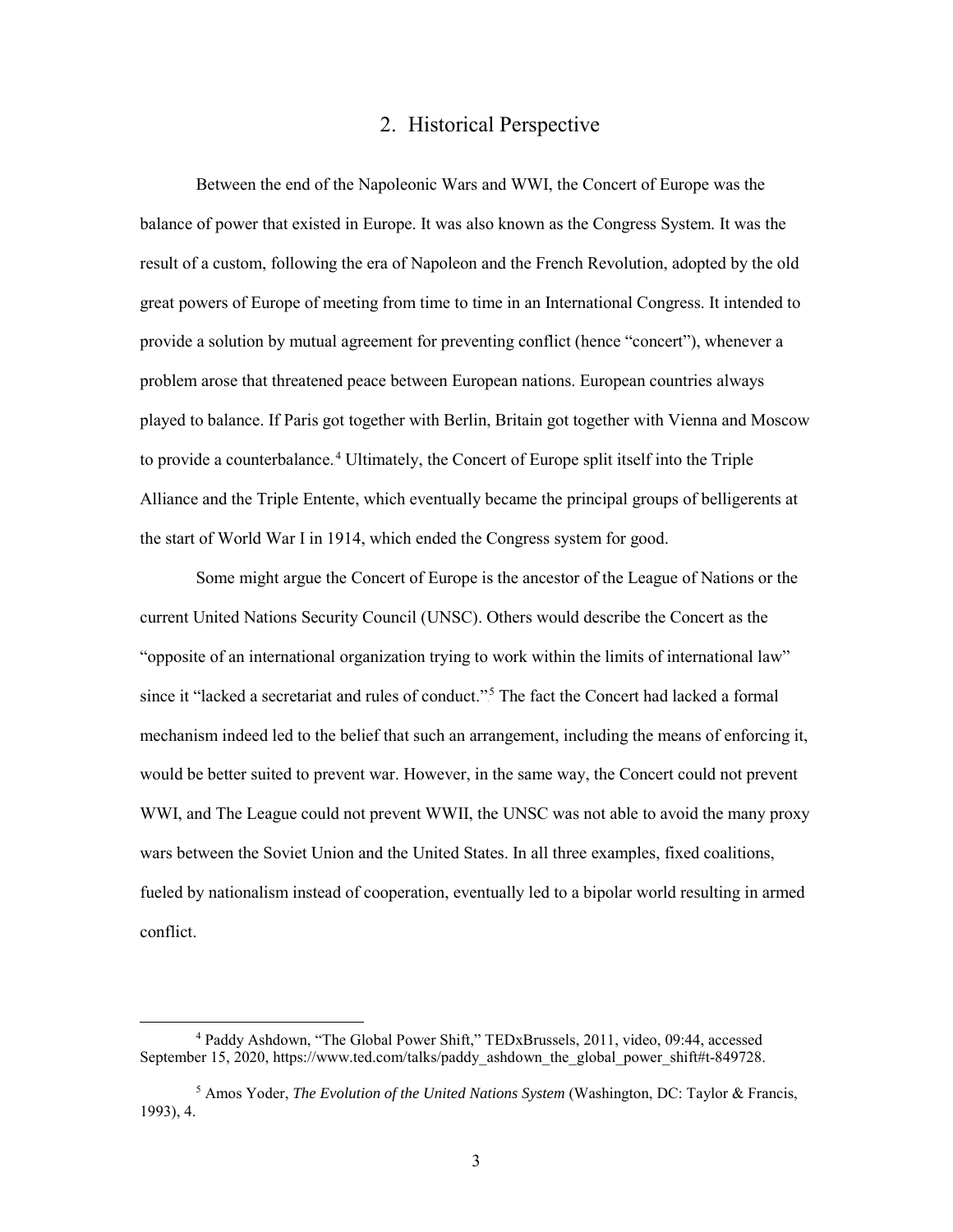In Europe, a remarkable counter-trend was set in motion following World War II with the express intent of permanently banishing war from the European continent and of nurturing a culture of peace and solidarity. Eventually, this led to the establishment of the EU and European citizenship when the Maastricht Treaty came into force in 1993. Like the Concert had demonstrated before, governments of Europe could collaborate if they chose to, even if what was achieved was modest and came at a price. Today the EU is the pinnacle of a stable Europe, which favors balance above domination.

The Cold War prevented this newfound European balance from spreading globally. Three generations of US leadership in the North Atlantic Treaty Organization (NATO) during the Cold War, has understandably made Europe accustomed to regard Russia as an enemy rather than a competitor. It has become institutionalized in European society, which carries with it the inherent psychological trait that it narrows perception of available choices.<sup>6</sup> In the eyes of the Russian oligarchy, however, the real threat is the EU and its promotion of democracy and the rule of law, threatening the stability of Russia itself. The Russian and European systems have, therefore, become fundamentally incompatible, representing contradictory values and vastly different approaches to foreign and domestic policy.<sup>7</sup> Now, merely three decades after the collapse of the Soviet Union, the world is again witnessing a global power shift from West to East in which the rising power China and the declining power Russia on the one hand and the United States and Europe on the other, begin to form the two poles in a bipolar world, with the potential of leading to a new Cold War. Balance over domination on a global level, currently seems hardly imaginable. Or does it?

 <sup>6</sup> Peter L. Berger, and Thomas Luckmann, *The Social Construction of Reality: A Treatise in the Sociology of Knowledge* (New York: Anchor Books, 1966), 53-57.

<sup>7</sup> Joshka Fischer, "What's Freezing Europe-Russia Relations?" Project Syndicate*, 25* September 2019, accessed September 15, 2020, https://www.project-syndicate.org/commentary/frozen-europe-russiarelations-by-joschka-fischer-2019-09.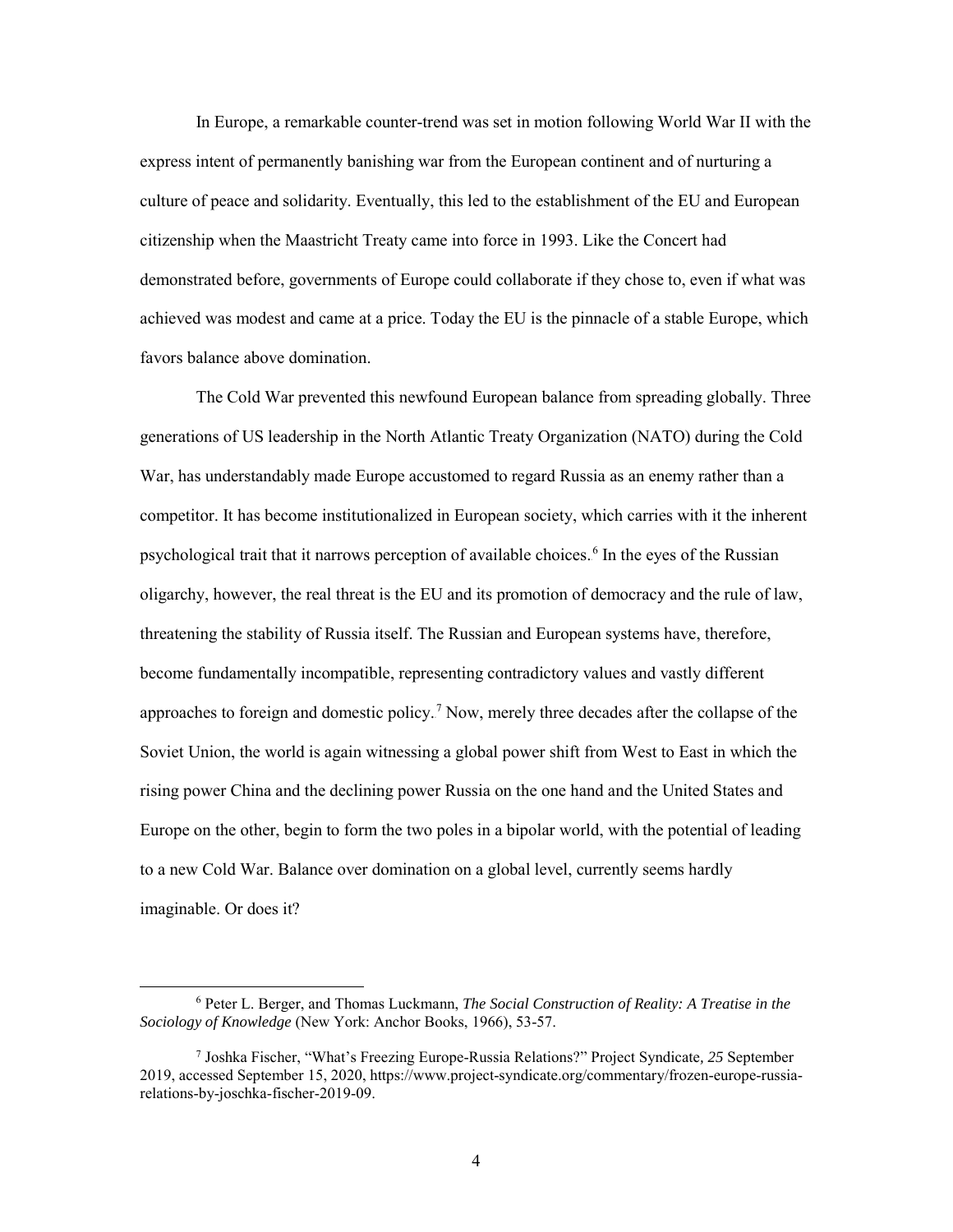To many countries in Europe, Russia has historically been an Ally for far longer than it ever was an enemy. Ever since the 1683–1699 War of the Holy League, in which Russia allied with Prussia against the Ottoman Empire, Russia has come to the aid of various European nations in many different conflicts. <sup>8</sup> In the nineteenth century, Russia even became known as the "gendarme" of Europe and played its role in the Concert of Europe.<sup>9</sup> And in the twentieth century, it was Allied with Britain and France against German claims on European hegemony in WWI and WWII, giving Russia a 200-year "track record" of working towards maintaining the status quo in Europe, which seems to make historical Russian Grand Strategy innately revisionist. A revisionist state, namely, always seeks to change the balance of power when it assumes that the balance of power does not adequately guarantee a state's security.<sup>10</sup> Confronted with the potential disruption of the current balance of power from West to East with unpredictable consequences for the security of the Russian state, Russian "neo-revisionist" strategy in a return to Great Power Competition on a global level, might seem possible after all. Perhaps even more so when considering the bulk of the Russian culture and elite derive from European rather than Asian heritage.<sup>11</sup>

 <sup>8</sup> "Great Turkish War," New World Encyclopedia, accessed August 11, 2020, https://www.newworldencyclopedia.org/entry/Great\_Turkish\_War.

<sup>9</sup> Stanislas Jeanneson, "The Concert of Europe," Encyclopédie pour une histoire nouvelle de l'Europe, 21 November 2016, accessed September 15, 2020[, https://ehne.fr/en/article/europe-europeans](https://ehne.fr/en/article/europe-europeans-and-world/organizing-international-system/concert-europe)[and-world/organizing-international-system/concert-europe.](https://ehne.fr/en/article/europe-europeans-and-world/organizing-international-system/concert-europe) 

<sup>&</sup>lt;sup>10</sup> Robert Sakwa, "Greater Russia: Is Moscow out to Subvert the West?" Springer Nature Limited, July 2020, accessed September 15, 2020, [https://www.ncbi.nlm.nih.gov/pmc/articles/PMC7362607/.](https://www.ncbi.nlm.nih.gov/pmc/articles/PMC7362607/)

<sup>&</sup>lt;sup>11</sup> "Russia." Countries and Their Cultures, accessed August 7, 2020, https://www.everyculture.com/No-Sa/Russia.html.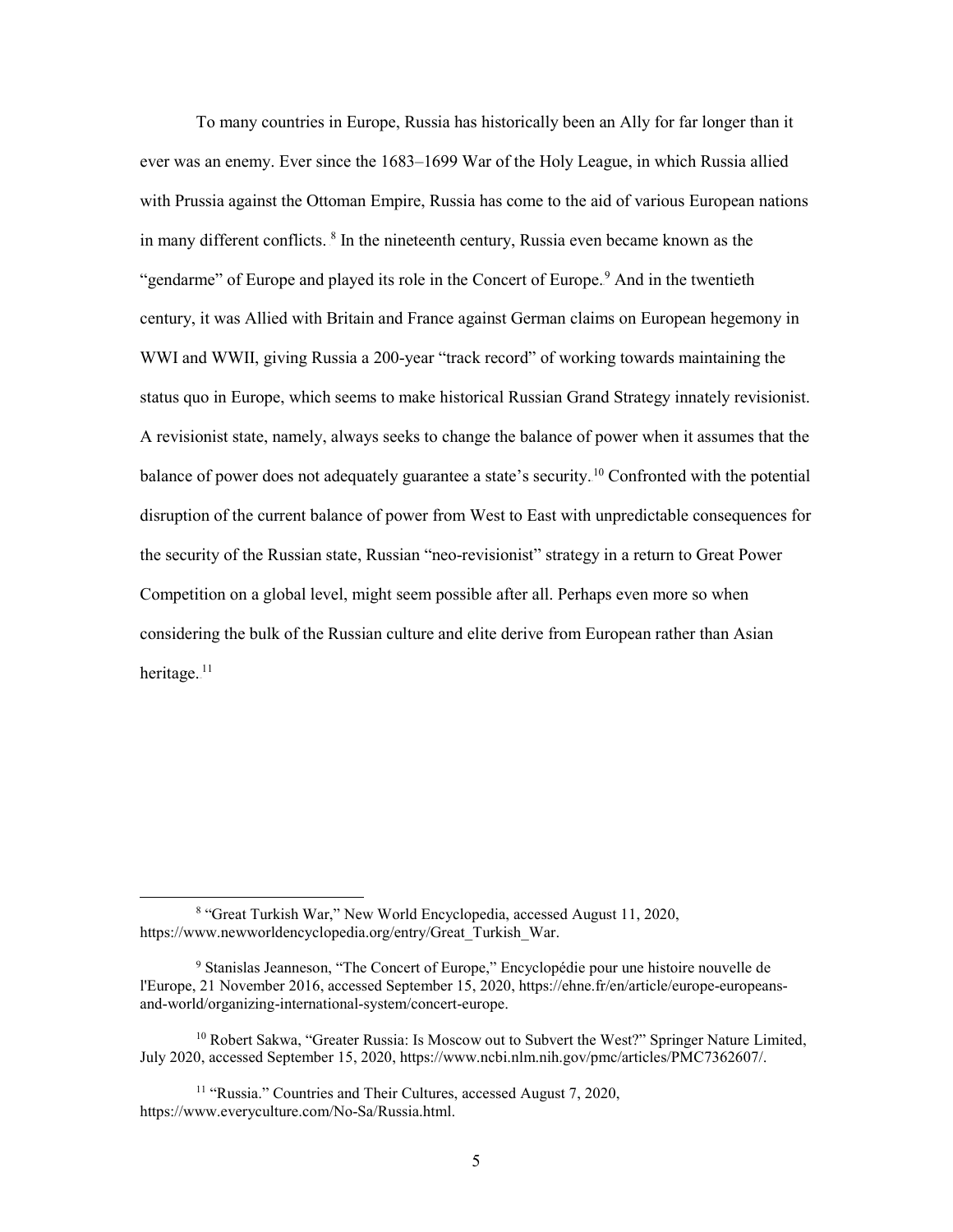## <span id="page-13-0"></span>3. The Position of the EU and Russia in the Return to Great Power Competition

#### <span id="page-13-1"></span>21st Century Great Power Competition

For many people, returning to Great Power Competition may be intuitively compared to the Cold War. A world in which two major powers competed for global dominance. As recently as December 2019, a leading US think tank, the Center for Strategic and International Studies (CSIS) hosted Defense 2020, a podcast examining critical defense issues in the United States' 2020 election cycle, in which defense experts from across the political spectrum discussed US military strategy.<sup>12</sup> In this podcast, four US great power experts roughly define the current Great Power Competition as a US-China competition only. Chris Preble, (Vice President for Defense and Foreign Policy Studies at the Cato Institute) even goes so far as to state that he: "struggles to think of Russia as a great power with maybe one or two key exceptions, which are thousands of nuclear weapons and UN Security Council permanent membership." All four experts conclude furthermore that China is attempting to displace, rather than replace the United States, by gaining political and economic power rather than military intervention to leverage other countries. Fascinatingly enough, no mention is made of the EU during the entire podcast.

Perhaps this fascination with a bipolar world is only natural. It might be a human instinct to try to find that dichotomy between "good and evil" in global politics as we tend to do in religion, ethics, and philosophy. It could simply be how our minds like to think and how our realities are socially constructed and fed by our biased views of our own and rival's countries. <sup>13</sup> Admittedly, history has provided us with many examples of that bipolar struggle for dominance:

<sup>&</sup>lt;sup>12</sup> Center for Strategic and International Studies, "Defense 2020: Great Power Competition," Transcript by Rev.com, Recorded 3 December 2019, accessed September 15, 2020, [https://www.csis.org/analysis/great-power-competitio](https://www.csis.org/analysis/great-power-competition)*n.* 

<sup>&</sup>lt;sup>13</sup> Berger and Luckmann, 53-57.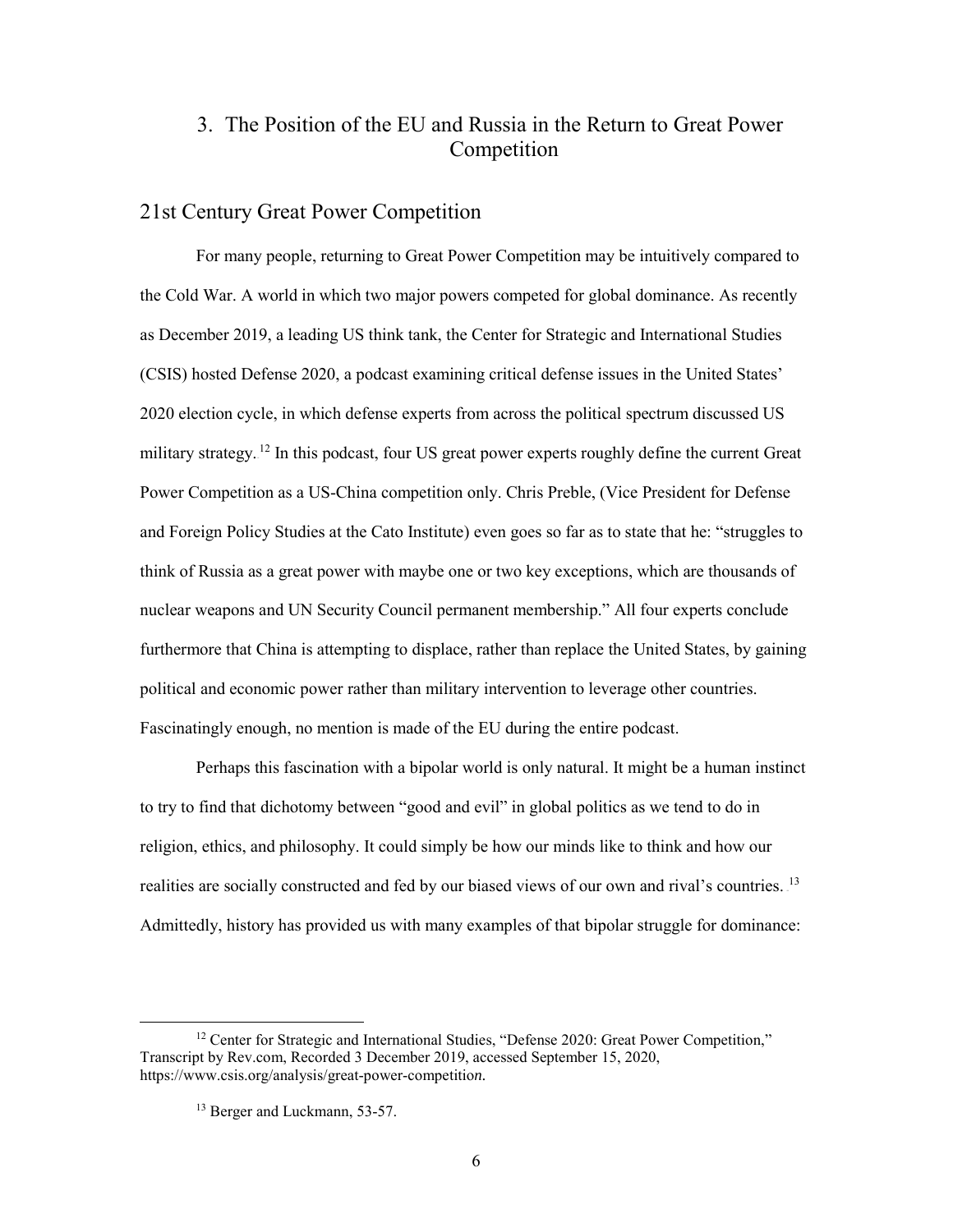Athens and Sparta, Rome and Carthage, France and England, and of course, the United States and the Soviet Union.

Various experts on Foreign Affairs and Political Sciences, like Sven Biscop (Director of the Europe in the World Program at the Egmont–Royal Institute for International Relations in Brussels) and Robert J. Guttman (Director of the George Mason University's School of Policy, Government and International Affairs, Center on Politics & Foreign Relations in Washington DC) argue the 21st century will be different. To them, we are entering an era of multipolarity in which the interaction between great powers determines the course of world politics. Currently, those powers are the United States, the established power; Russia, the declining power; China, the rising power; and the EU, the power that does not know whether it wants to be a power.<sup>14</sup> While US diplomatic rhetoric at the end of President Trump's first term as president, often recites the need for US protection of Europe from Russia by military means, Europe does, however, have important strengths to bring to a new Atlantic relationship. It has become experienced in nonmilitary foreign policies, such as the use of development and aid and trade diplomacy. As the world's leading donors of aid who are accustomed to deploying it in strategic support of a broader Western policy, the Europeans do not come empty-handed to the negotiating table. With the "ethical" foreign policy that has been pioneered by the EU, its stress on human rights, good governance and control of conventional arms sales, with its nuclear power and permanent seat at the UNSC, and combined with the fact that four of the G7 countries are EU members and that the Euro is the  $2<sup>nd</sup>$  most influential currency worldwide, the EU has gained a strategic advantage with regard to "softer" areas of foreign policy.<sup>15</sup> With this "softer power" and growing military cohesion, the EU has the means to pursue a distinctive great power strategy, a middle way

 <sup>14</sup> Sven Biscop, *European Strategy in the 21st century: New Future for Old Power* (Abingdon, Oxon, New York, NY: Routledge, 2019), 149.

<sup>15</sup> Robert J. Guttman, *Europe in the New Century: Visions of an Emerging Superpower* (Boulder: Lynne Rienner Pub, 2001), 78.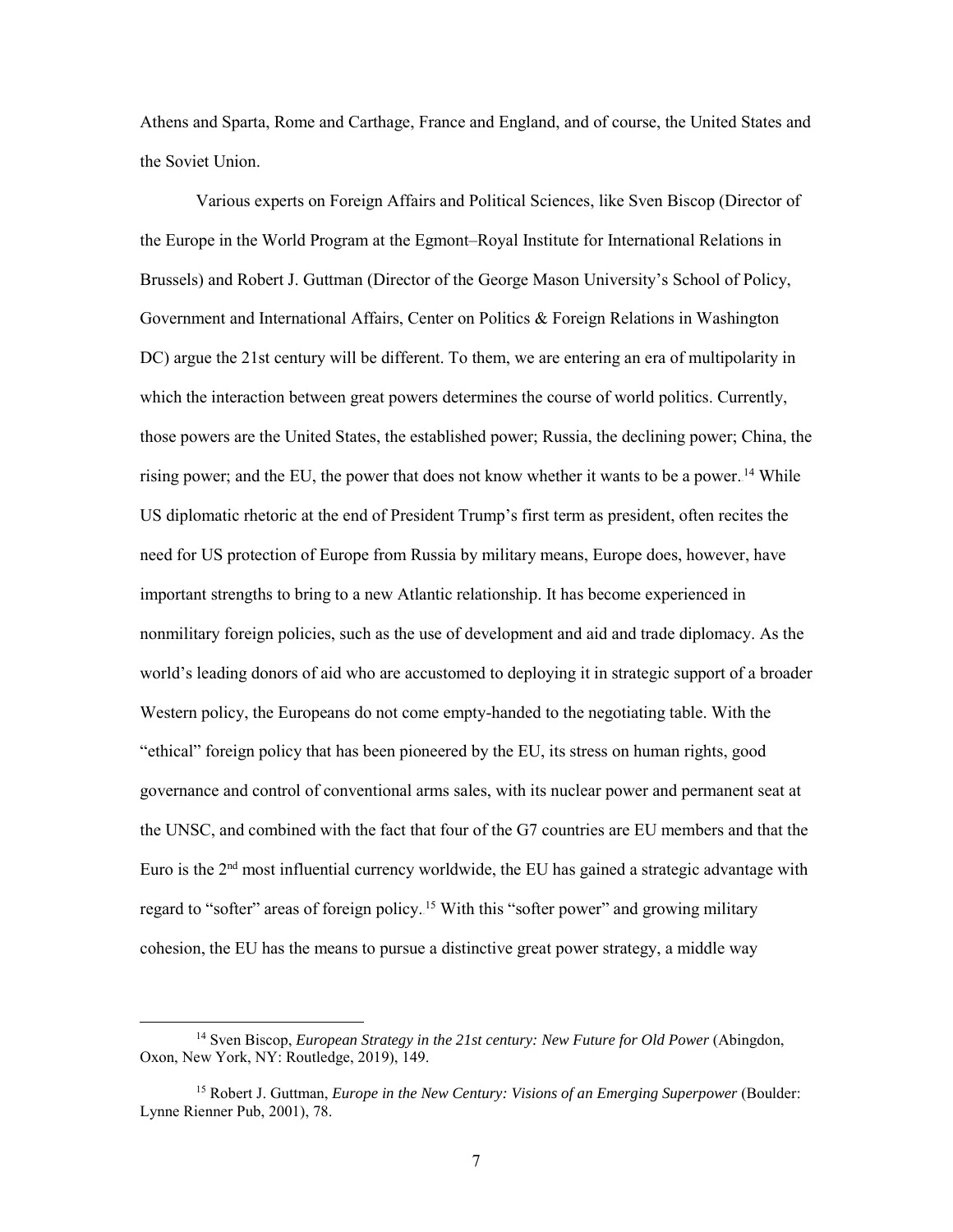between dreamy idealism and unprincipled pragmatism, and can play a crucial stabilizing role in this increasingly unstable world.

So, with the United States and China as the undisputed 21st century great powers, and the EU contemplating its international position as one, where does that leave Russia? Internationally characterized as the "declining power" due to its dwindling economy and high corruption, Russia still possesses some formidable hard and soft power alike. Apart from its obvious vast nuclear arsenal and UNSC veto right, Russia has mostly spent the last two decades carving out its own niches within a new geopolitical context. Energy diplomacy, hybrid warfare, and arms sales have become the cornerstones of Russia's new drive for increased influence in the world. Russia possesses the world's largest known natural gas reserves (28%), which put it ahead of Iran and Qatar. Gazprom alone controls 17% of the gas reserves of the world. Russia holds the eighthlargest proven oil reserves in the world and is the second-biggest producer and exporter of mineral oil. Russia also holds the second-largest coal reserves in the world after the United States.<sup>16</sup> Being the second largest military products exporter after the United States, Russia is also a significant player in the global arms market, which provides it with the additional possibility of security cooperation with historical allies such as Iran, Syria, Venezuela and Cuba. Russia's markedly active foreign policy is, therefore, principally a combination of said energy sector and arms dealing in order to increase its sphere of influence. Several cultural and historical factors, together with economic interdependency and EU need for energy security, have already contributed to closer bilateral cooperation between Russia and its more prosperous EU neighbors such as Germany and France. Recently, in conflicts such as Georgia, the Crimea, Ukraine, and Syria, Russia showed the world, it is still capable of projection power across its borders, using military means below the threshold of armed conflict through hybrid warfare employing

<sup>&</sup>lt;sup>16</sup> Fraser Cameron, "Prospects for EU-Russia Relations," Facts and Findings Konrad Adenauer Stiftung, nr 50, April 2008, 3.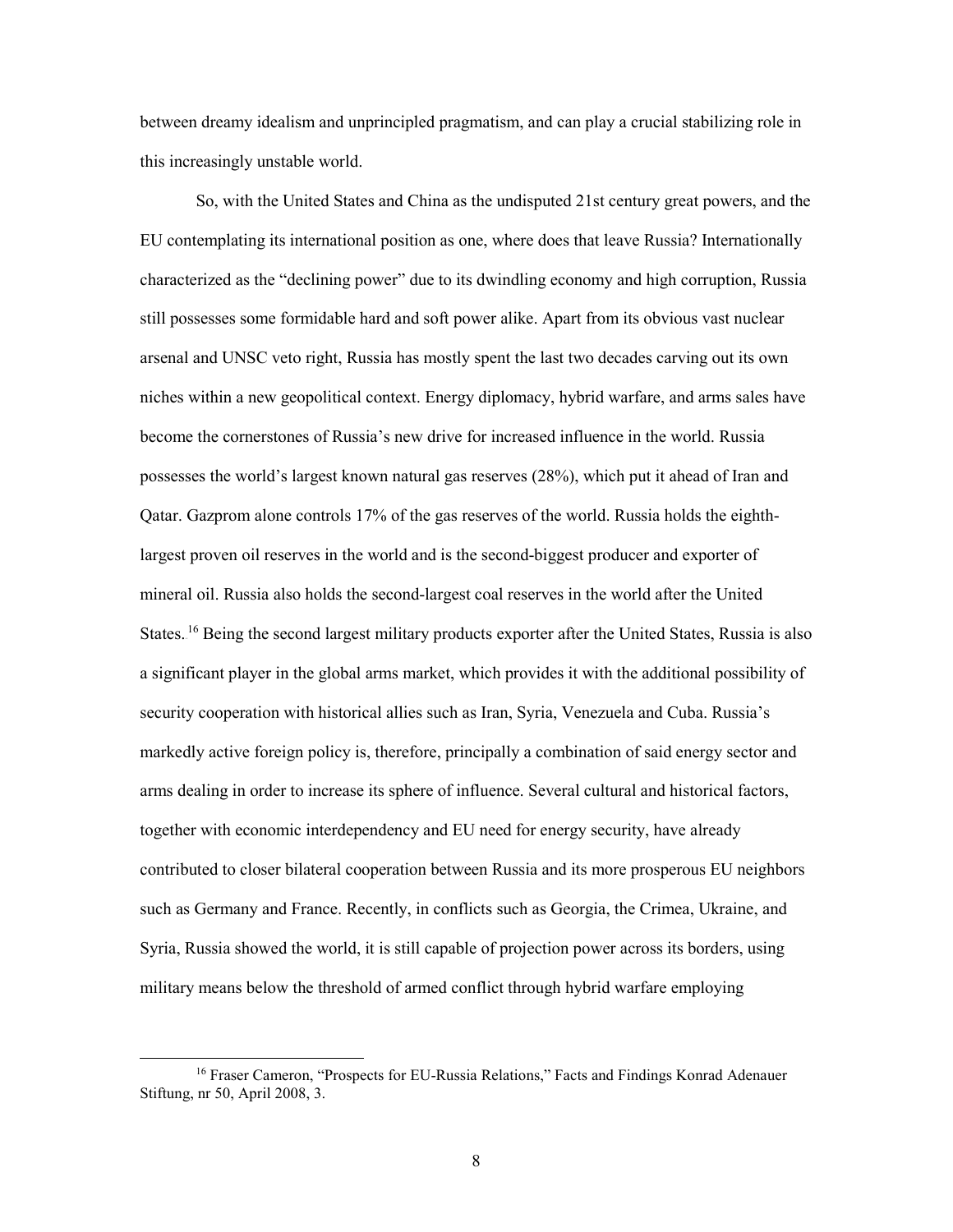propaganda, disinformation, information warfare, special forces and paramilitary organizations such as the Wagner Group. In doing so, Russia has opposed the EU and the United States on several major international issues, leading it to pursue closer cooperation with China and India concerning energy trade and arms dealing, respectively. Having avoided open confrontation with the West, Russia placed itself in the political and geographical position of a possible mediator of different civilizations and a bridge between the West and the rest of the world. This has given Russia the option of aiming for a global power strategy as an independent center of power, doing its best to establish equally distant or equally close relations with other centers of power, within a 21st-century multipolarity Great Power Competition.<sup>17</sup>

#### <span id="page-16-0"></span>Russia's Ambitions

The question remains whether or not Russia actually intends to pursue this course of action as well. In his book *Landscape of History*, Gaddis pointed out patterns can exist where there appear to be none when looking through the lens of history to find causal relationships.<sup>18</sup> So, when British foreign secretary Ernest Bewin in 1947 said: "Beggars can't be choosers," when the United States proposed the original Marshall Plan and then Soviet foreign minister Vyacheslav Molotov tried to haggle over the terms and issues of national economic sovereignty, the West could have anticipated Russia would again insist on being choosers in 1998, when President Clinton believed Russia could be forced to follow US policies and would eventually learn to like them.<sup>19</sup> Today in 2020, Russia's economy is again suffering devastating blows due to the imposed EU sanctions in the aftermath of the Ukrainian crisis and the worldwide drop in oil demand because of the global Covid-19 pandemic. And yet again, Russia refuses to become a

 <sup>17</sup> Lilia Schevtsova, "Post-communist Russia: An Historic Opportunity Missed," *International Affairs*, Vol. 83, N.5, 2007, p. 902.

<sup>18</sup> John Lewis Gaddis, *The Landscape of History: How Historians Map the Past* (New York: Oxford University Press, 2002), 97.

<sup>19</sup> Serena Giusti and Tomislava Penkova, "Russia: Just a Normal Great Power?" *Istituto Per Gli Studi Politica Internazionale*, Working Paper issue 34, October 2008.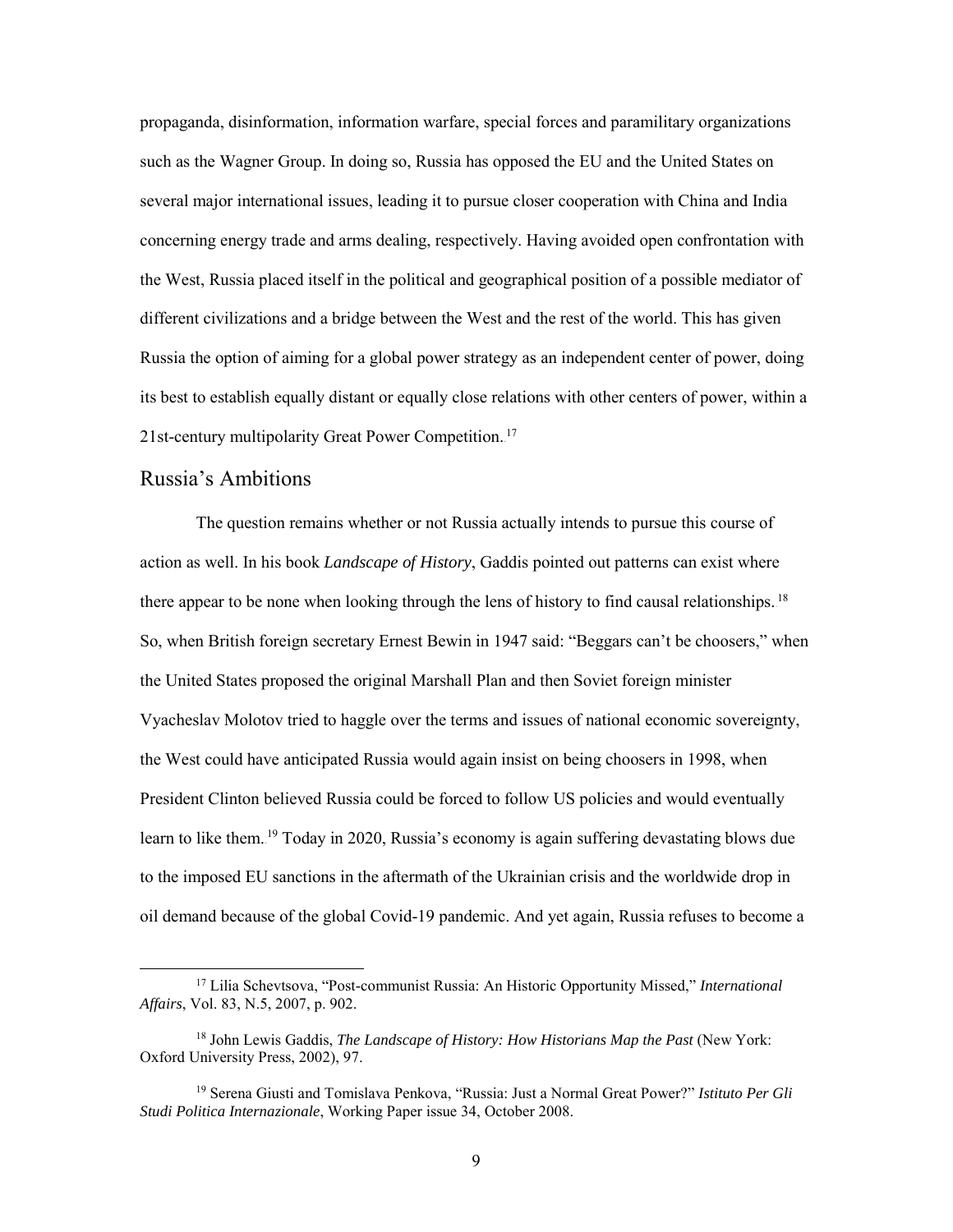"beggar." In Russia's case, classical neorealism would have accepted regional hegemony, with offshore balancing by the West as an adequate mechanism to ensure that Russia did not mount a global challenge. However, the liberal internationalism that predominated after 1989 and continues to expand into Eastern Europe, makes no provision for regional hegemony of any sort. Therefore, Russia was unable to exert the kind of influence to which it felt entitled, and hence its revisionist strategy manifested in attacks on Georgia in 2008 and Ukraine and the Crimea in 2014. As Anne Clunan (Former director of the NPS Center on Contemporary Conflict) explains, there are many layers to Russia's foreign policy identity. Still, there is a clear evolution away from an initial enthusiasm around the turn of the century for all things European and alignment with the West, towards the stronger articulation of a great power version of Russian national interests. These great power aspirations have been interpreted as a type of aspirational constructivism directed towards the identity needs of domestic audiences though, rather than the expression of an aggressive policy towards the historic West.<sup>20</sup> According to Richard Sakwa (Professor of Russian and European politics at the University of Kent), Moscow perceives national populist insurgency as a struggle for ideational pluralism within the liberal international order, but above all, as allies in the struggle for geostrategic pluralism against the monism of the Atlantic power system. Russia supports these movements, but not to the extent of jeopardizing the existing structures of the international system. He argues that Russia indeed prefers the tempered challenge of neo-revisionism over the insurrectionary behavior that would characterize a genuinely revisionist power.<sup>21</sup>

In January of 2020, The Russian ambassador to Croatia, Anvar Azimov, seemed to acknowledge this strategy to a certain extent, by stating: "Moscow needs European technologies,

 <sup>20</sup> Anne L. Clunan, *The Social Construction of Russia's Resurgence: Aspirations, Identity, and Security Interests* (Baltimore: Johns Hopkins University Press, 2009), 61.

<sup>21</sup> Robert Sakwa, "Greater Russia."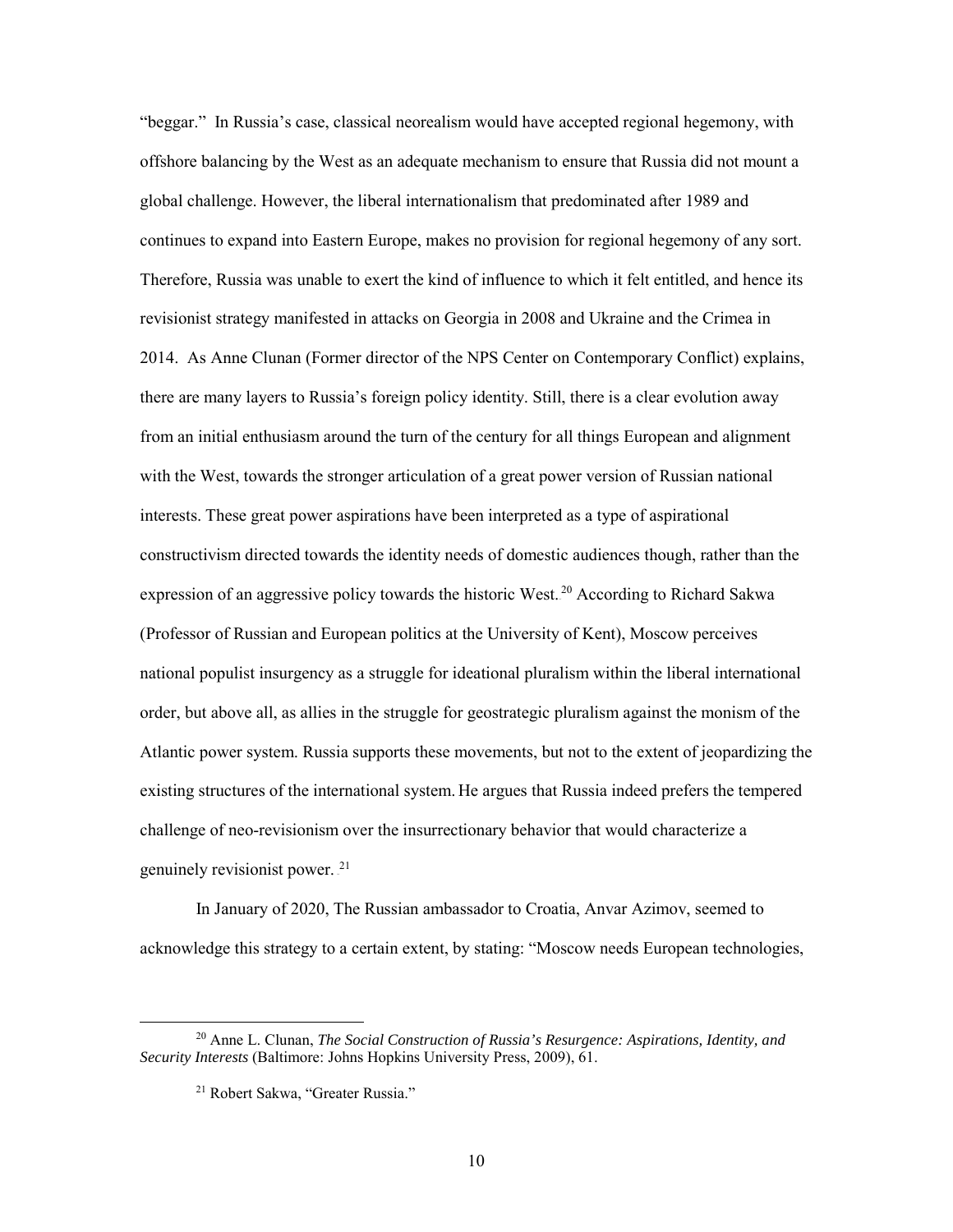investments, and even loans. Europe, on the other hand, offered Russia only and exclusively a vassal-senior relationship, which resulted in the worsening of the relations. The EU should normalize and restore recently broken relations with Russia. Moscow and Brussels remain important trade and economic partners and largest neighbors, capable of independently bearing a shared responsibility for peace, prosperity, and security in Eurasia."<sup>22</sup> Because this is a segment from a heavily politicized and overall anti-American opinion article, it requires some "Thinking slow" rather than "Thinking fast" to digest.<sup>23</sup> Whereas some readers will immediately categorize an item like this under Russian propaganda, it is essential to realize, it is published on an otherwise reasonably unbiased news website. Therefore, in an article like this, the populist rhetoric directed at Russian's domestic audiences should be considered vastly inferior to the actual political signal of the article, which seeks cooperation with the EU. A real policy example of this strategy occurred in 2019, when Russia was invited to resume full voting rights in the Parliamentary Assembly of the Council of Europe (PACE). The Kremlin embraced the opportunity, even though powerful domestic neo-traditionalist and Eurasianist voices counseled against it and while Russia had already been involved in Eastern European frozen conflicts, since 2014. The combination of these two clearly indicates the desire for geostrategic pluralism without jeopardizing the existing structures of the international system.

This brings us to the fundamental question: is Russia interested in cooperating with the West as equals? This cooperation would resemble an idea former Soviet leader Gorbachev already mentioned in April 1984 by stating: "We assign an overriding significance to the European course of our foreign policy. We are resolutely against the division of the continent into military blocs facing each other, against the accumulation of military arsenals in Europe, against

<sup>&</sup>lt;sup>22</sup> Anvar Azimov, "USA Is Increasingly Problematic, EU Should Restore Ties with Russia," Euractiv, 29 January 2020, accessed September 15, 2020[, https://www.euractiv.com/section/global](https://www.euractiv.com/section/global-europe/opinion/usa-is-increasingly-problematic-eu-should-restore-ties-with-russia)[europe/opinion/usa-is-increasingly-problematic-eu-should-restore-ties-with-russia.](https://www.euractiv.com/section/global-europe/opinion/usa-is-increasingly-problematic-eu-should-restore-ties-with-russia)

<sup>23</sup> Daniel Kahneman, *Thinking, Fast and Slow* (New York: Farrar, Straus and Giroux, 2011), 32.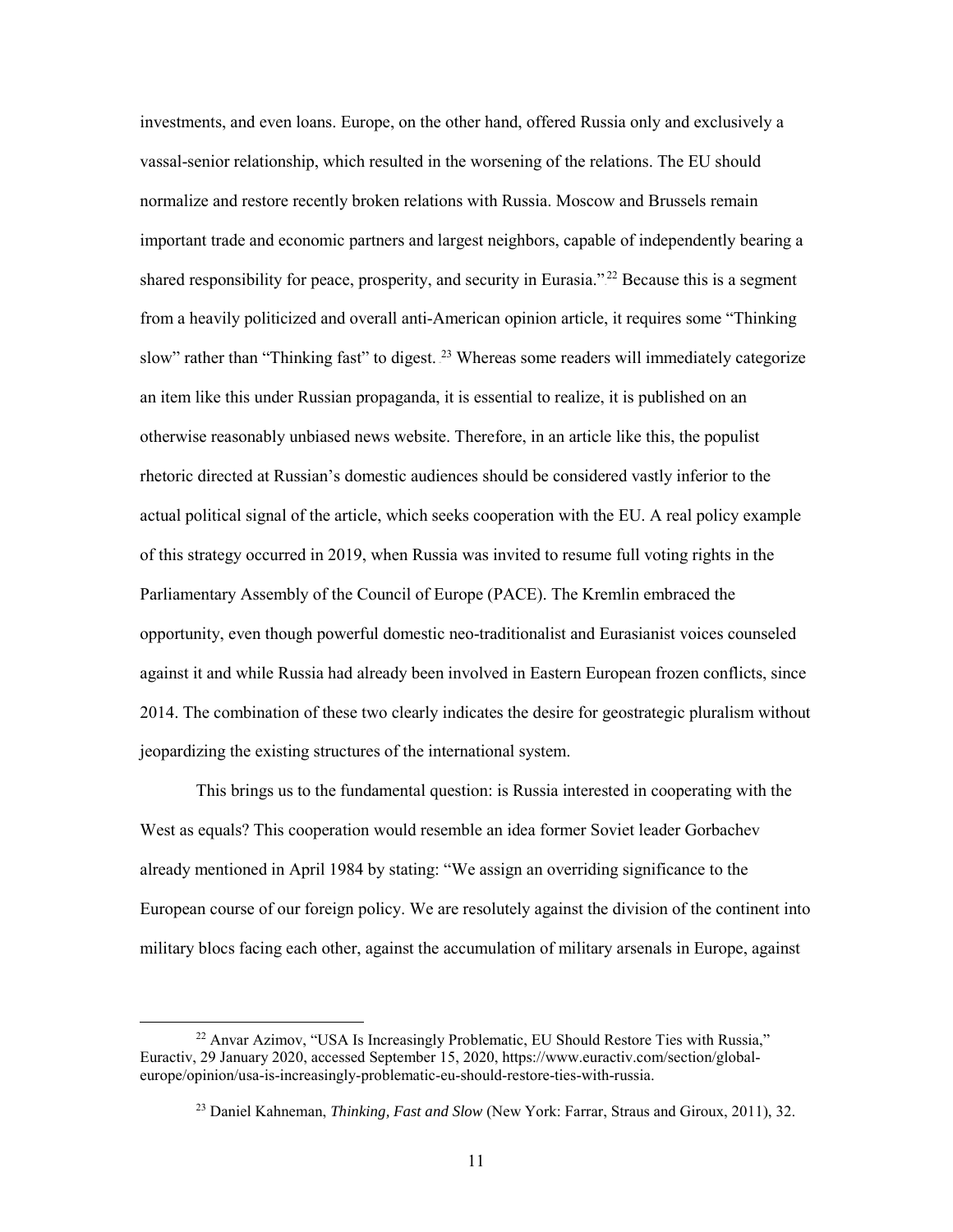everything that is the source of the threat of war. In the spirit of the new thinking, we introduced the idea of the "all-European house," which signifies, above all, the acknowledgment of a certain integral whole, although the states in question belong to different social systems and are members of opposing military-political blocs standing against each other. This term includes both current problems and real possibilities for their solution."<sup>24</sup> For Russia today, this almost four-decade-old statement still seems to be the way out of the current perceived geopolitical impasse. It offers a common developmental global power strategy as an independent center of power between West and East.

#### <span id="page-19-0"></span>EU: Ambitions and Trends

Unlike Russia, the EU is not a superpower in the traditional sense and does not cherish the ambition to become one. Yet its unique experiment with deep integration of independent countries has made it one of the most influential players on the world stage. Step-by-step, it has become a global actor, driven by a growing stock of common interests and by the expectations of its partners worldwide. The international community wants the EU to share its experience and to use its wealth and influence to help prevent conflicts, manage crises, protect human rights, and promote economic and social development. Simultaneously, however, French President Macron openly pursued improved relations with Russia in 2019 to secure NATO and EU member states' borders, to allow for a more productive relationship with the Russia-led Eurasian Economic Union and to offer ways to manage regional conflicts.<sup>25</sup> Furthermore, many German politicians believe that, in light of the current adversarial relationship between Russia and the United States,

 <sup>24</sup> Milan Svec, "The Prague Spring: 20 Years Later," *Foreign Affairs*, July 1988, accessed September 15, 2020, [https://www.foreignaffairs.com/articles/czech-republic/1988-06-01/prague-spring-20](https://www.foreignaffairs.com/articles/czech-republic/1988-06-01/prague-spring-20-years-later) [years-later.](https://www.foreignaffairs.com/articles/czech-republic/1988-06-01/prague-spring-20-years-later)

<sup>25</sup> Mark Leonard, "Inside Macron's Russia Initiative," *The Strategist*, Australian Strategic Policy Institute, 4 October 2019, accessed September 15, 2020[, https://www.aspistrategist.org.au/inside-macrons](https://www.aspistrategist.org.au/inside-macrons-russia-initiative/)[russia-initiative/.](https://www.aspistrategist.org.au/inside-macrons-russia-initiative/)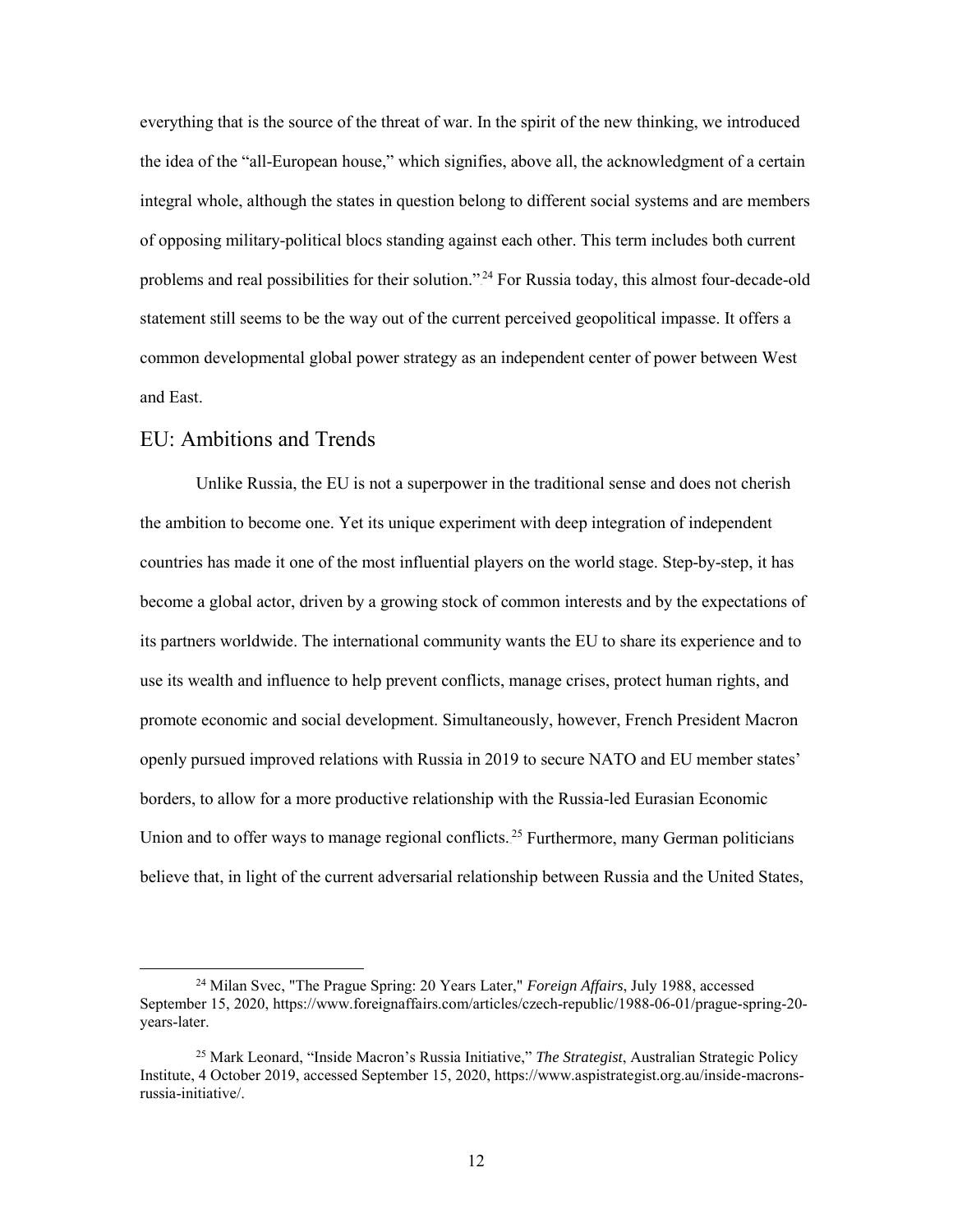it is impossible to ensure European security without Russian participation.<sup>26</sup> This participation is sought and found in the ongoing construction of Nord Stream 2, and the drive for renewal of the 2010 German-Russian partnership for modernization program. But also in the shared interest between Moscow and Berlin in other regions of the world such as Iran, where Moscow and Berlin, unlike the United States, both committed to upholding the Joint Comprehensive Plan of Action agreement adopted in 2015.

Combined with Martin Selmayr's statement that Europe is a strong voice in the concert of powers for values, for democracy, for fair competition, and a rules-based international system, the EU seems to have become a blend of neorealism and neoliberalism. Effectively uniting a rational stance towards Russia specifically and great power competition in general, but combined with EU morals and internal positivism. Both neorealism and neoliberalism are state-centric structural theories, using state actors as basic units of theoretical analysis. Through the state-centric approach, both theories try to explain the behavior of states with reference to the material structure of the international system. Whether concerned with relative-gains or absolute-gains, there is common agreement that states act within the rational choice model.<sup>27</sup> Seemingly slightly balanced towards neoliberal institutionalism, the EU places great emphasis upon environmental and economic issues. This became apparent through the 2016 Paris Agreement, under which each country must determine, plan, and regularly report on the contribution that it undertakes to mitigate global warming. Neoliberal institutionalists also suggest that states act in their own interests, yet hold a much more optimistic view on cooperation. This characteristic has become apparent in German-Franco interaction with Russia, where all sides argue that interdependence,

<sup>&</sup>lt;sup>26</sup> Dmitri Trenin, "Russia and Germany: From Estranged Partners to Good Neighbors," Carnegie Moscow Center, June, 2018, accessed September 15, 2020[, https://carnegie.ru/2018/06/06/russia-and](https://carnegie.ru/2018/06/06/russia-and-germany-from-estranged-partners-to-good-neighbors-pub-76540)[germany-from-estranged-partners-to-good-neighbors-pub-76540.](https://carnegie.ru/2018/06/06/russia-and-germany-from-estranged-partners-to-good-neighbors-pub-76540)

<sup>27</sup> Ward Thomas, *The Ethics of Destruction: Norms and Force in International Relations* (Ithaca, NY: Cornell University Press. 2001), 10.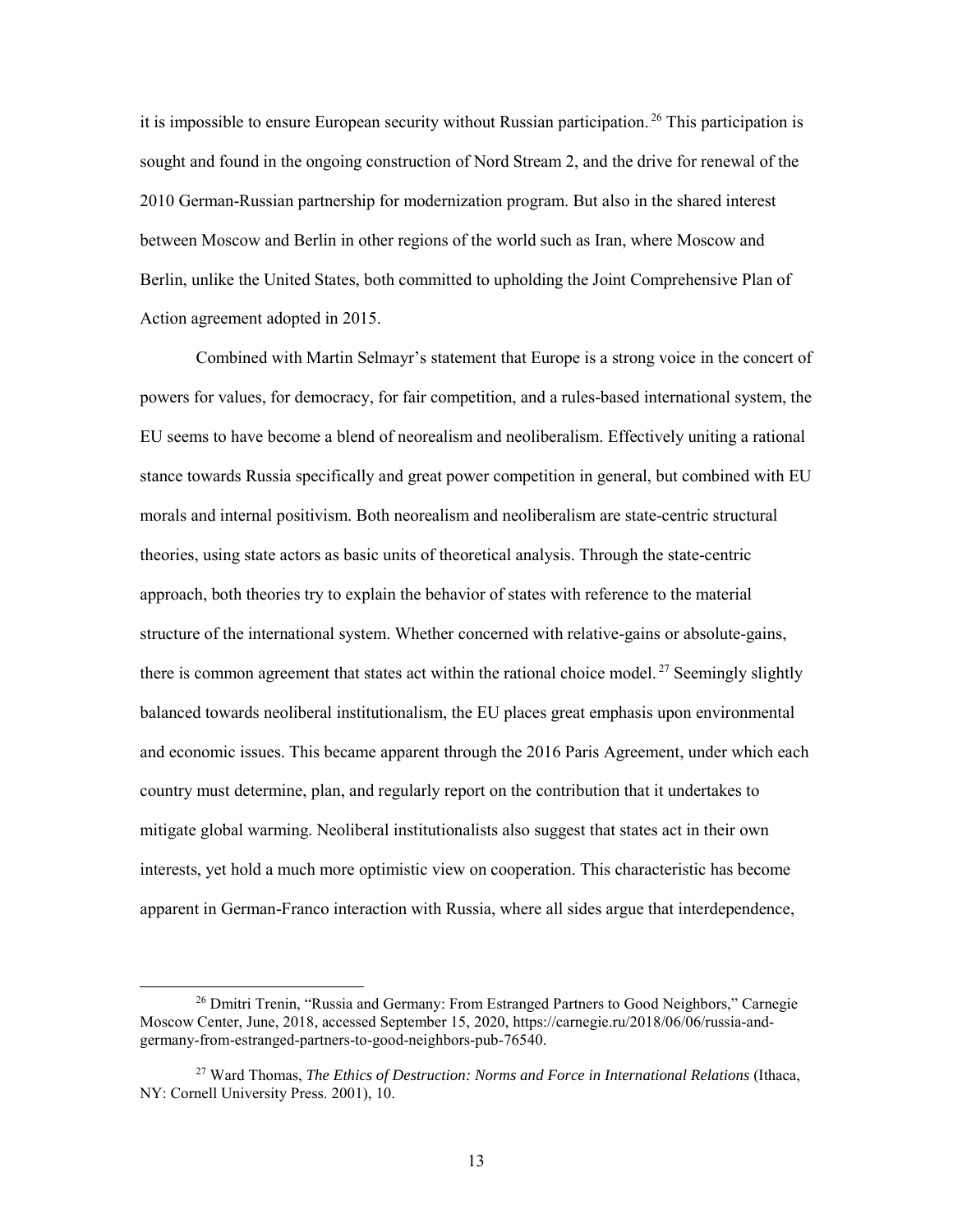particularly economic interdependence, is now an important feature of world politics and that states could potentially benefit from cooperative strategies.<sup>28</sup> This realistic assessment of the current strategic environment interconnected with the idealistic aspiration to advance a better world is defined as "Principled Pragmatism" in the 2016 EU Global Strategy.<sup>29</sup>

So, aside from these bilateral initiatives by Germany and France, does this mean the EU has evolved into a new form of great power? And what is its intended position in return to great power competition? To answer this question, the current Covid-19 pandemic provides an interesting insight. In June 2020, the EU impressed friend and foe alike, by closing a landmark deal of short- and long-term funding of close to \$2 trillion, designed to help the bloc recover from the Covid-19 pandemic as one, rather than abandoning poorer countries to their fate as wealthier nations surged back. Where China, by not being open enough about the outbreak, and the United States through poor crisis management and abandoning the WHO, both lost international soft power, Europe rose to the occasion.<sup>30</sup> As a result, the EU stool finally has all three legs: a common currency, one central bank, and a credible commitment to a unified fiscal policy legitimacy. Previously, the legitimacy of EU foreign affairs had already been established through swift consensus by all member states on invoking economic sanctions on Russia in response to the crisis in Ukraine. To use this soft power within great power competition, however, is has to be incorporated into a Grand Strategy. Sven Biscop described a way to do that in his book. He argues equality and sovereignty can be the core of a new EU Grand Strategy with the fundamental purpose of maintaining the European equality-based model of society and improving

 <sup>28</sup> Robert O. Keohane and Joseph S. Nye, *Power and Interdependence* (New York, Longman, 2001), 87.

 $29$  European Union, "A Global Strategy for the European Union's Foreign and Security Policy," June 2016, accessed September 15, 2020, https://eeas.europa.eu/sites/eeas/files/eugs\_review\_web\_0.pdf.

<sup>30</sup> Daniel W. Drezner, "The Tortoise of 21st-century Great Power Politics," *The Washington Post* July 2020, accessed September 15, 2020, [https://www.washingtonpost.com/outlook/2020/07/28/tortoise-](https://www.washingtonpost.com/outlook/2020/07/28/tortoise-21st-century-great-power-politics/)[21st-century-great-power-politics/.](https://www.washingtonpost.com/outlook/2020/07/28/tortoise-21st-century-great-power-politics/)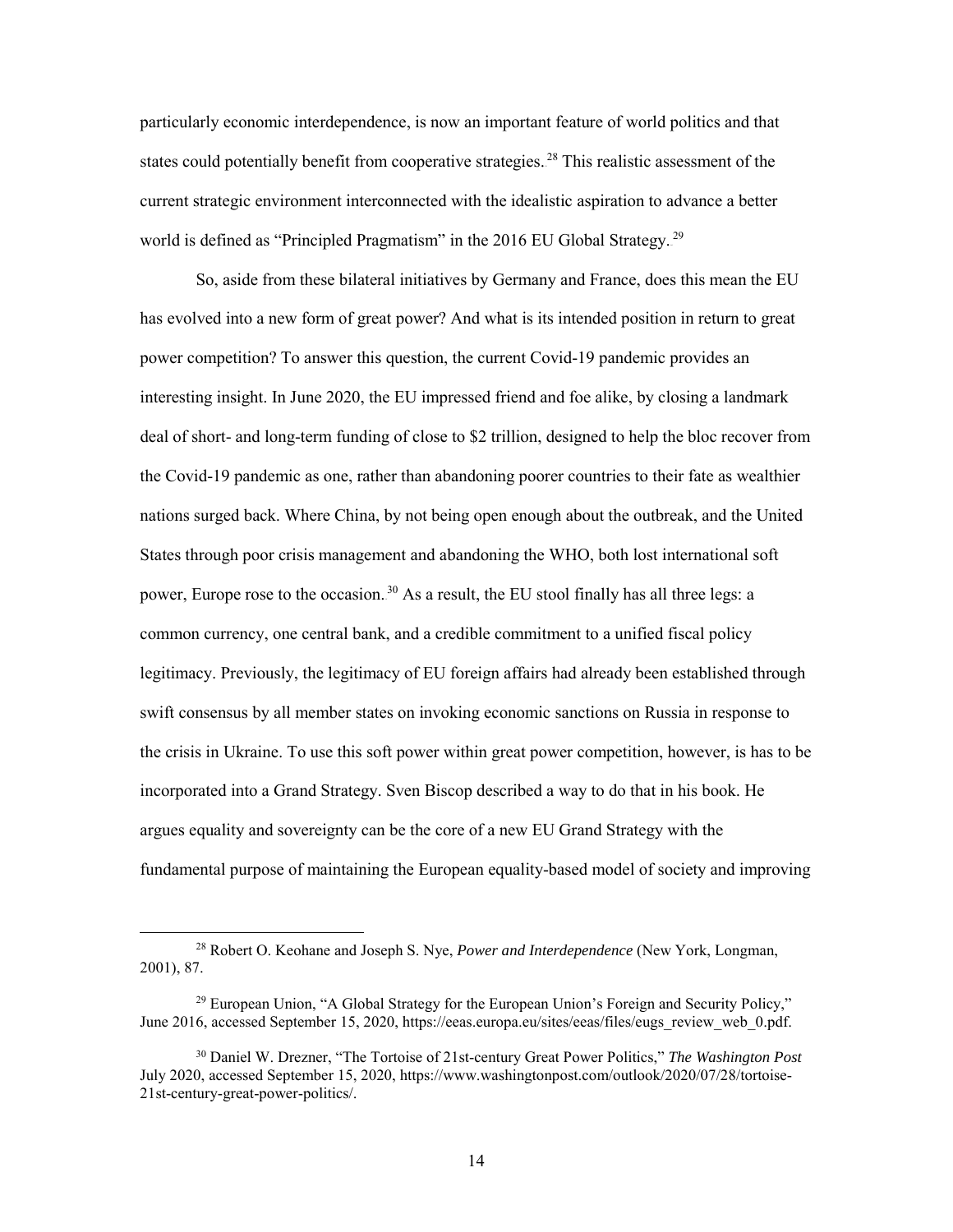it.<sup>31</sup> The best way of doing that in a peaceful and non-confrontational manner is by cooperating as equal partners with other countries, regardless of the political nature of their regime, on those dimensions of equality (security, economic, political) in which the EU and the others countries both see a win-win situation. Without obliging others to commit to steps they are actually not willing to take, and without the EU committing to goals in will never achieve, over time, increased equality in other dimensions will induce the citizens of the countries we cooperate with to demand more political equality too. The steady expansion of the EU into Eastern Europe and the Balkans, and more recently, the outcry for more individual rights in former traditional communist oriented states like Ukraine in 2014 and Belarus in August 2020, are proof to this. In essence, the EU has exchanged the uncompromising strive for democratization by promoting universal rights and ethical foreign policy choices.

Though the EU has become experienced in nonmilitary foreign policies to support a broader Western policy though use of development aid, trade diplomacy, and ethical foreign policy, soft power is not enough. This too has been proven by the resulting frozen conflicts after the revolutions in Eastern Europe and the Arabian Spring through soft power alone. As a great power competitor, the EU cannot afford to be dictated to by other great powers to choose sides in such conflicts. Therefore, Russian, US, and Chinese pressure on Europe to do just that, and essentially become a great-power dependent, have encouraged it to move toward greater unity across a wide spectrum of issues, ranging from trade and industrial policy to security and defense cooperation to secure its periphery. Popular support for the EU has strengthened efforts to carve out an independent position that allows the EU to cooperate with both Washington, Moscow, and Beijing. In doing so, European policies are increasingly based on values rather than principles, enabling Europe to accept the existence of authoritarianism, enabling it to cooperate with states

 <sup>31</sup> Sven Biscop, *European Strategy,* 256.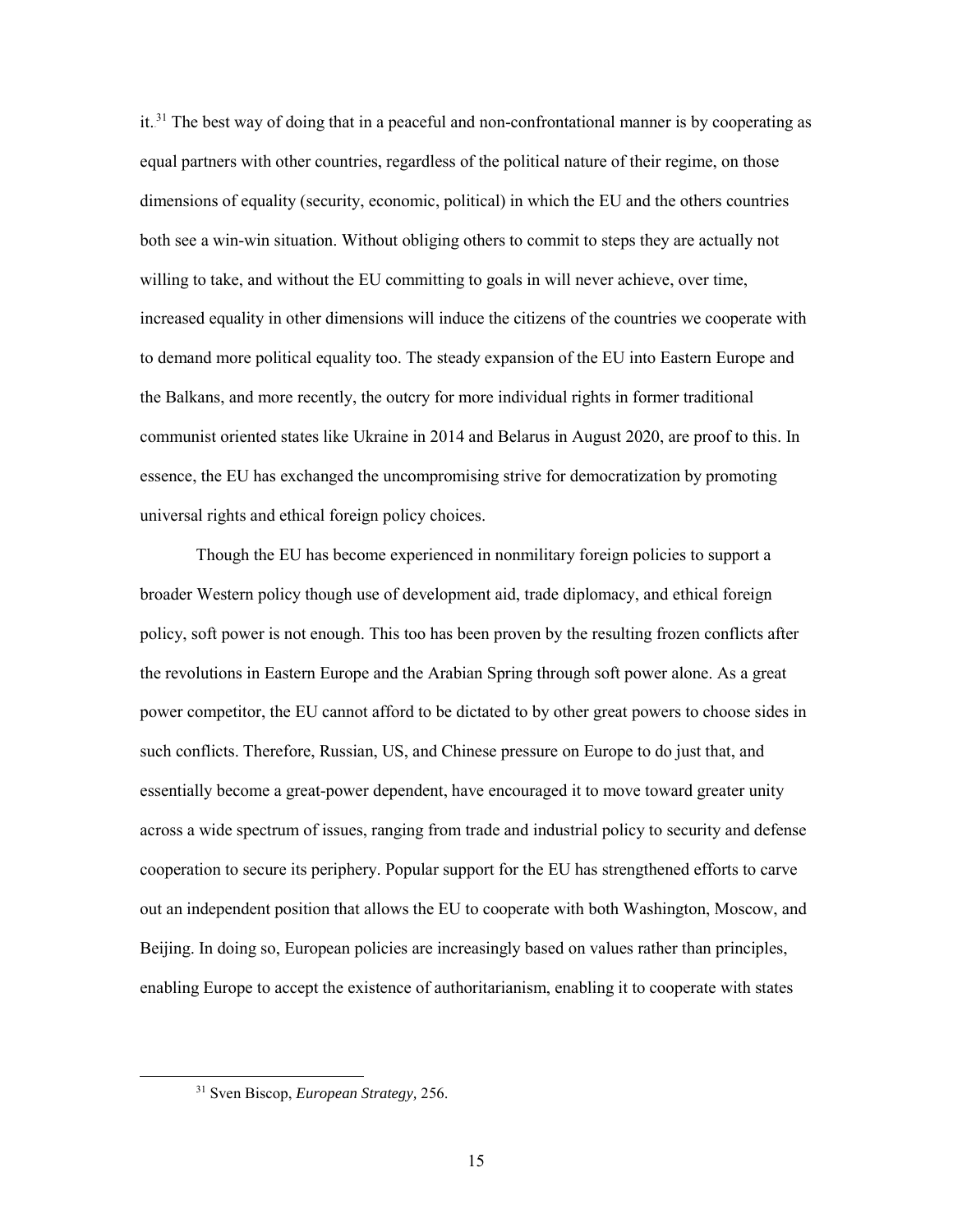such as Iran, while working towards a better world for all.<sup>32</sup> As a more self-reliant, value-based entity with an ethical foreign policy, Europe has become a safe partner for those countries beset by the more uncompromising US principles, Russian rhetoric, or Chinese lack of openness. Realizing this advantage, the EU is influencing international stability through engaging all sorts of governments and institutions, while spreading its values through equality and patience and by motivating other great powers to become more willing to compromise as well.

#### 4. EU-Russian Future Cooperation

#### <span id="page-23-1"></span><span id="page-23-0"></span>Advantages of EU-Russian cooperation in a Multipolar World

Having established the role of the EU and Russia in a multipolar rather than bipolar world, the last question which needs answering is whether or not cooperation between Russia and the EU could benefit both great powers. To answer this, the monograph will examine the reconcilability of both states' grand strategies and possibilities for future cooperation.

As discussed, Russian grand strategy seeks an end to their geopolitical impasse and to remain an independent center of power between the West and East. The EU desires to enhance international stability while spreading its values through an ethical foreign policy based on equality and patience. The EU has a major interest in a stable, peaceful, prosperous, democratic Russia that is a reliable trading partner, friendly neighbor, and a supporter of an effective rulesbased international system.<sup>33</sup> For parts of the European political and intellectual elite, a nondemocratic Russia will always represent an existential threat: an archetypal enemy bent on exploiting the weaknesses of open societies to expand its sphere of influence. Russia, on the other hand, arguably needs Europe as an adversary to support its nationalist and ultra-conservative

 <sup>32</sup> Liselotte Odgaard, "Europe's Place in Sino-US Competition," *Chapter 3 in Strategic Asia 2020, US-China Competition for Global Influence*, January 2020, 58.

<sup>33</sup> Fraser Cameron, "Prospects."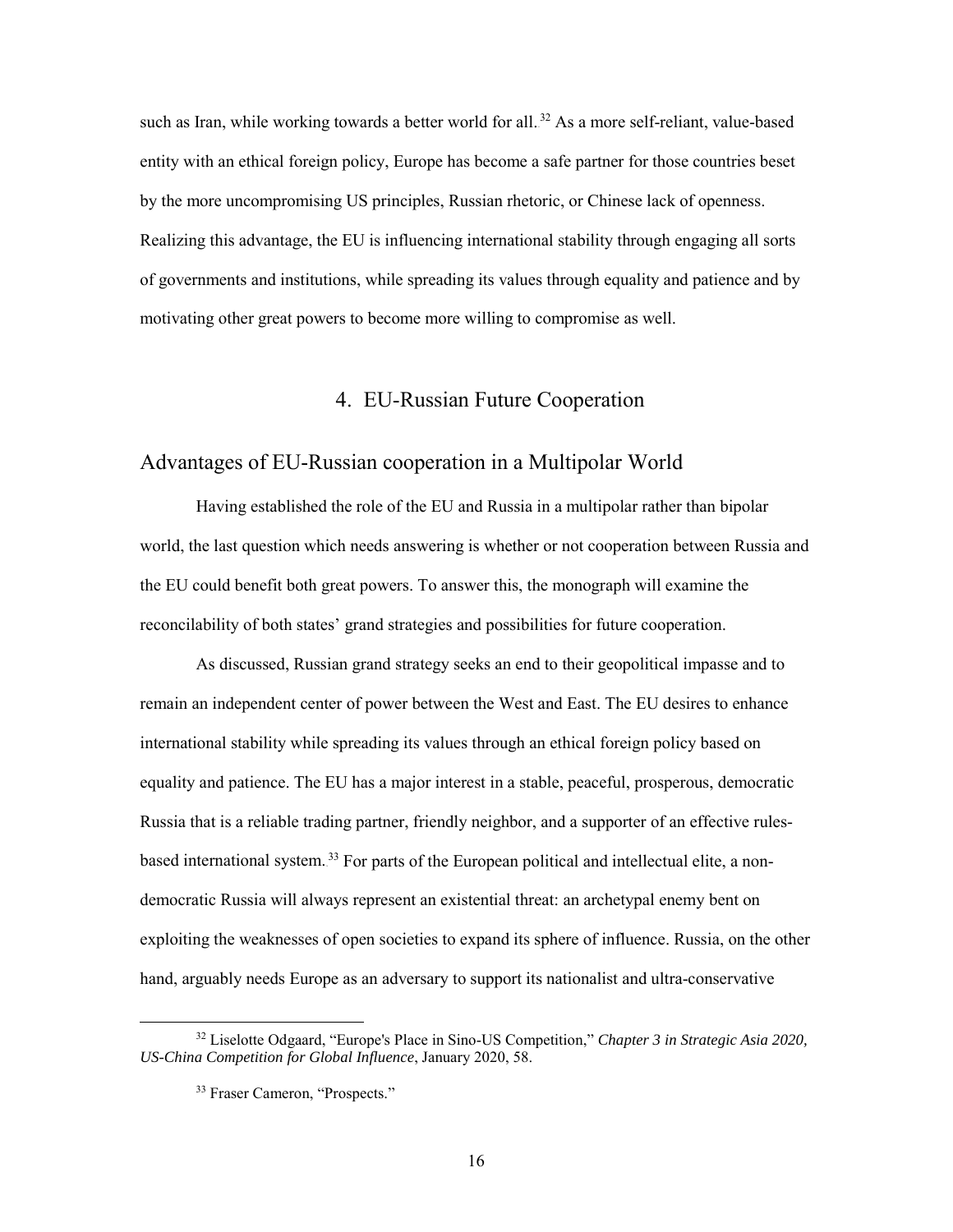ideology. It also needs Europe as a partner, to keep its primitively structured economy afloat and as the most effective vehicle toward the progressive modernization of Russia itself. Russia's official strategy, therefore, clearly defines future relations with Europe as "a strategic partnership not aimed at Russia's incorporation into European institutions."<sup>34</sup> Michal Šimečka (Vice-Chairman of the political party Progressive Slovakia, and elected Member of the European Parliament in the 2019 election) explains: "Moscow is well aware of the magnitude of the EU's power. While publicly identifying NATO as Russia's main security threat, Russia suspects it is the Union, with its democracy, prosperity, and rule of law, that poses a much greater challenge to the oligarchy than all the NATO nuclear warheads and tanks combined. And so, does the common market: The Kremlin has never forgotten that it took but a few EU directives and regulations (the third energy package) to upend Gazprom's entire business model."<sup>35</sup> Even though current EU-Russian relations are far from optimal due to the 2014 Ukrainian crisis, the opportunity for normalizing relations does exist within both great power strategies. The 1922 treaty of Rapallo between the German Republic and Russian Soviet Federative Socialist Republic, just four years after the end of WWI, is a testimony to how quickly nations can normalize their diplomatic relations and cooperate in a spirit of mutual goodwill to meet their economic needs.<sup>36</sup> Just like today, as already hinted at by German and French politicians, the key to EU-Russian cooperation lies within economic benefits for both. Patience towards frozen conflict resolution through diplomacy (like the Balkans who will inevitably all join the EU), and

 <sup>34</sup> Scott N. Romaniuk, "Rethinking EU-Russian Relations: Modern Cooperation or PostModern Strategic Partnership?" *Central European Journal of International and Strategic Studies*, 2009, accessed September 15, 2020, [https://static.cejiss.org/data/uploaded/13835988726861/romaniuk](https://static.cejiss.org/data/uploaded/13835988726861/romaniuk-rethinking_eu_russian_relations.pdf)rethinking eu russian relations.pdf.

<sup>35</sup> Michal Šimečka, "The Future of EU-Russia Relations," The Aspen Institute, *Aspen review Issue #1*, accessed September 15, 2020, https://www.aspen.review/article/2017/the-future-of-eu-russia-relations/.

<sup>36</sup> Gordon H. Mueller, "Rapallo Reexamined: a New Look at Germany's Secret Military Collaboration with Russia in 1922," *JSTOR, Military Affairs* 40#3, 1976.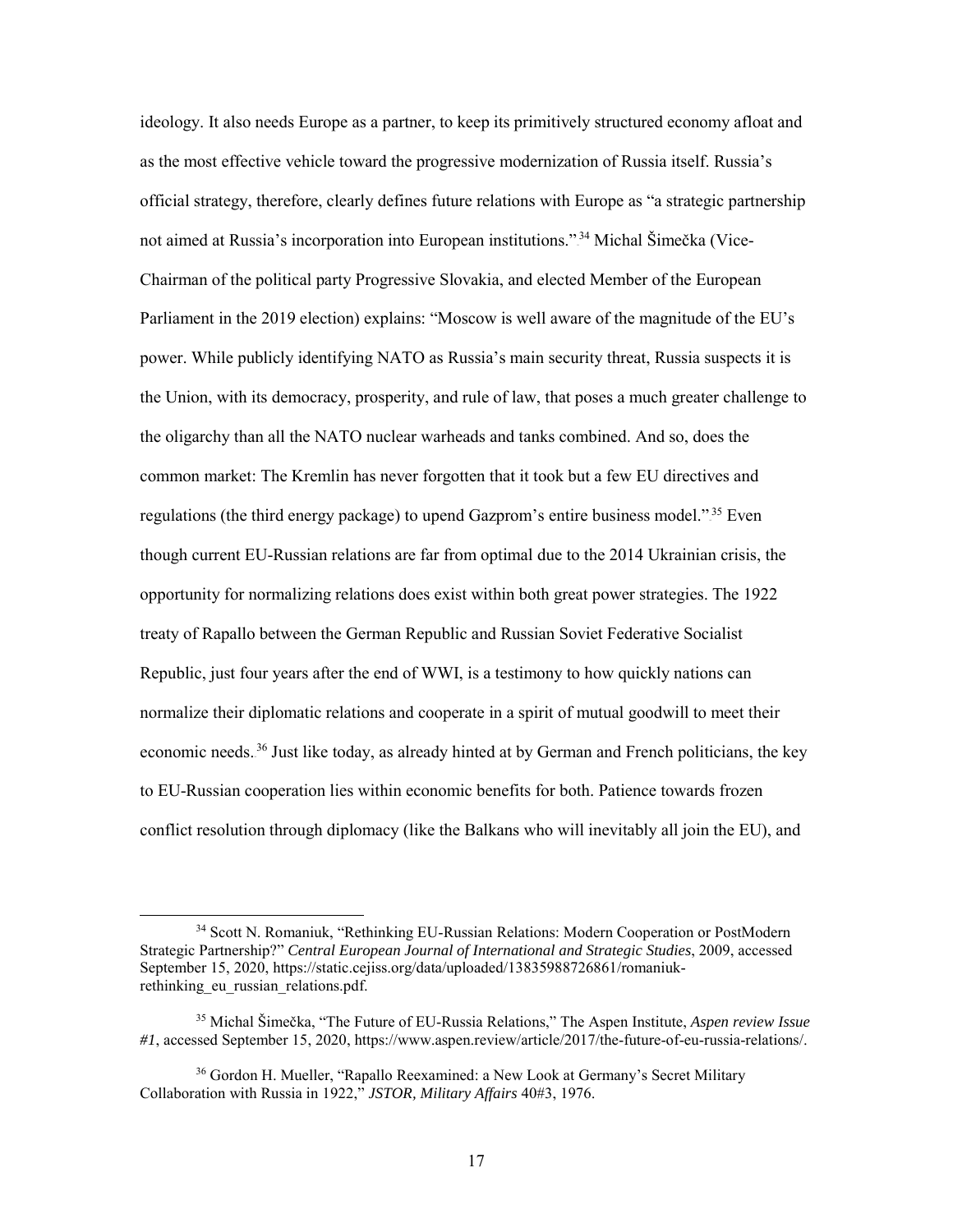the EU's ability to grant Russia enough geopolitical buffer to not feel too much threatened by the EU.

So, if economic motivations are the key to cooperation, how then could cooperation benefit the EU as well? To answer this question, this monograph will look at Diplomatic, Informational, Military, and Economic tools to assert national power and influence, which is also known as the DIME model.<sup>37</sup> Consecutively, this monograph will discuss all four aspects from an EU point of view. Within that view, positive as well as negative implications will be addressed in order to be able to make a determination between the pros and cons of cooperation.

#### <span id="page-25-0"></span>Diplomatic Perspective

In their book *Exit from Hegemony*, Alexander Cooley and Daniel Nexon state the United States is no longer a global hegemon. They explain that "Even the apex of American hegemonic ordering was not a solo diplomatic effort. It depended on ongoing, negotiated bargains with second-tier great powers and the European Union. As of now, fundamental trends in geopolitics are producing a rebalancing of economic and diplomatic powers."<sup>38</sup> In his book *After Victory*, John Ikenberry argued the United States' ability to create a lasting and legitimate international order would in no small measure be determined by how American officials use and operate within international institutions.<sup>39</sup> Hegemonic stability theorists argue hegemons create followers and through the followers, regimes and international institutions. They believe the whole order becomes unraveled when followership declines.

In the last four years, the United States has pulled out of the 2016 Paris Agreement, the Iran nuclear deal, the cultural agency UNESCO, the UN Human Rights Council, the Open Skies

 <sup>37</sup> Joint Staff, Joint Doctrine Note 1-18, *Strategy*, (Washington, DC: Government Publishing Office, 2018), 23.

<sup>38</sup> Alexander Cooley and Daniel Nexon, *Exit from Hegemony* (Oxford University Press, New York 2020), 184.

<sup>39</sup> John G. Ikenberry, *After Victory: Institutions, Strategic Restraint, and the Rebuilding of Order After Major War* (Princeton University Press, 15 December 2000), 20.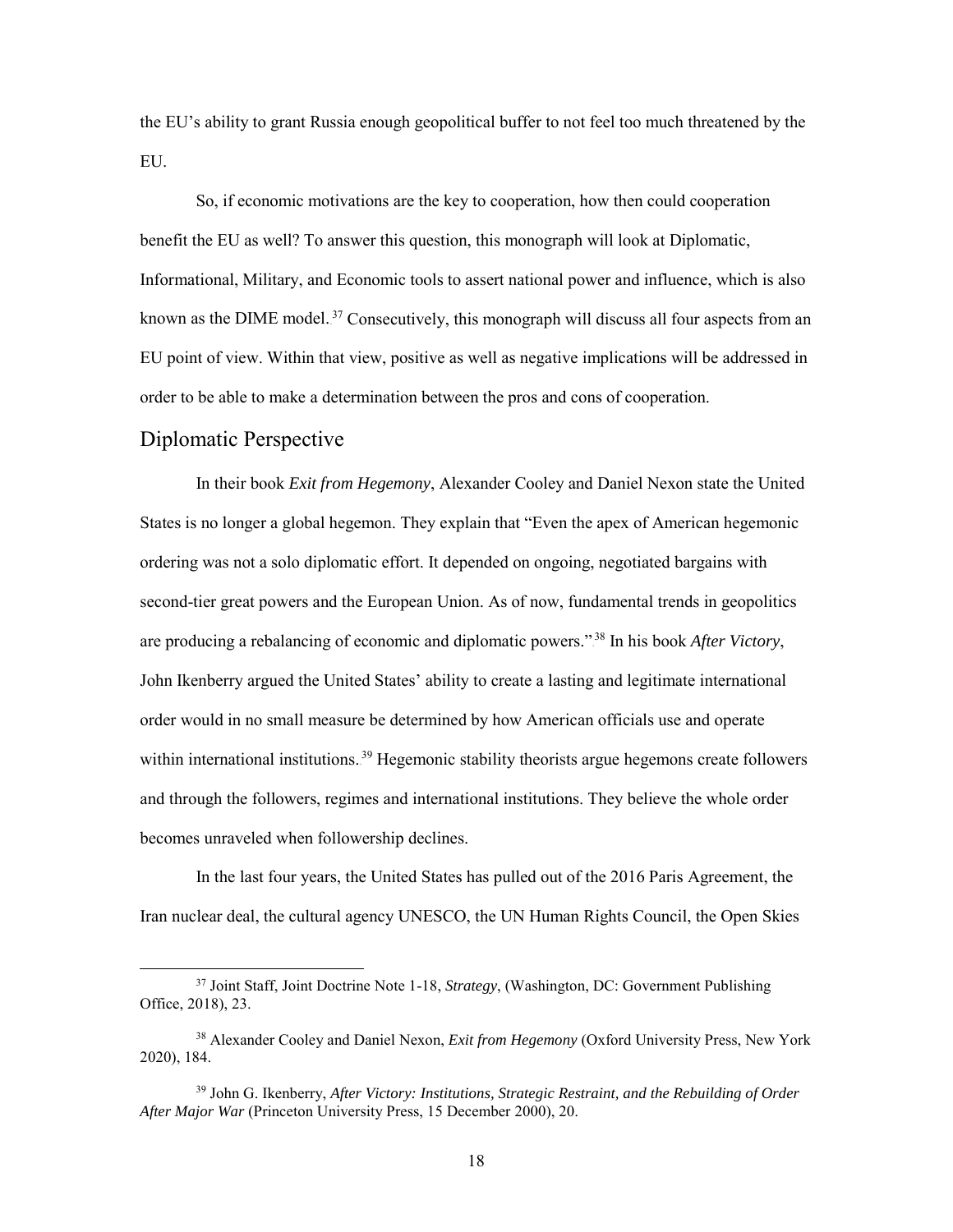Treaty, and the Intermediate-range Nuclear Forces Treaty with Russia. It has postponed ratifying membership of the International Criminal Court (ICC) indefinitely and has stopped sending US troops to aid in UN Peace keeping missions altogether. Further, on July  $6<sup>th</sup>$ , 2020 the United States announced its intentions to leave the World Health Organization (WHO) after the Trump administration repeatedly accused the WHO of being too lenient with China's handling of the Covid-19 pandemic. Arguably, these are all indicators of a hegemonic leader who has lost the will or ability to lead. Larry Gostin, director of the O'Neill Institute for National and Global Health Law at Georgetown University, explains these acts of "America First" policy are often described as a "political gift to China." He believes the United States, by leaving the WHO and other organizations, is creating a leadership vacuum that China will be more than happy to fill.<sup>40</sup> Arguably the same holds true for the other examples of US withdrawal from international agreements. Although this monograph supports the claim of an emerging leadership vacuum, it is not just China stepping up the plate. Concerning the WHO example, for instance, it is not China, but the EU, which would become by far the largest influencer of the WHO with just the German, French and Italian budgets alone.<sup>41</sup> The situation for UNESCO, UNHCR, and even the UN regular budget is no different. The logic of the EU's choice to strive towards this influence links back to the EU's "Global governance for the twenty-first century." This strategy dictates the EU will strive for a strong UN as the bedrock of the multilateral rules-based order and develop globally coordinated responses with international and regional organizations, states, and non-state actors. The EU aims not just to preserve the multilateral system, but to thoroughly reform it, to

 <sup>40</sup> Pien Huang, "Trump Sets Date to End WHO Membership Over Its Handling of Virus," accessed September 15, 2020[, https://www.npr.org/sections/goatsandsoda/2020/07/07/888186158/trump](https://www.npr.org/sections/goatsandsoda/2020/07/07/888186158/trump-sets-date-to-end-who-membership-over-its-handling-of-virus)[sets-date-to-end-who-membership-over-its-handling-of-virus.](https://www.npr.org/sections/goatsandsoda/2020/07/07/888186158/trump-sets-date-to-end-who-membership-over-its-handling-of-virus) 

<sup>41</sup> Niall McCarthy, "The Biggest Financial Contributors to the WHO," *Statista*, accessed September 15, 2020, [https://www.statista.com/chart/21372/assessed-contributions-to-the-world-health](https://www.statista.com/chart/21372/assessed-contributions-to-the-world-health-organization/)[organization/.](https://www.statista.com/chart/21372/assessed-contributions-to-the-world-health-organization/)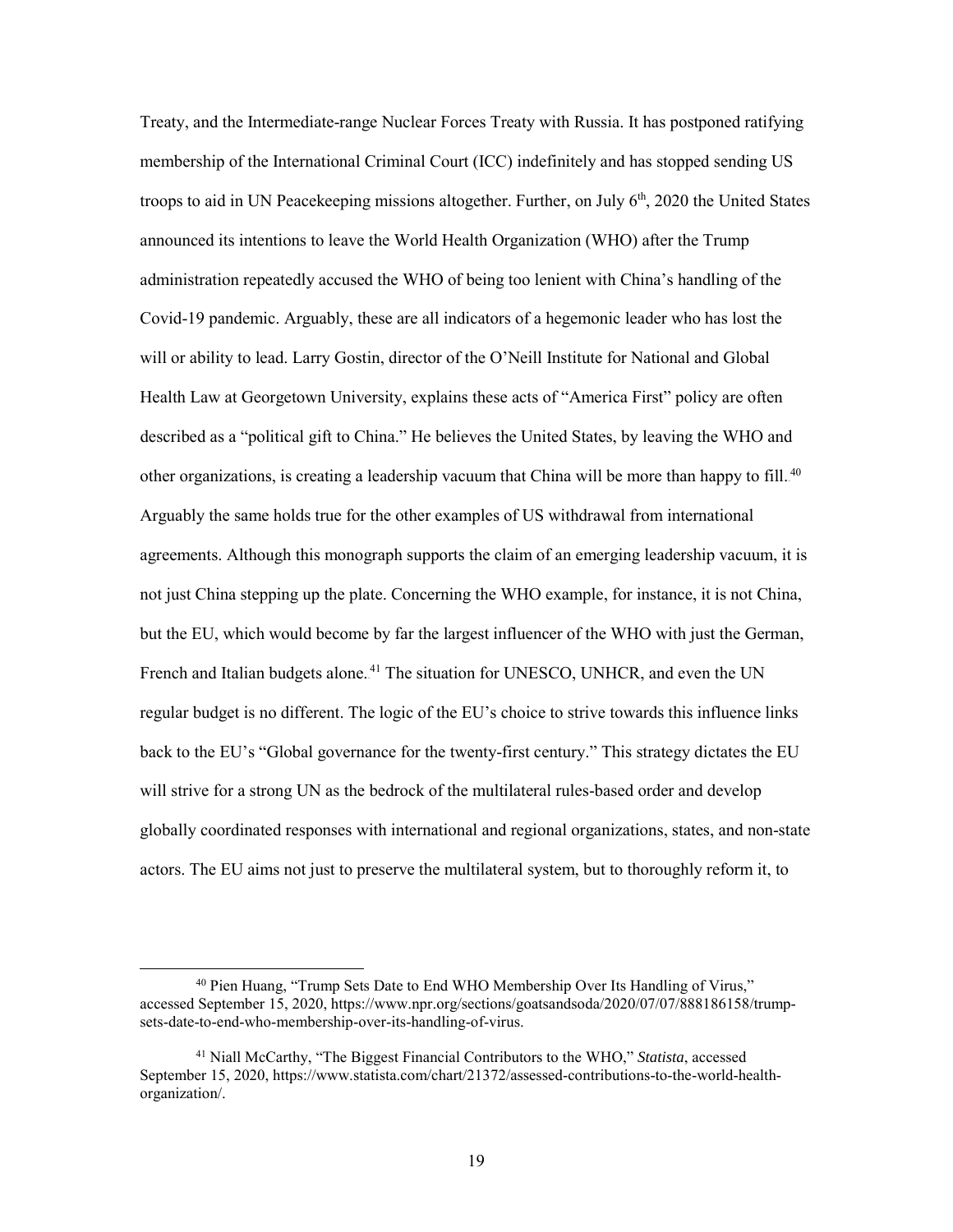prevent the risk that states that feel underrepresented start creating their own organizations, which would be detrimental to the universally applicable rules of various UN bodies.<sup>42</sup>

Unlike the EU, Russia does not have the diplomatic influence within the established international institutions, apart from their seat at the UN Security Council. Even though it has shown willingness to participate by signing the 2016 Paris Agreement, ratifying the ICC, and holding on to its memberships where the United States did not, the actual willingness of Moscow to adhere to the rules it committed itself to remains questionable. Suspicions of Russia breaking the rules of the former Intermediate-Range Nuclear Forces and ongoing Russian stalling of the ICC's investigation into the downing of flight MH17 in 2014 over Ukraine are just two recent examples of how Moscow undermines its credibility within international institutions. As a regional diplomatic force, however, Russia has found a different power vacuum to fill. Poorly reasoned US foreign policy decisions, such as allowing Russia to play a role as peace negotiator in the 2013 US-Syrian conflict involving the illegal use of chemical weapons, and by abandoning Kurdish partners in Syria in 2019 with Russia subsequently stepping in to sign a cease-fire, as well as the assassination of Iranian general Qasem Soleimani in January 2020, all improved Russia's position in Syria and reinforced its security of the Northern Caucasus. Having solidified its strategic partnership with Iran and Syria while simultaneously driving a wedge between the US, EU, and Turkish approach to the Syrian conflict, Moscow also strengthened its position in the broader region. Meanwhile, nine years after the combined US and EU intervention in Libya, Russia and France are now both supporting General Haftar, who is openly defying the UNrecognized government in Tripoli, which in turn is backed by Turkey and the United States. Simultaneously, in Eastern Europe, Moscow proved it can check growing EU influence and expansion eastward by operating outside of established international institutions.

 <sup>42</sup> Sven Biscop, *European strategy*, 189.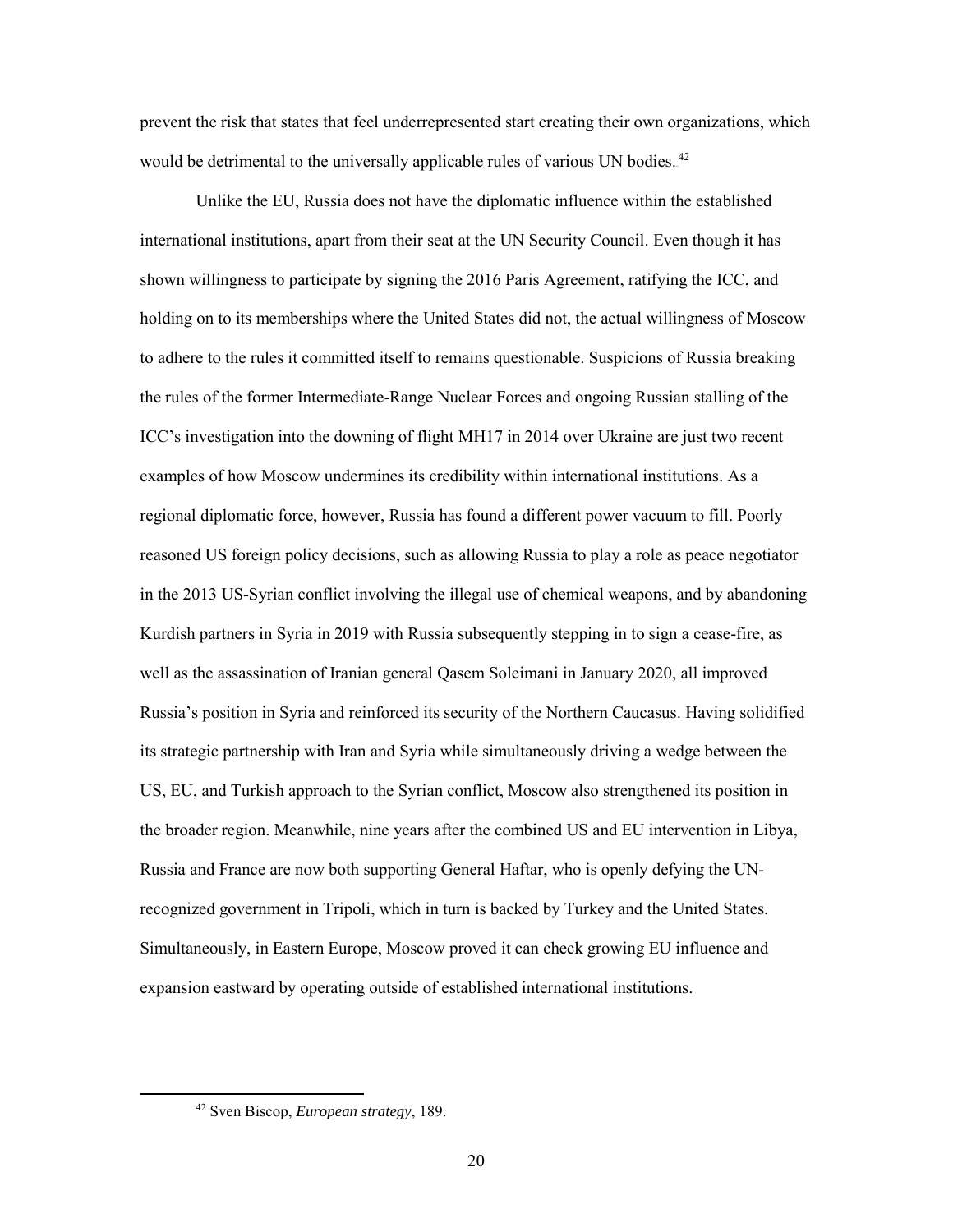So, while the EU is influencing international stability and striving to spread its values through equality and patience by engaging all sorts of governments and institutions, Russia, under Putin, has acted as a revisionist power since at least 2004 (after the so-called Orange Revolution in Ukraine) and particularly since December 2011, when mass protests erupted in Moscow after fraud marred the parliamentary elections. As long as actors are perceived as a threat to Putin's political, military and economic security, the Master of the Kremlin will continue to respond to those threats by turning the authoritarian ratchet even further.<sup>43</sup> With Russia and the EU striving towards creating a more multipolar world, both have thus started working towards carving out their own preferred niches of the global leadership vacuum. In doing so, those who had long been sounding alarm over Putin's revisionism, claim that history has proven them right. But so, do those who had warned that eastward EU expansion would precipitate strategic confrontation with Russia. The Ukrainian conflict all but vindicated and reinforced both groups' prior convictions. The upshot is a reproduction of the false dichotomy that casts Russia as either a mortal threat or as a would-be strategic partner. The EU must move beyond that. Together with Moscow, Brussels should envisage a future of EU-Russia relations where Moscow is neither a partner nor a threat, but where it could potentially be both at the same time. Further, it needs to develop a set of discursive and institutional tools to sustain this dialectical equilibrium.<sup>44</sup> Because for all apparent conflicts, both great powers, fortunately, also share several stability related interests, including the elimination of threats posed by terrorism, the spread of weapons of mass destruction (WMD), and the prevention of regional armed conflict increasing the potential for escalation.

Those who disregard the possibility of cooperation with Russia ought to consider the cases of Iran, Syria, and Eastern Europe. The Iranian nuclear deal still is a significant

 <sup>43</sup> Robert Person, "Balance of Threat: The Domestic Insecurity of Vladimir Putin," *Journal of Eurasian Studies* Volume 8, Issue 1, January 2017.

<sup>44</sup> Michal Šimečka, "The Future."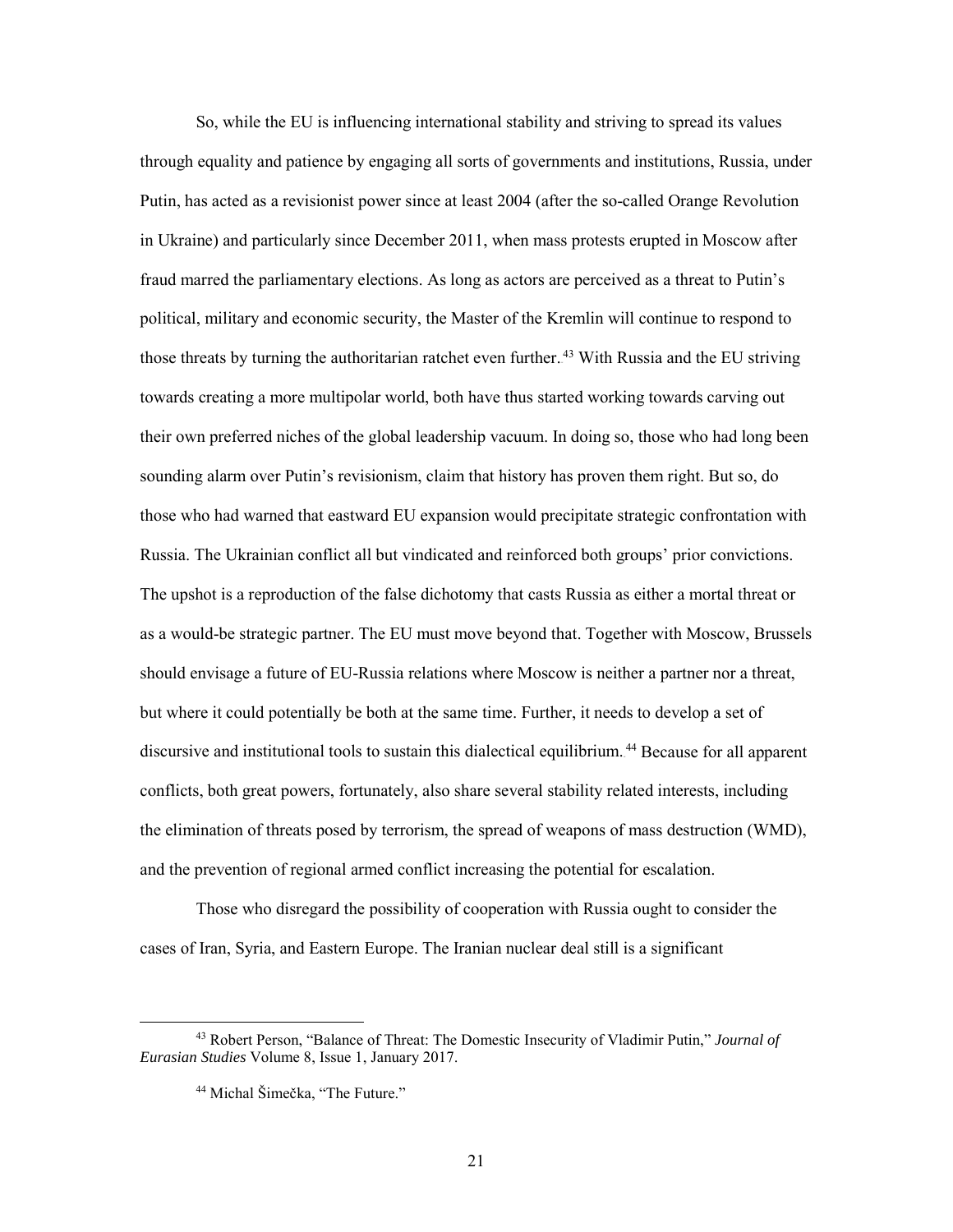achievement towards regional and international security, and it would not have been possible without support from the Russians. It was also Moscow who forced Syria to agree to US pressure to destroy its chemical weapons in September of 2013, which led to the actual destruction, performed by a team of US Army civilians and contractors, of over 600 metric tons of chemical agents in forty-two days.<sup>45</sup> Regarding the region's instability under the Islamic State in the years after that destruction operation, those chemical weapons could have posed a significant international security threat today. Ignoring the potential of cooperation with Russia on (frozen) conflicts in Eastern Europe will only serve to weaken the Europeans' own ability to tackle the most pressing challenges it faces towards their goal of spreading values and international institutions. Perhaps one year from today, Europe and Russia can look upon the current developing crisis in Belarus as an example of how cooperation is possible. The current Belarussian revolution is not Anti-Russian, but people are taking to the streets to demand more individual rights. This has led to a unique situation in which, for the moment, Russia seems to allow the democratic protest. Also, the EU appears to have learned from its mistakes in 2014 when EU officials openly encouraged Ukraine to take a more pro-European course. This time, the EU welcomes more rights for Belarussians and the possibility of a more open economy, while at the same time only imposing sanctions on specifically targeted Belarussian government individuals and maintaining a more neutral stance on the political orientation of a possible new regime.<sup>46</sup> This could prove to be a first step in Russian and EU acceptance, that cooperation can lead to not just preserving the current global multilateral system, but to reform it into a system in which EU values can spread while Russian security is guaranteed and in which both Russia and

 <sup>45</sup> Marine Engineers' Beneficial Association, "Cape Ray Completes Destruction of Syrian Chemical Agents," *M.E.B.A. Telex Times*, 21 August 2014.

<sup>46</sup> David Godfroid, "Uitspraken Russische minister lijken opmaat voor ingreep door Moskou in Wit-Rusland," NOS news, accessed September 15, 2020, [https://nos.nl/artikel/2346647-uitspraken](https://nos.nl/artikel/2346647-uitspraken-russische-minister-lijken-opmaat-voor-ingreep-door-moskou-in-wit-rusland.html)[russische-minister-lijken-opmaat-voor-ingreep-door-moskou-in-wit-rusland.html.](https://nos.nl/artikel/2346647-uitspraken-russische-minister-lijken-opmaat-voor-ingreep-door-moskou-in-wit-rusland.html)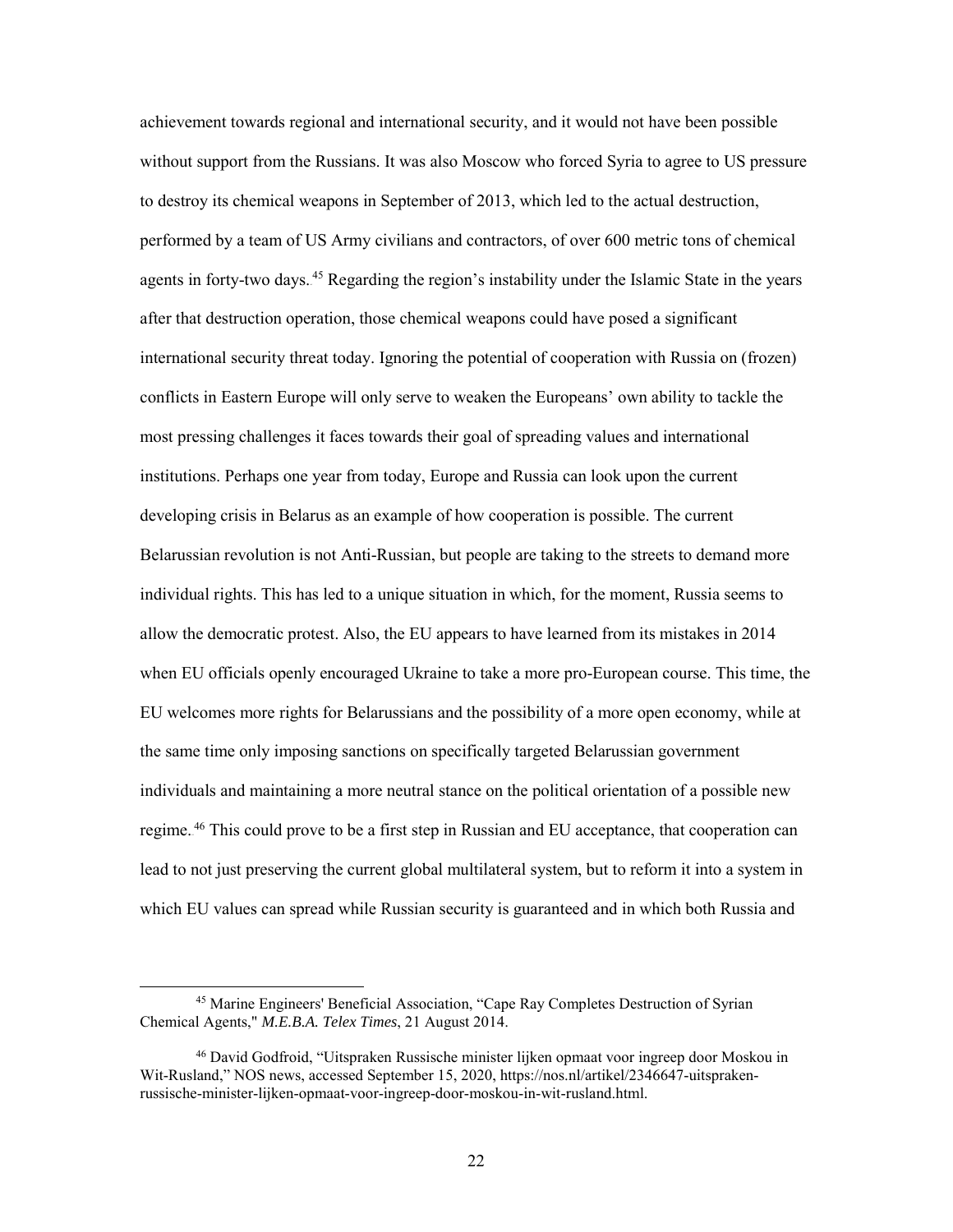the EU, as well as the United States and China, are more equal diplomatic powers in a multipolar world.

### <span id="page-30-0"></span>Informational Perspective

Within military communities, informational power is often translated as information operations, which include electronic warfare, computer network operations, operations security, military deception, and psychological operations. Informational power is much broader than that, however. Therefore, at the height of the Cold War, with diplomatic agreements impossible, economic sanctions exhausted, and direct military action unthinkable, the US Information Agency was the government's leading instrument to promote and expand US ideology and institutions. <sup>47</sup> Whereas diplomatic power is generally based on mutual engagement between nation-states to secure some form of agreement that allows parties to coexist peacefully, informational power is about creating, exploiting, and disrupting knowledge. A state generally benefits when it enjoys an information advantage over another party. Creating and exploiting that information advantage is key for a state to form a crucial foundational and institutional dimension of power.<sup>48</sup> Informational power is mostly derived from higher education, media, entertainment and film, multinational advertising, influence, and content on the World Wide Web, nongovernmental organizations, foundations, tourism, and common language. Unlike military and diplomatic power, however, informational power is not fully controlled, directed, or guided by administrations, national security agencies, or military commands. <sup>49</sup>

 <sup>47</sup> Donald M. Bishop, "DIME, not DiME: Time to Align the Instruments of US Informational Power," 20 June 2018, [https://thestrategybridge.org/the-bridge/2018/6/20/dime-not-dime-time-to-align-the](https://thestrategybridge.org/the-bridge/2018/6/20/dime-not-dime-time-to-align-the-instruments-of-us-informational-power)[instruments-of-us-informational-power.](https://thestrategybridge.org/the-bridge/2018/6/20/dime-not-dime-time-to-align-the-instruments-of-us-informational-power)

<sup>48</sup> Joint Staff, Joint Doctrine Note 1-18, *Strategy*, (Washington, DC: Government Publishing Office, 2018), 23.

<sup>49</sup> Donald M. Bishop, "DIME".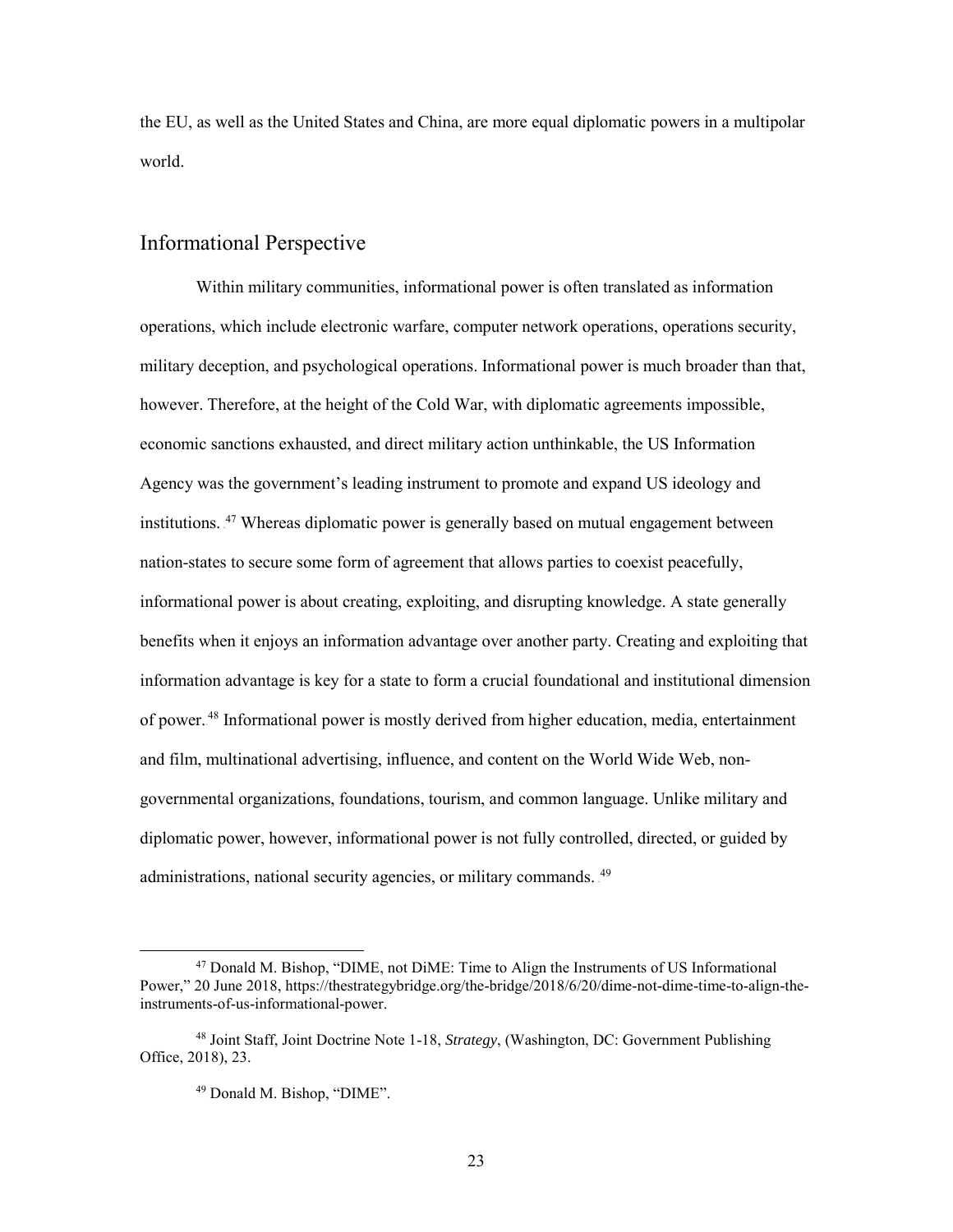Since chapter three already clearly described the EU's strategic advantage concerning "softer" areas of foreign policy, it will be no surprise the EU possesses a lot of global informational power. Today, Europeans are the world's leading supporters of international and regional institutions. Their commitment begins with the revolutionary creation of the EU itself and its ring of agreements with regional neighbors. Europe also employs subtler modes of exercising soft power. Europe is one of the two educational superpowers for example. Twentyseven of the world's top 100 universities are in Europe, compared with fifty in the United States, one in Russia, and none in China. Europe exceeds the United States in educating foreign students, however, hosting almost twice as many students from outside the EU as non-Americans at US universities, and over ten times more foreign students than non-Chinese students studying in China. There are signs that opening up European institutions of higher learning to outsiders has been influential. For example, legal scholars have observed that the values and institutions found in most newly drafted national constitutions do not reflect American or Chinese practices, but distinctively European ones. These include social welfare rights, internationally recognized human rights, parliamentary government, and restrictions on money in politics.<sup>50</sup> Europe enjoys broad global admiration for its social, cultural, and lifestyle values. Europe accounts for 50% of the world's tourist arrivals and is the most visited region in the world, according to UNWTO.<sup>51</sup> Of the ten largest companies by revenue, three are European, compared to three Chinese and two American companies, and six of the ten largest internet hubs in the world are European.<sup>52</sup> In language too, Europeans enjoy enduring advantages, since the world's second languages are mostly European. However, even more profound is European dominance of almost all polls of

 <sup>50</sup> Andrew Moravcsik, "Europe is still a Superpower: And it's going to remain One for Decades to come," *Foreign Policy Magazine*, 13 April 2017, accessed September 15, 2020, [https://foreignpolicy.com/2017/04/13/europe-is-still-a-superpower/.](https://foreignpolicy.com/2017/04/13/europe-is-still-a-superpower/)

<sup>51</sup> Nina Siegal, "Europe Searches for Tourism Breathing Space," *US News*, 19 June 2018, accessed September 15, 2020, [https://www.usnews.com/news/best-countries/articles/2018-06-19/europe-confronts](https://www.usnews.com/news/best-countries/articles/2018-06-19/europe-confronts-the-impact-tourists-leave-on-most-popular-destinations)[the-impact-tourists-leave-on-most-popular-destinations.](https://www.usnews.com/news/best-countries/articles/2018-06-19/europe-confronts-the-impact-tourists-leave-on-most-popular-destinations)

<sup>52</sup> "Global 500," *Fortune*, accessed September 15, 2020, https://fortune.com/global500/.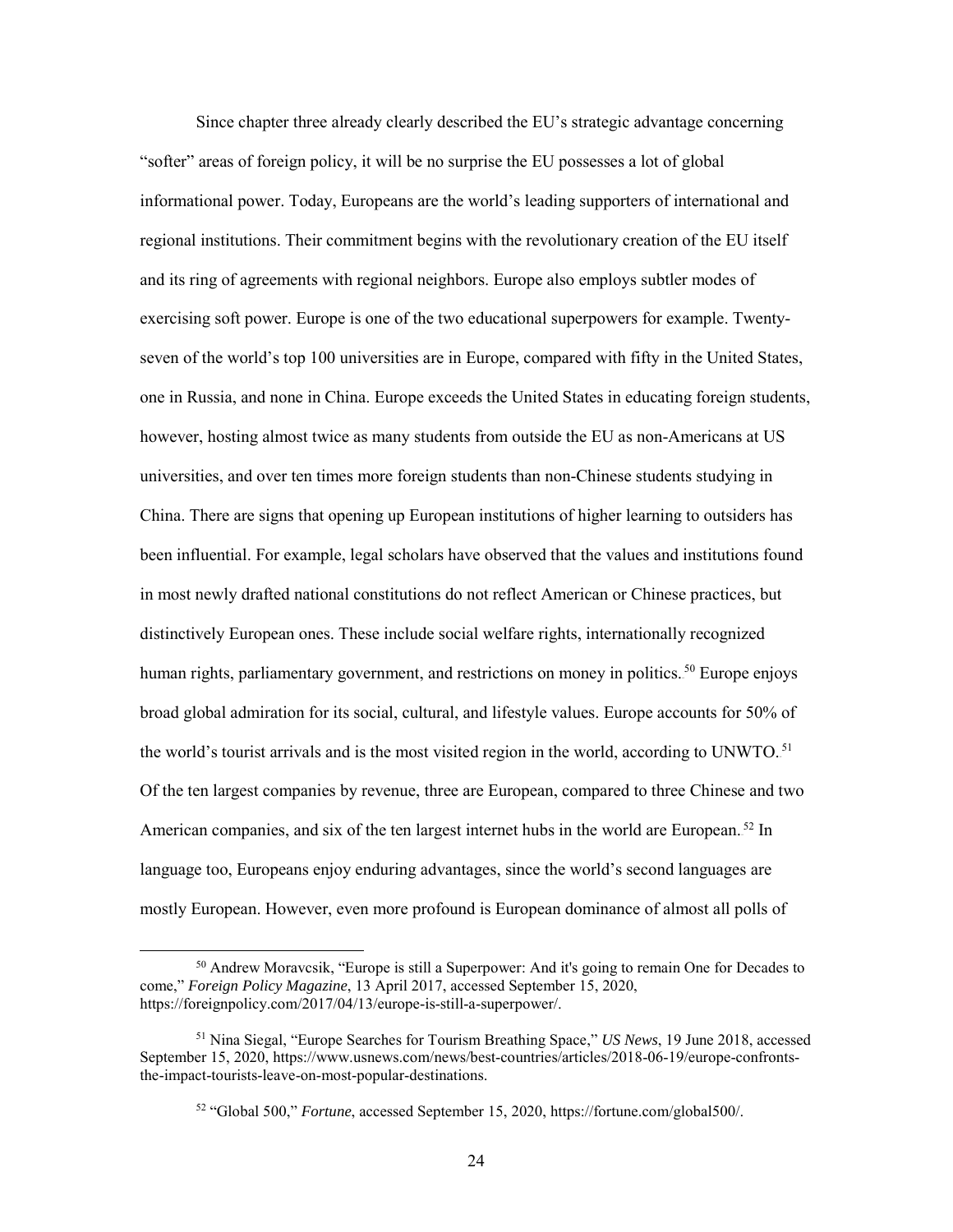global respect. In 2019, for example, Forbes magazine asked close to 60,000 people worldwide which countries were the most "reputable": Of the top 20 countries, 15 are European. By contrast, the United States ranks  $36<sup>th</sup>$ , China  $45<sup>th</sup>$  and Russia 51st.<sup>53</sup> With regard to media, the EU cannot compete with the United States though. Every one of the top 20 worldwide grossing films ever made came from Hollywood. Yet sports are a similar form of mass entertainment with comparable global cachet, and Europe is the world's dominant sports superpower. Five of the top seven most-watched professional sports in the world are played at the most prominent and intensive professional level in Europe rather than in the United States or China. The most prestigious European professional soccer generates more income and enjoys more worldwide visibility than any other sports franchises anywhere. One also sees the breadth of Europe's dominance of sports at the Olympics. In the Summer Games, Europe takes home more medals than the United States, Russia, and China together; in the Winter Games, Europe has always won more medals than the entire rest of the world combined.<sup>54</sup>

Russia does not have the EU's global soft power.<sup>55</sup> It does, however, have its former Soviet legacy. This legacy includes a robust space program which is currently the only option for the European Space Agency to send astronauts into space, a significant global export market of nuclear power technology, a (dwindling) socialist ideology which still ties them culturally to former allies and client states, and lastly, the Gerasimov doctrine.<sup>56</sup> In his article in 2013, Gerasimov noted that military engagements at the strategic and operational level are gradually

 $\overline{a}$ 

<sup>53</sup> Vicky Valet, "The World's Most Reputable Countries 2019," *Forbes Magazine*, 15 October 2019, accessed September 15, 2020[, https://www.forbes.com/sites/vickyvalet/2019/10/15/the-worlds-most](https://www.forbes.com/sites/vickyvalet/2019/10/15/the-worlds-most-reputable-countries-2019/#2916df2f4cb8)[reputable-countries-2019/#2916df2f4cb8.](https://www.forbes.com/sites/vickyvalet/2019/10/15/the-worlds-most-reputable-countries-2019/#2916df2f4cb8) 

<sup>54</sup> Andrew Moravcsik, "Europe Is Still a Superpower."

<sup>55</sup> "The Soft Power 30," accessed September 15, 2020, 2020-09-10, https://softpower30.com/country/russian-federation/.

<sup>56</sup> Valery Gerasimov, "Tsennost' nauki i predvidenii, *Voenno-promyshlennyi kur'er",* No. 8, 27 February 2013, accessed September 15, 2020[, http://vpk-news.ru/articles/14632.](http://vpk-news.ru/articles/14632)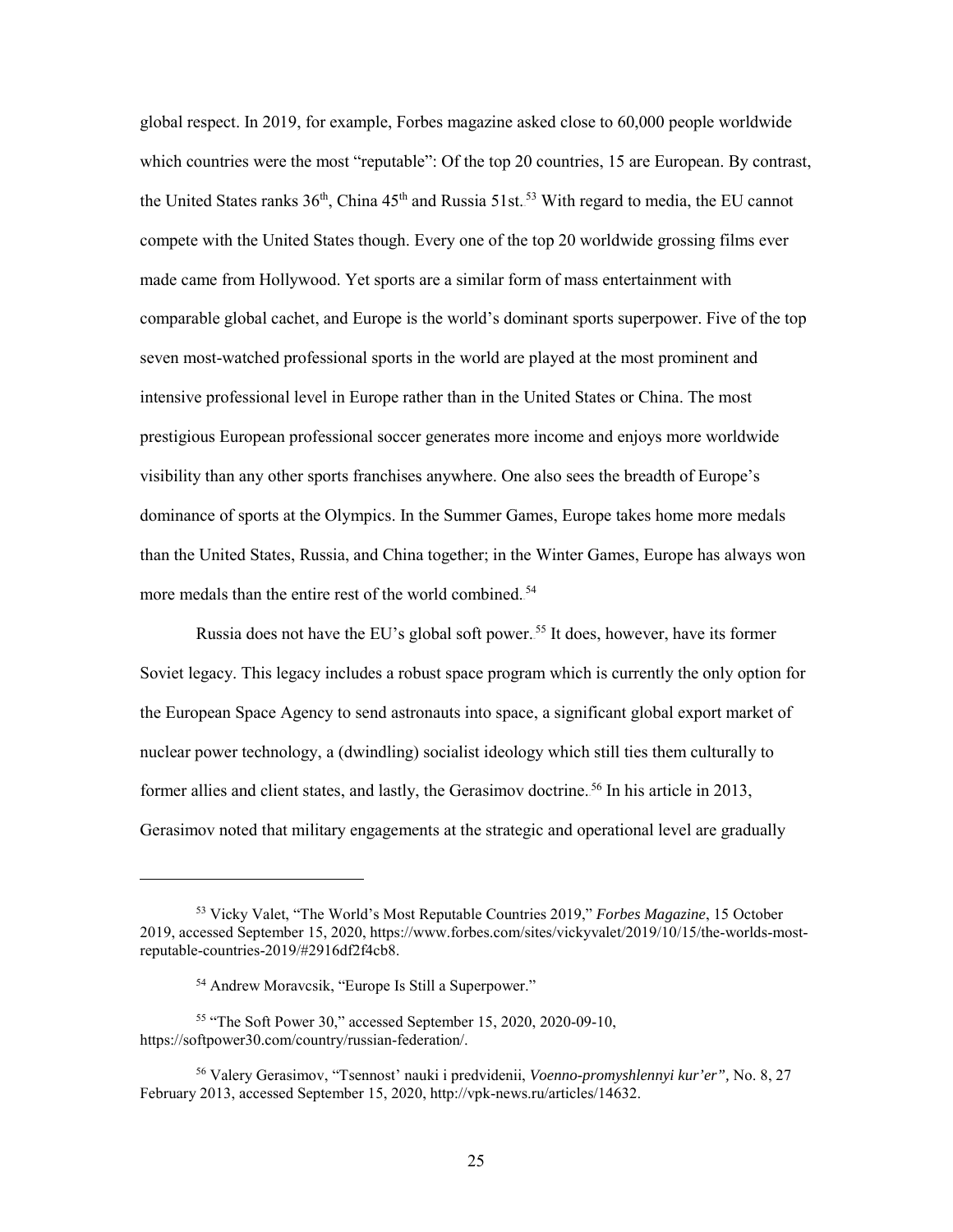becoming a thing of the past and that long-distance, contactless actions against the enemy were becoming the main means of achieving operational goals. He identified eight features of modern hybrid warfare that were applied to subvert states and to gain control of territory without resorting to conventional arms. Regime change could be achieved by the use of civil methods such as propaganda, funding and training of protest groups, and information campaigns aimed at discrediting the opponent. Gerasimov discounted the element of popular protest against corrupt and authoritarian systems in the Middle East, North Africa, and post-Soviet Eurasia and instead framed these events as part of the radicalized West's regime change strategies. In essence, Gerasimov responded to what was perceived to be new forms of Western "hybrid warfare" to overthrow regimes in Russia's periphery.<sup>57</sup> In the past two decades, however, Russia has become rather effective in aligning its primary source of soft power, social media, and cyber warfare, with its other forms of national power and by doing so, arguably surpassed the West in using "hybrid warfare" to its full effect. Particularly with regard to cyber warfare, Russian intelligence hackers are almost eight times as fast as their speediest competitor, North Korea, who themselves are nearly twice as fast as intrusion groups from China.<sup>58</sup>

The current legal basis for EU-Russia cooperation in many of the "soft power" themes is the Partnership and Cooperation Agreement (PCA), which came into force in 1997. It established a political framework for regular consultation between the EU and Russia, based on the principles of respect for democracy and human rights, political and economic freedom, and commitment to international peace and security. <sup>59</sup> The annexation of the Crimea has presented the EU with a

 <sup>57</sup> Robert Sakwa, "Greater Russia".

<sup>58</sup> Ken Dilanian, "Russian Hackers 8 Times Faster than Chinese, Iranians, North Koreans, Says Report," NBC News, accessed September 15, 2020, [https://www.nbcnews.com/news/world/russian](https://www.nbcnews.com/news/world/russian-hackers-8-times-faster-chinese-iranians-north-koreans-says-n972926)[hackers-8-times-faster-chinese-iranians-north-koreans-says-n972926.](https://www.nbcnews.com/news/world/russian-hackers-8-times-faster-chinese-iranians-north-koreans-says-n972926) 

<sup>&</sup>lt;sup>59</sup> "The European Union and the Russian Federation," European External Action Service, accessed September 15, 2020,

https://www.google.com/search?q=eeas+eu&rlz=1C1GCEB\_enUS857US857&oq=eeas+&aqs=chrome.2.6 9i57j0l4j69i60j69i65j69i60.3600j0j7&sourceid=chrome&ie=UTF-8.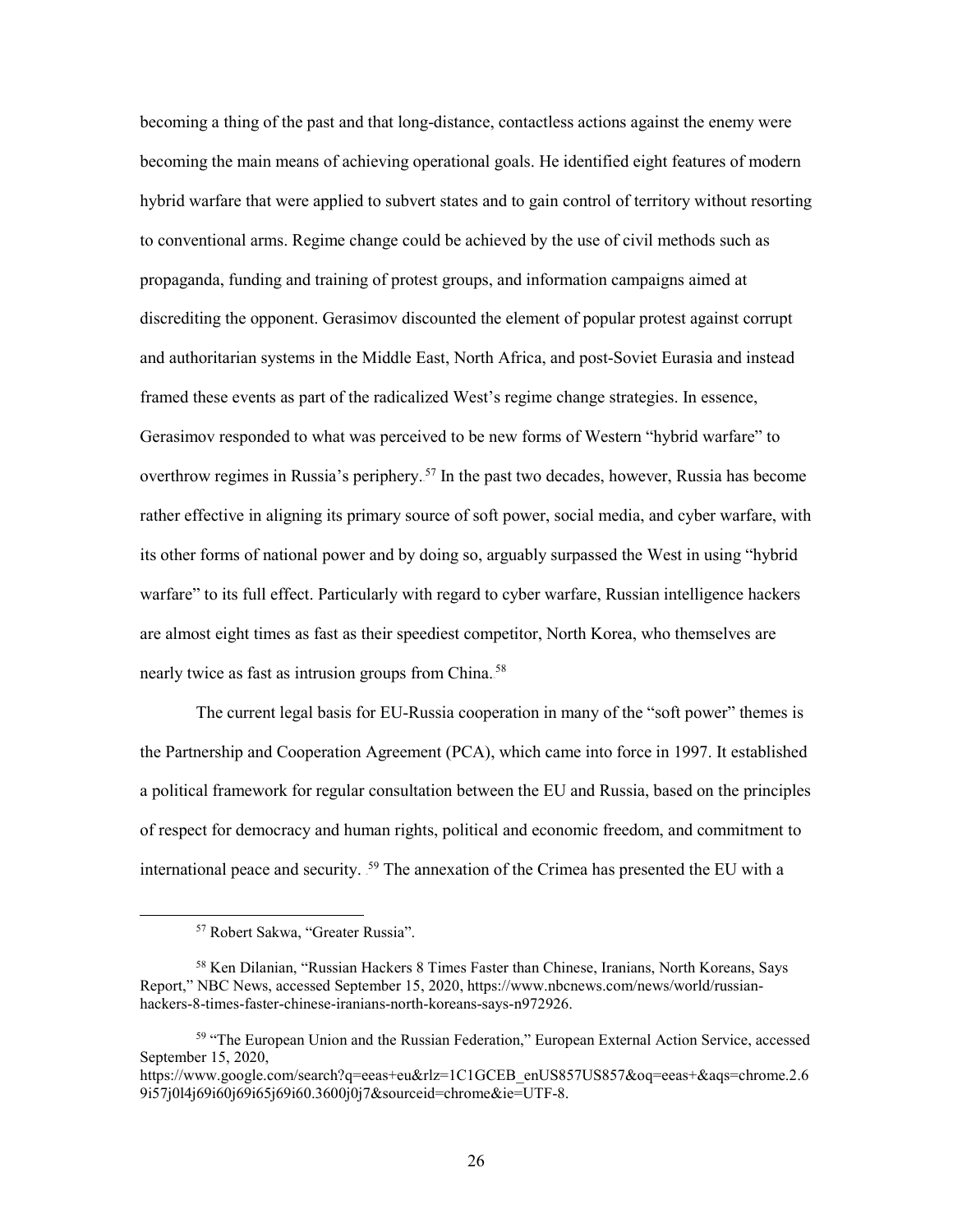dilemma regarding the PCA, however. The EU's 2016 Grand Strategy states: "We will not recognize Russia's illegal annexation of Crimea nor accept the destabilization of eastern Ukraine. We will strengthen the EU, enhance the resilience of our eastern neighbors, and uphold their right to determine their approach towards the EU freely. At the same time, the EU and Russia are interdependent. We will therefore engage Russia to discuss disagreements and cooperate if and when our interests overlap. Selective engagement could take place over matters of European interest too, including climate, the Arctic, maritime security, education, research, and crossborder cooperation. Engagement should also include deeper societal ties through facilitated travel for students, civil society, and businesses.". $60$ 

Within this strategy and given the long common land and sea borders, and interconnected biosystems and shared risks, environmental problems can and should be addressed together. Besides presenting a huge bilateral success, joint EU-Russian action, as the only two major powers having signed the 2016 Paris Agreement, could also both help achieve the EU's global environmental ambitions by influencing other great powers, as well as help Russia get out of its diplomatic isolation. Likewise, the continuation of the European Higher Education Area, which allows individuals from the EU and Russia to move freely between higher education institutions, contribute to the reinforcement of people-to-people contact between Russia and the European Union. This, in turn, helps spread EU values but also reinforces EU-Russian technology exchange. In that exchange, Russia has traditionally been one of the most successful international cooperation partner countries. EU researchers, for their part, actively participate in Russia's research and development programs.<sup>61</sup> This is of particular importance for space exploration,

 $60$  European Union, "A Global Strategy for the European Union's Foreign and Security Policy," June 2016, accessed September 15, 2020[, https://eeas.europa.eu/sites/eeas/files/eugs\\_review\\_web\\_0.pdf.](https://eeas.europa.eu/sites/eeas/files/eugs_review_web_0.pdf)

<sup>&</sup>lt;sup>61</sup> "The European Union and the Russian Federation," European External Action Service, accessed September 15, 2020, 2020-09-10,

https://www.google.com/search?q=eeas+eu&rlz=1C1GCEB\_enUS857US857&oq=eeas+&aqs=chrome.2.6 9i57j0l4j69i60j69i65j69i60.3600j0j7&sourceid=chrome&ie=UTF-8.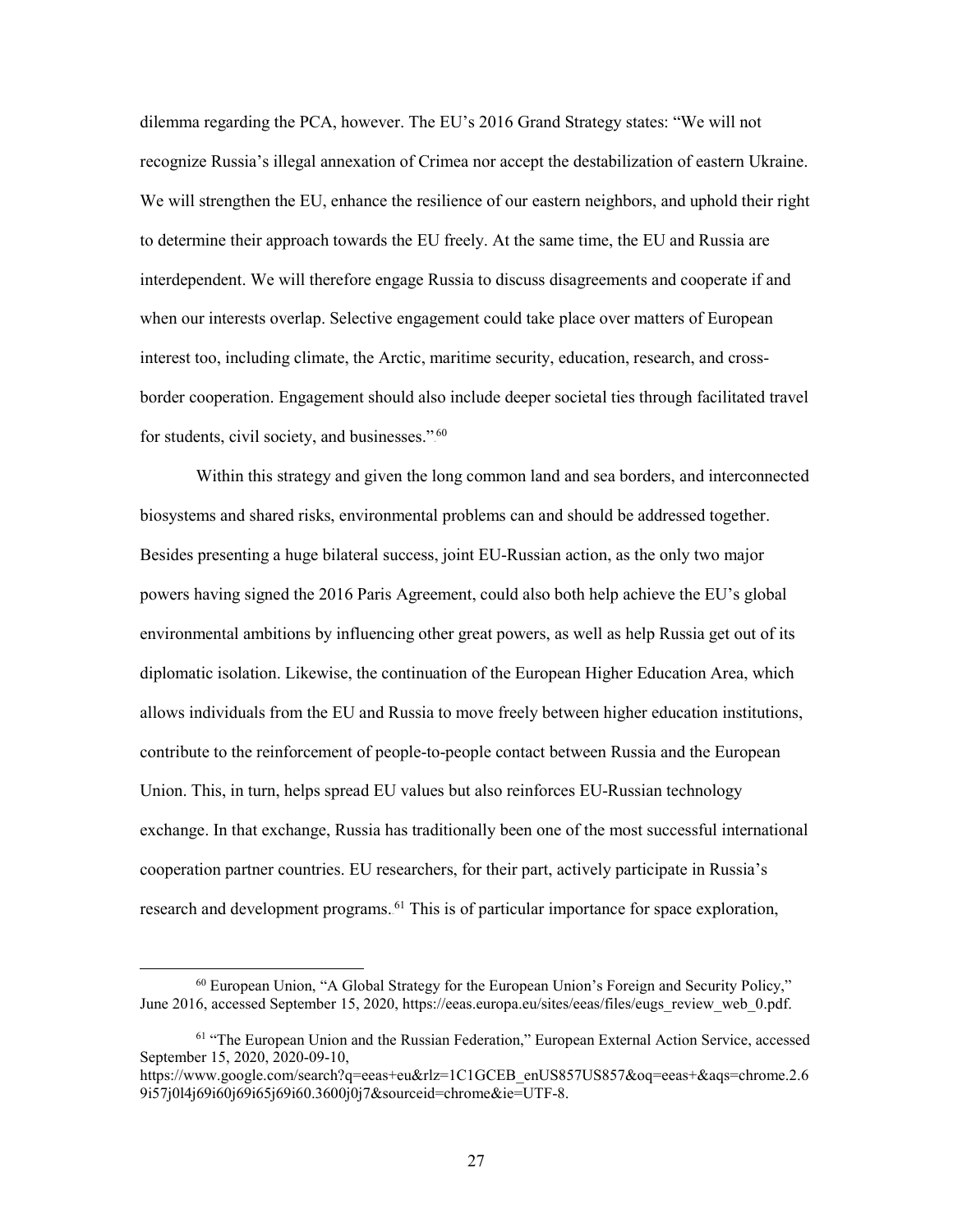arctic exploration, and nuclear technology. With regard to space, Moscow and Brussels are falling behind China and the United States in the new great power race to Mars. Within the arctic, EU and Russian borders combined account for over 75% of the Arctic Ocean coastline. And lastly, several EU Member States operate nuclear reactors of Russian design with construction of more reactors planned. Besides the importance of Russia as a nuclear supplier to the EU and nuclear power being necessary to achieve EU environmental goals, nuclear safety, non-proliferation and arctic cooperation are also important aspects of a bilateral relation and would help improve Russia's global image. <sup>62</sup> Lastly, with the current World Anti-Doping Agency (of which the EU pays 50% of its funding, compared to the US 30% and China's 20%) ban,  $^{63}$  preventing Russian athletes to compete under their flag for the next four years, ongoing Russian participation in European sports events like the UEFA Champions League and the Euro 2020 are possibly Russia's only option to leverage its soft power through sports.

In a more military area of informational power, cooperation in the cyber domain poses an interesting question. With Russia and China undoubtedly undertaking massive cyber espionage activities, and not so long ago, the United States being accused of spying on its European allies on a broad scale, the world may gradually be drifting towards the Hobbesian condition of "war of everyone against everyone" in cyberspace.<sup>64</sup> Despite an official "non-aggression pact" between Russia and China, reporting from the Russian cybersecurity firm Kaspersky Lab saw Chinese hacking cases of Russian industries nearly triple from 2015 to 2016. The long-term issue for Moscow is the technological asymmetry with China, especially in commercial information and

 <sup>62</sup> Yves Desbazeille, "Why the EU Needs Nuclear," *Nuclear Engineering International*, 26 March 2020, accessed September 15, 2020[, https://www.neimagazine.com/features/featurewhy-the-eu-needs](https://www.neimagazine.com/features/featurewhy-the-eu-needs-nuclear-7839253/)[nuclear-7839253/.](https://www.neimagazine.com/features/featurewhy-the-eu-needs-nuclear-7839253/)

<sup>63</sup> "Funding by Governments," accessed September 15, 2020, 2020-09-10, https://www.wadaama.org/en/funding-by-governments.

<sup>64</sup> The 21st Century Concert Study Group, "A Twenty-First Century Concert of Powers: Promoting Great Power Multilateralism for the Post-Transatlantic Era," Peace Research Institute Frankfurt (PRIF) 2014, 21.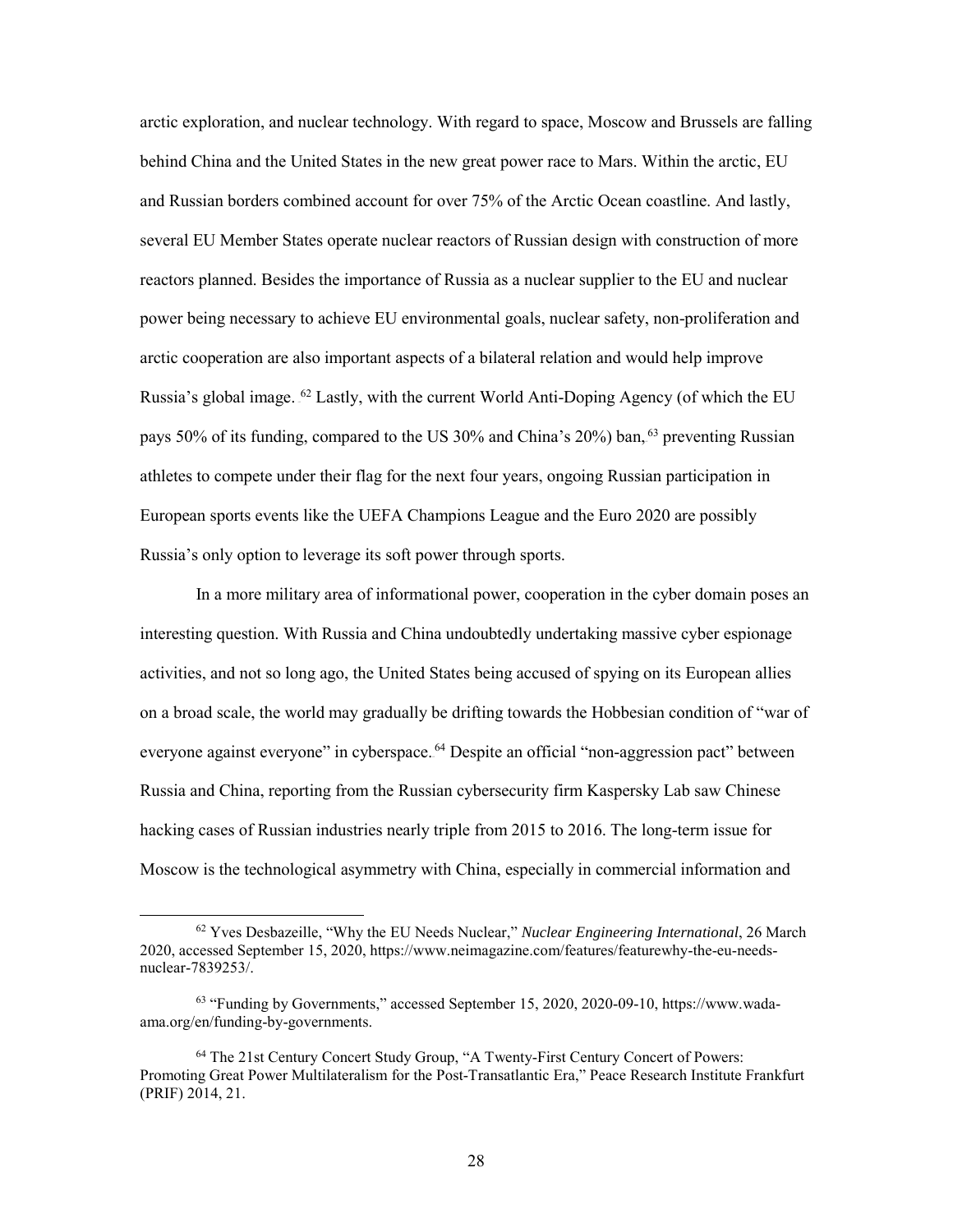communication technologies. There are no Russian companies with the global reach of the big Chinese firms, and these firms will help shape global technology developments and provide intelligence benefits to Beijing, not Moscow.<sup>65</sup> Contrarily, the EU does have the global corporate reach and is the second most central power in the internet with a 25% network ownership, compared to the United States' 39%, China's 10% and Russia's 2%.<sup>66</sup> The EU lacks the coherent government strategy concerning using that power, however. So arguably, in the same way the Unites States agreed with China to cooperate on cyber-crime in 2015, which at the time was seen as a victory for cyber diplomacy, a similar arrangement could be established between Brussels and Moscow. And there are some precedents. Russia has cooperated with the EU on issues related to the use of the internet by terrorist organizations and even with Europol within the field of cyber-crime.<sup>67</sup> Further cooperation in this field could benefit EU-Russian cybersecurity with regard to specifically Chinese and criminal cyber activities significantly.

#### <span id="page-36-0"></span>Economic Perspective

The EU is the main trading partner for Russia, representing  $£253.6$  billion in 2018, which is 42.8% of Russia's trade, almost tripling the  $2<sup>nd</sup>$  biggest Russian trade partner China representing €93.2. Due to sanctions after the Ukrainian crisis, Russia is currently only the 4th largest trading partner of the EU, representing 6.4% of overall EU trade. Russia is also the 4th export destination of EU goods ( $\epsilon$ 85.3 billion in 2018) and the 3rd largest source of goods imports ( $\epsilon$ 168.3 billion in 2018). Imports from Russia to the EU are driven by the growth of

 <sup>65</sup> Adam Segal, "Peering into the Future of Sino-Russian Cyber Security Cooperation," *War on the Rocks*, 10 August 2020, accessed September 15, 2020[, https://warontherocks.com/2020/08/peering-into](https://warontherocks.com/2020/08/peering-into-the-future-of-sino-russian-cyber-security-cooperation/)[the-future-of-sino-russian-cyber-security-cooperation/.](https://warontherocks.com/2020/08/peering-into-the-future-of-sino-russian-cyber-security-cooperation/) 

<sup>66</sup> Jeanette B. Ruiz and George A. Barnett, "Who Owns the International Internet Networks?" *The Journal of International Communication* 21, no. 1 (2015): 38-57.

<sup>67</sup> André Barrinha, "Virtual Neighbors: Russia and the EU in Cyberspace," *Insight Turkey*, Vol. 20, No. 3, 2018, 29-42.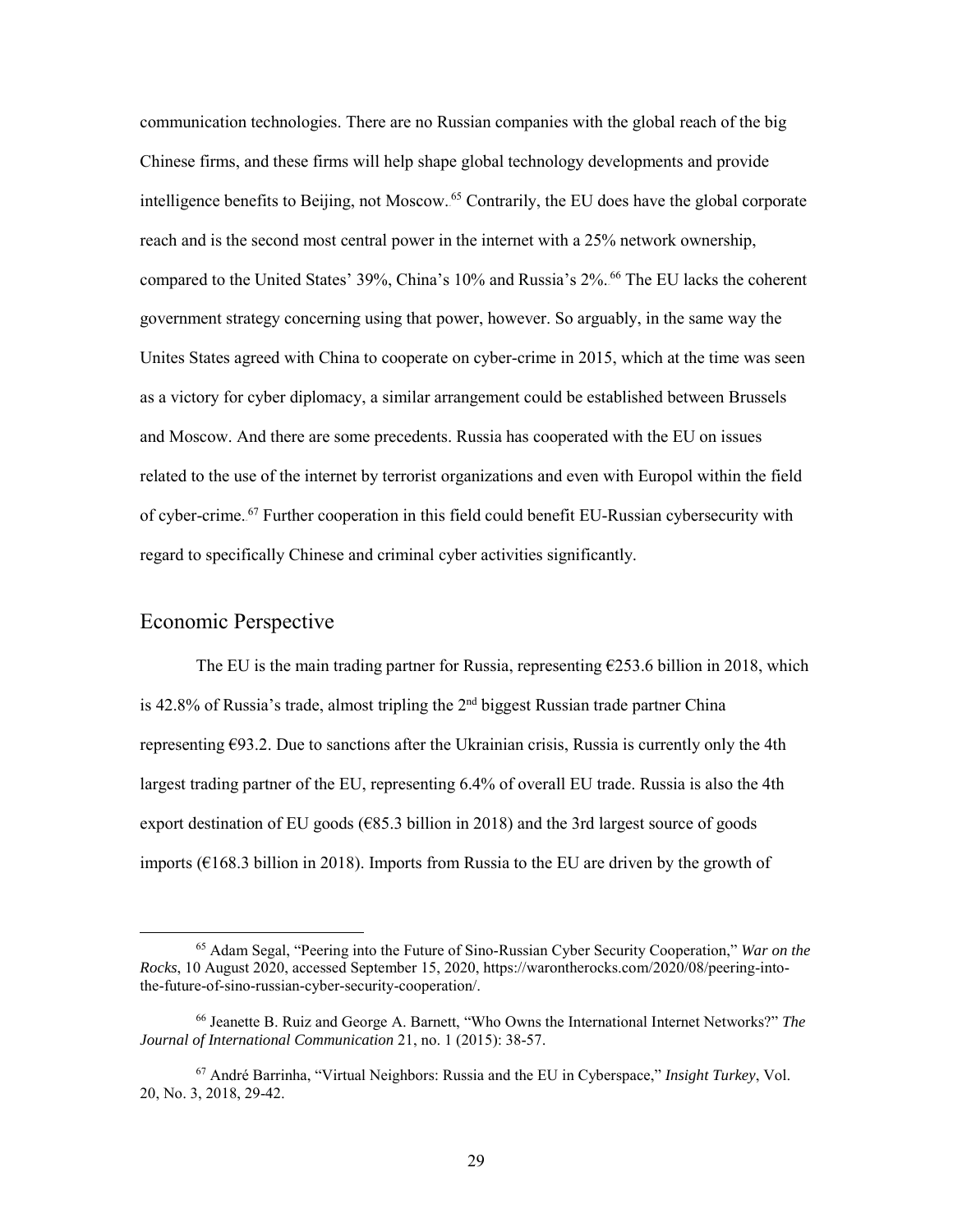imports of energy products from Russia that account for c.a. 70% of the total imports. The EU is by far the largest investor in Russia. According to the Central Bank of Russia, the total stock of foreign direct investment in Russia originating from the EU approached  $\epsilon$ 235.2 billion in 2018.<sup>68</sup> To summarize, Russia depends almost solely on the EU for maintaining its economy and modernizing it through EU investments, technology and know-how. In turn, Russia, with 35% of the market, is Brussel's main supplier of energy to keep the EU economy functioning.

It is the apparent EU dependency on Russian energy that frequently dominates public discussion. This is partly due to Eastern EU member states, who often appear scared Russia will turn off the tap, as it did briefly with Ukraine and Belarus. Another part can be attributed to US policy arguably trying to protect its economic interests by threatening European companies with sanctions when working together with Russia.<sup>69</sup> In reality, the situation for EU is not as dire as often suggested. Figure 2 shows EU member state dependence on Russian energy. In the top five EU member states, ranked per GDP, only Germany relies on Russian energy for more than 20%. So, with the EU being Moscow's largest investor and making up for almost half of Russia's trade (70% even for solely the Russian energy market), as well as with the heart of the EU economy not even 20% dependent on Russian energy, the EU has incredible leverage in a potential economic conflict.

,

 <sup>68</sup> "The European Union and the Russian Federation," European External Action Service, accessed September 15, 2020,

https://www.google.com/search?q=eeas+eu&rlz=1C1GCEB\_enUS857US857&oq=eeas+ &aqs=chrome.2.69i57j0l4j69i60j69i65j69i60.3600j0j7&sourceid=chrome&ie=UTF-8.

<sup>69</sup> Matthew Lee, "US Warns Firms about Sanctions for Work on Russian Pipelines." *The Washington Post*, 15 July 2020.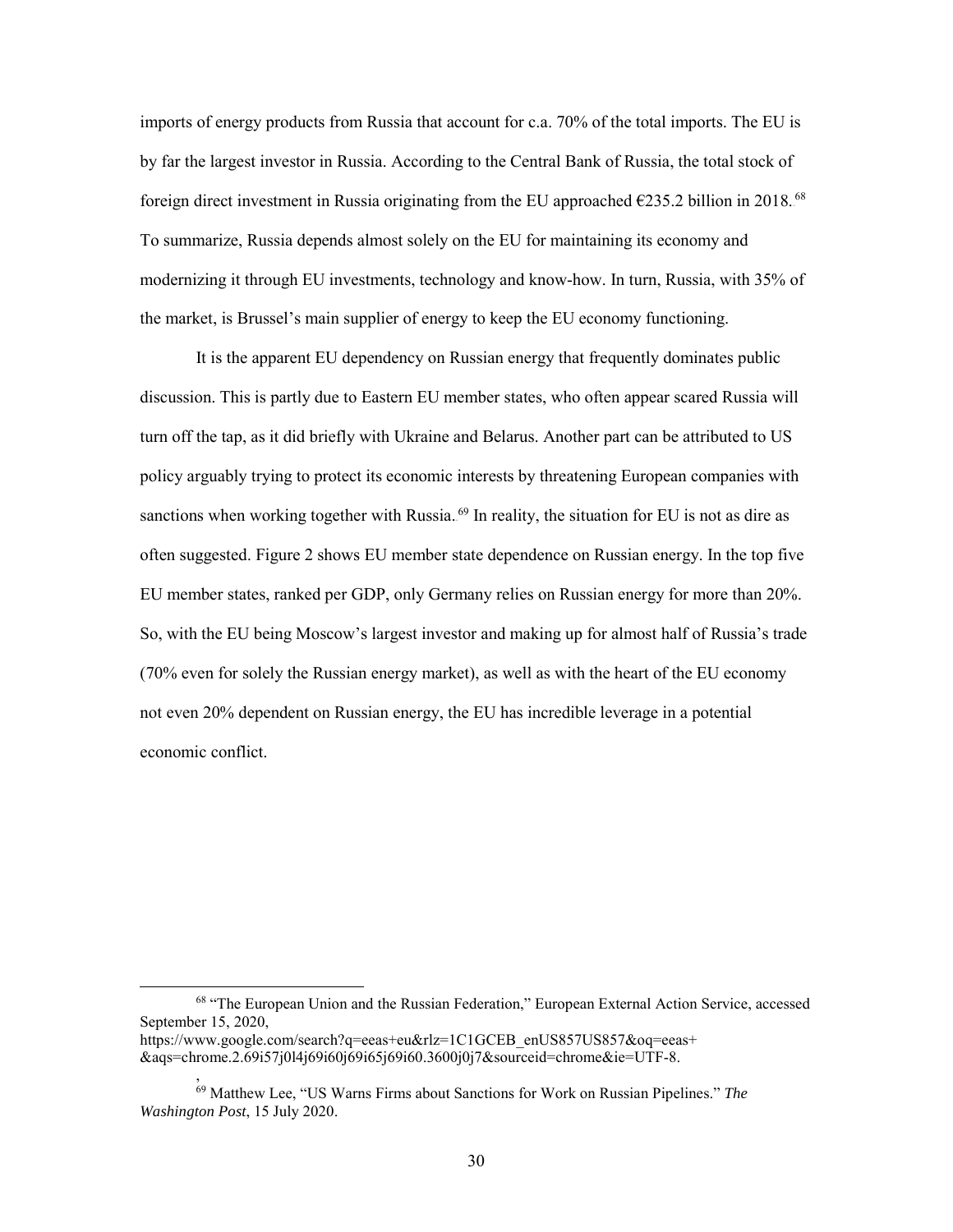

<span id="page-38-0"></span>Figure 1. EU-Russian Energy Dependence. Kottasova, I., "Map: Europe's Thirst for Russian Gas," CNN, July 22, 2014, accessed September 15, 2020,

http://edition.cnn.com/2014/07/22/business/russian-gas-eu-sanctions/index.html



ec.europa.eu/eurostat

<span id="page-38-1"></span>Figure 2. EU Member States per GDP. Eurostat, "Which EU Countries Had the Highest GDP in 2019?" May 8, 2019, accessed September 15, 2020, https://ec.europa.eu/eurostat/web/productseurostat-news/-/DDN-20200508-1.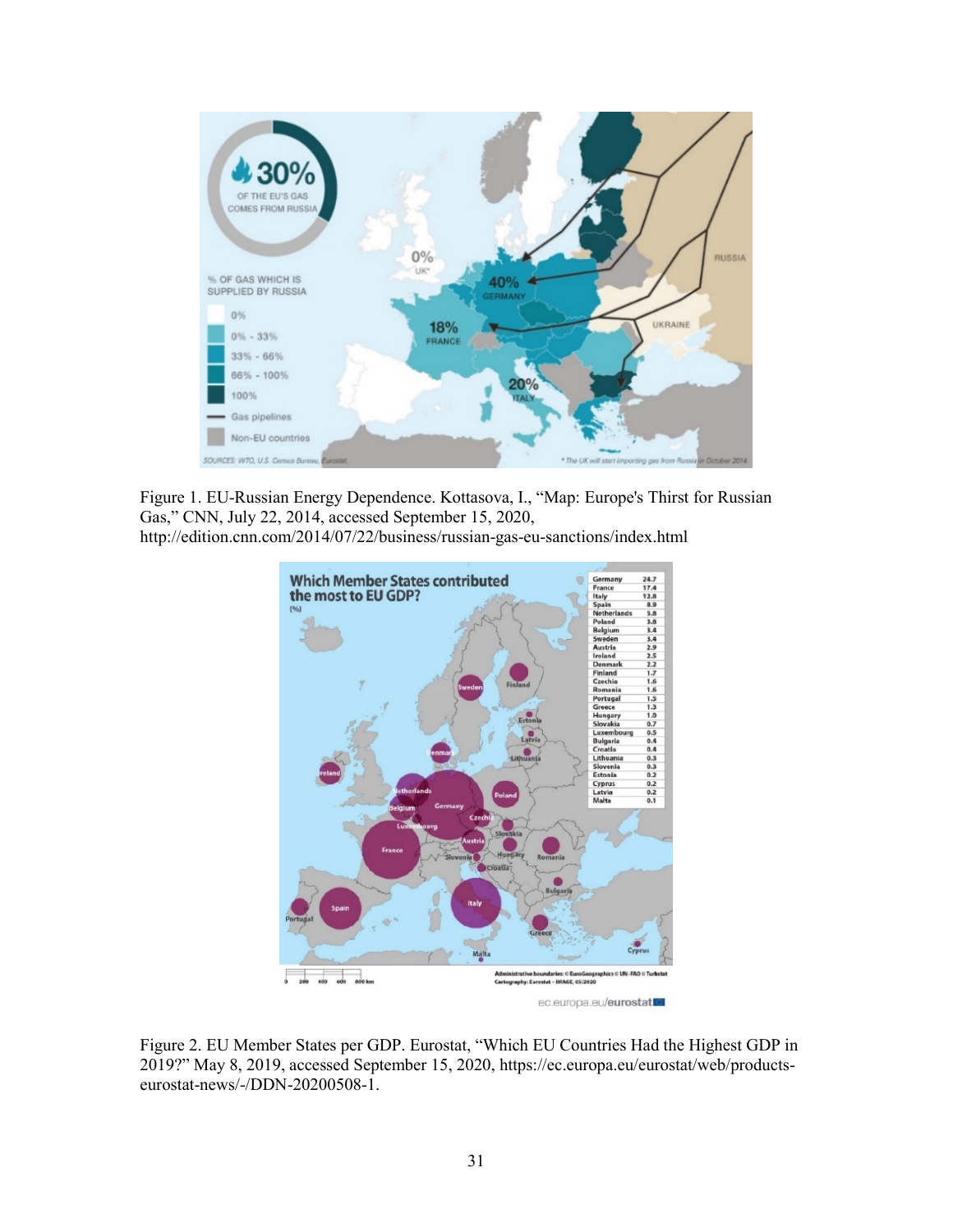With the knowledge Moscow and Berlin are mutually dependent, this monograph will explain the possibilities for future cooperation to enhance both great power's economies. For Russia to profit from cooperation, it is dependent on EU investments to diversify its economy away from resource extraction and continued energy demand. The EU, in turn, needs Russian oil and gas, and regional stability to continue to expand its trade infrastructure to remain competitive with the other two major economies: China and the United States. Therefore, assuming Moscow and Brussels can overcome their differences regarding Ukraine, combined with the cooperation possibilities mentioned in the informational power paragraph, three major economic projects stand out: Facilitated travel, the Arctic region, and the Chinese Belt and Road Initiative (BRI).

Considering the EU has a total of 447 million inhabitants (650 million including non-EU members) with an annual growth of approximately 0.2%, and the Russian population totals 147 million while suffering from a roughly 0.5% annual decline, Russia will be heavily dependent on Eastern European migrant workers to support any kind of future economic growth.<sup>70</sup> Facilitated travel for businesses will be key to provide Russia with a future labor force, but it will also allow for less fraudulent options for EU companies to invest in the Russian energy industry, both increasing and diversifying Russia's economy. Simultaneously, facilitated travel will also allow for the exchange of nuclear technology to diversify the EU energy supply as well as making it more environmentally sustainable.

While the eyes of the world are on the US-China trade war, Asia and Europe have been working to deepen their relationship. Sustainable connectivity has become a focal point of the Asia-Europe Meeting (ASEM), a high-level intergovernmental cooperation forum between 30 European and 21 Asian countries. Asia and Europe have become the world's leading trade partners with \$1.5 trillion of annual merchandise trade, overtaking each continent's trade with the

 $70$  International Labor Organization. "Russia needs Migrant Workers to Support Economic Growth," 20 July 2006, accessed September 15, 2020, [https://www.ilo.org/global/about-the](https://www.ilo.org/global/about-the-ilo/newsroom/news/WCMS_071244/lang--en/index.htm)[ilo/newsroom/news/WCMS\\_071244/lang--en/index.htm.](https://www.ilo.org/global/about-the-ilo/newsroom/news/WCMS_071244/lang--en/index.htm)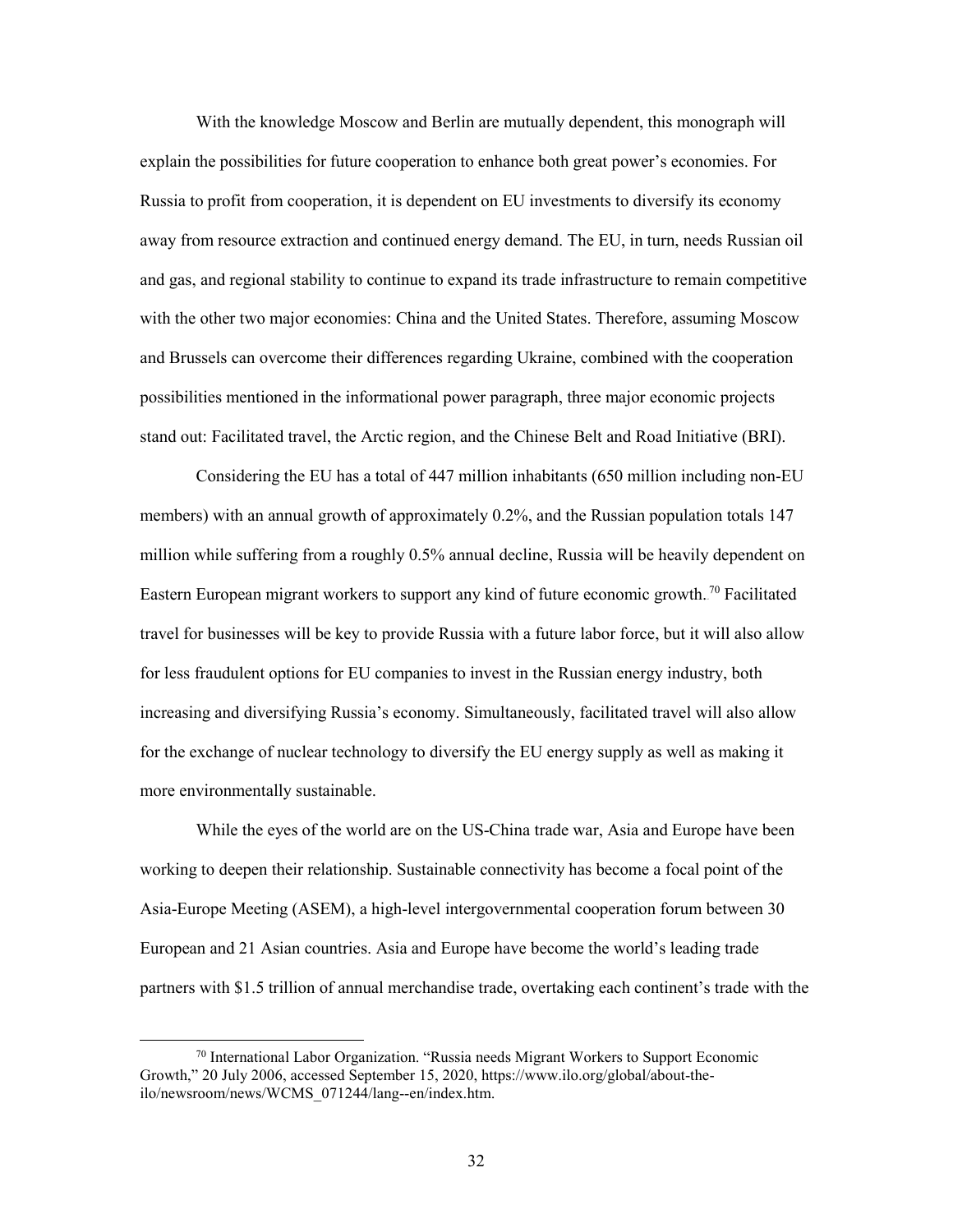United States, and accounting for about half of all world merchandise trade.<sup>71</sup> The majority of that trade has to go through the Southern Sea Route (SSR), which passes through the contested South Chinese Sea and connects a number of geopolitically sensitive chokepoints – from the Strait of Gibraltar, the Suez Canal, to Bab-el-Mandab and the Malacca Strait – all of which have traditionally been closely aligned with US interests. Due to climate change, the Northern Sea Route (NSR), an Arctic shipping route along the Russia's exclusive economic zone connecting the Atlantic and Pacific oceans, is expected to be fully operational as a shipping route by 2030 and is likely to be ice-free throughout the year by that year, according to the Netherlands Bureau for Economic Policy Analysis.<sup>72</sup> An operational NSR would reduce the total shipping EU-Asian distance by almost a third and could reduce the geopolitical importance of the SSR, giving a significant boost to the EU (and Asian) economy. Until large investments are made, however, such as a potential deep-water port at Arkhangelsk, including supporting railways, ice-hardened liquefied natural gas container ships, and state-of-the-art icebreakers, few ships can make the journey. Keen on profiting from the NSR, Russia has already built forty of such Arctic capable vessels (more than the rest of the world combined). Still, it will need EU investments to complete its necessary Arctic infrastructure before 2030.

Even though the NSR is technically part of the Belt and Road Initiative, the focal point of the BRI addresses an "infrastructure gap" to accelerate economic growth across the Asia Pacific area, and Central and Eastern Europe.<sup>73</sup> China, Russia, and the EU have a common interest in advancing connectivity along the transport corridor between China and Europe that passes

 <sup>71</sup> Ana Neves, William Becker, and Marcos Dominguez-Torreiro, "Explained, the Economic Ties between Europe and Asia," World Economic Forum, 14 May 2019.

 $72$  Ties Dams, Louise van Schaik, and Adaja Stoetman, "Presence before Power: Why China Became a Near-Arctic State," Clingendael Institute, 2020, 6–19.

<sup>73</sup> Svante Cornell and Nikolas Swanström, "Compatible Interests? The EU and China's Belt and Road Initiative", *Institute for Security and Development Policy*, February 2020, accessed September 15, 2020, https://isdp.eu/publication/compatible-interests-the-eu-and-chinas-belt-and-road-initiative/.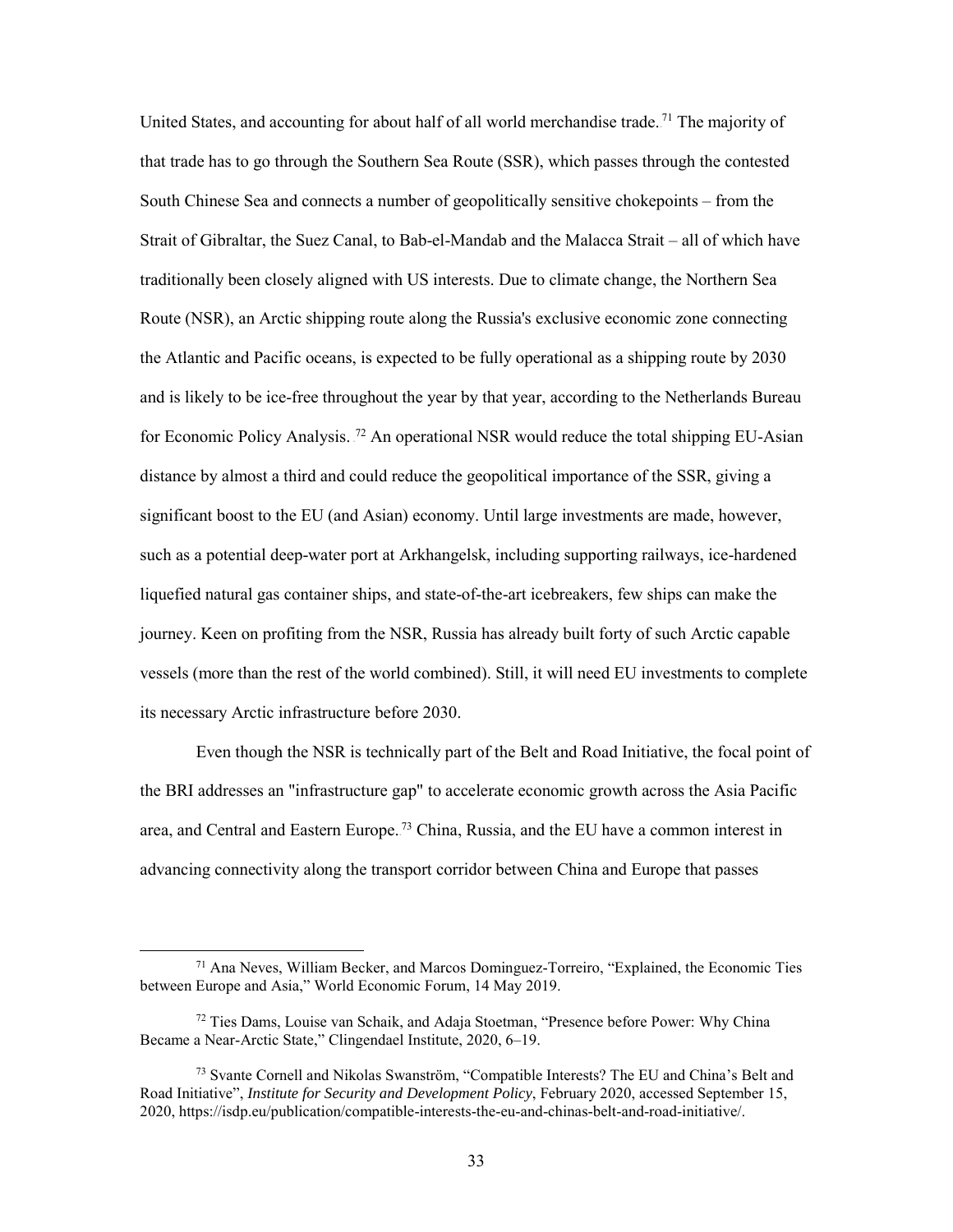through Russia, and which is part of the Silk Road Economic Belt of the BRI.<sup>74</sup> This land corridor is known as the New Eurasian Land Bridge and passes through Central Asia. The EU and Russia share an interest in finding synergies with the BRI as a way to balance China's fastgrowing clout in Eurasia and maintaining a security situation supporting EU and Russian interests. This is now very tentatively pushing both actors towards each other when it comes to Central Asia and is opening up possibilities for cooperation on connectivity and security.

#### <span id="page-41-0"></span>Military Perspective

Throughout the diplomatic, informational, and economic perspective, this monograph has discussed some possibilities for military cooperation, such as within conflict areas around Russia's periphery, the cyber domain, and security of the Arctic and the New Eurasian Land Bridge. So, how does this translate into actual military cooperation? To support these strategic goals, military cooperation should focus on preferably resolving, but at least stabilizing (frozen) conflicts, expanding cyberspace security cooperation and protecting shared EU-Russian Lines of Communication (LOC) between the EU and Asia from regional instability and terrorism.

Cooperation in frozen conflicts might seem to have a slim chance of succeeding since most of them derive from opposing interests between Moscow and Brussels. However, as discussed in the diplomatic perspective it is possible as long as the EU is willing to have patience, and the Russian oligarchy can "sell" it as a victory over the West to the Russian people. For physical military cooperation, however, the cooperation between Russia and NATO in the Balkans might serve as an example. For close to ten years, Russian and NATO soldiers worked together in NATO-led peacekeeping operations in the Balkans, initially in Bosnia and Herzegovina, and later in Kosovo as well. Relations and mutual understanding between Russian

 <sup>74</sup> Fabienne Bossuyt, "Connecting Eurasia: Is Cooperation between Russia, China, and the EU in Central Asia Possible?" *Russian International Affairs Council*, 30 May 2019, accessed September 15, 2020, https://russiancouncil.ru/en/analytics-and-comments/analytics/connecting-eurasia-is-cooperation-betweenrussia-china-and-the-eu-in-central-asia-possible/.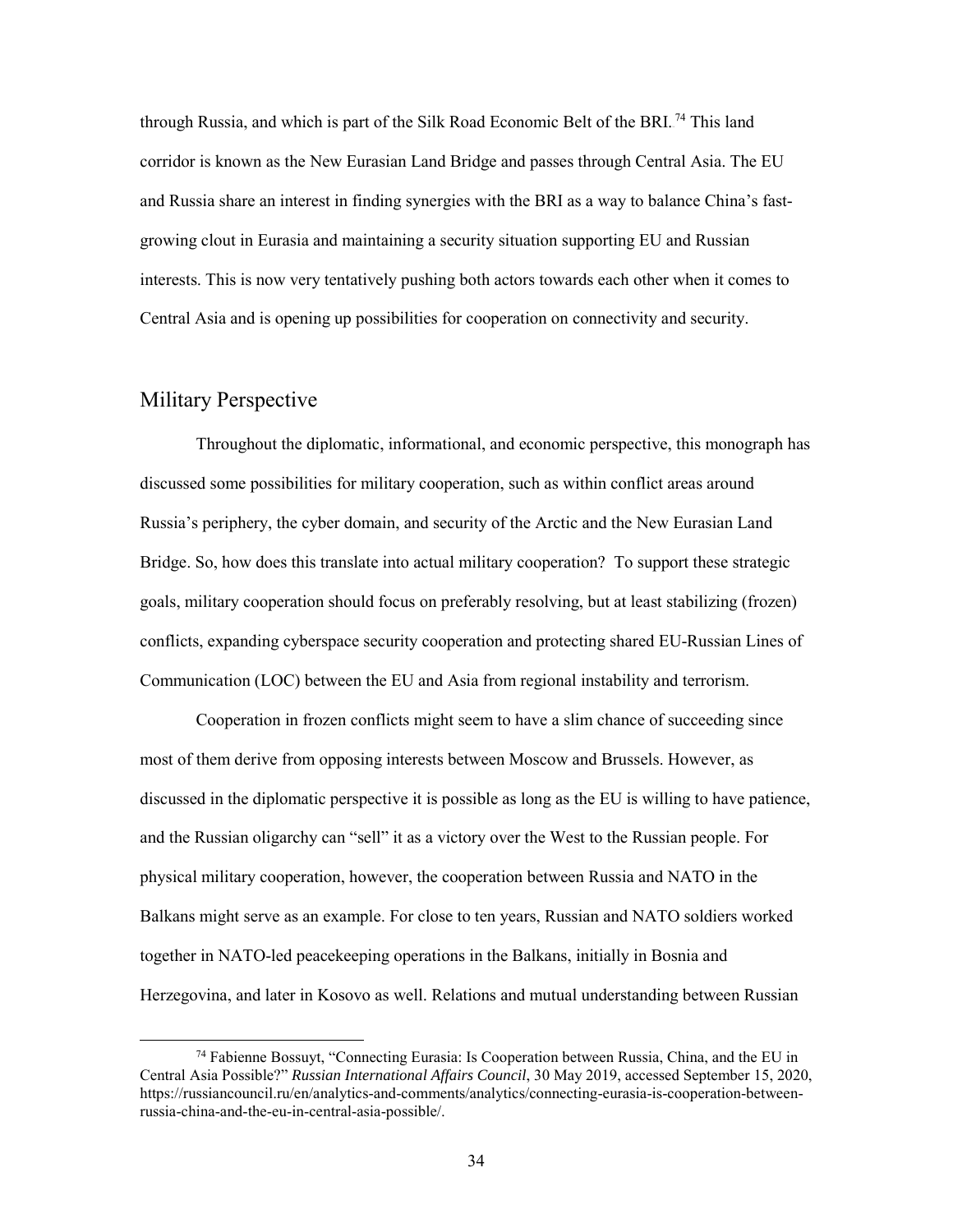and NATO troops on the ground continued to improve. Moreover, as a result of linguistic, cultural, and religious affinities, Russian peacekeepers brought an additional dimension to both SFOR and KFOR. It was not until the 1999 Kosovo Air Campaign, Moscow froze all NATO-Russia military and political cooperation, including the NATO-Russian Permanent Joint Council, and withdrew its peacekeepers in Bosnia and Herzegovina from the NATO command structure and expelled the NATO information office. For Russia, NATO violated the UN Charter and therefore acted illegally when it launched coercive military action against a sovereign state (Serbia) in the absence of a specific mandate from the UN Security Council. In hindsight, this was arguably an instance in which the West acted on democratic principles rather than rule-based values and failed to have patience toward the (inevitable) democratization process in the Balkans.

Regarding expanding cyberspace security cooperation and protecting shared EU-Russian Lines of Communication, the current EU Permanent Structured Cooperation (PESCO) offers promising possibilities for future cooperation. With the America First doctrine evoked, the European Union found itself forced to become more flexible and independent of the United States in December 2017 and, at the same time, become more capable of acting in a security policy environment that is becoming ever more acute. Thus, PESCO was initiated in 2017 and became part of the EU security and defense policy in which twenty-five of the twenty-seven national armed forces pursue structural integration. Not being held back by the current poor relationship between NATO and Russia, PESCO is not only an EU military efficiency improvement but also seems an attractive alternative for EU-Russian military cooperation. In April of 2020, the Russian ambassador to the European Union, Vladimir Chizhov, showed his country was open to participating and playing its role in PESCO projects, by stating: "it would be conceivable to work with the European Union on cyber defense or in the logistics area. In addition, Russian troops and analysts could support European Union operations in third countries with their expertise." Chizhov furthermore pointed out that Russia had already provided helicopters for an EU mission in Chad in 2008 and was also cooperating in the EU mission to combat pirates in the Horn of

35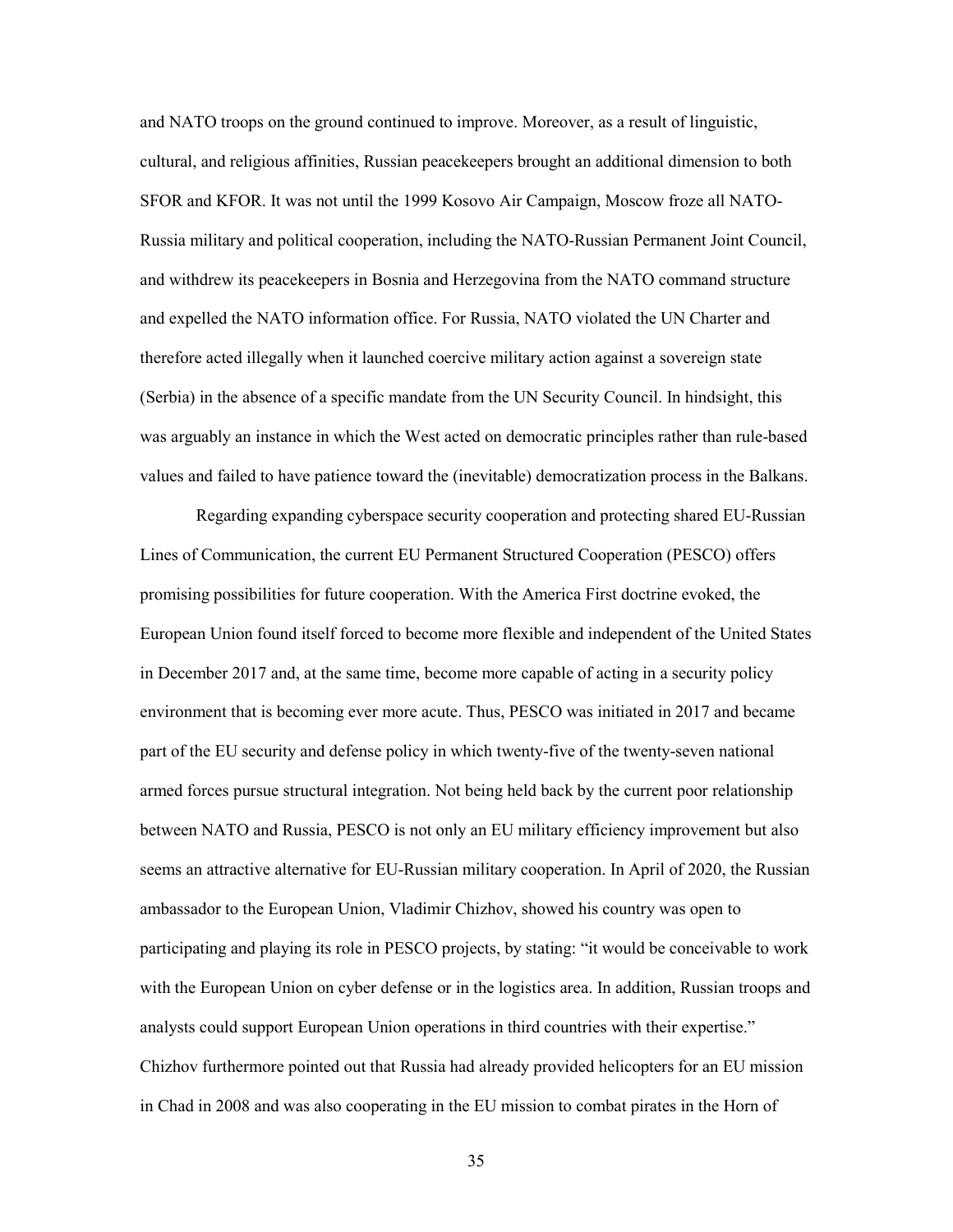Africa.<sup>75</sup> The possibility that the EU is inclined to include Russia in European intelligence operations is unlikely at the moment. However, Russian support in cyber defense, logistics and intelligence would be precisely what the EU needs to secure a future Arctic NSR, to provide stability in countries along the New Eurasian Land Bridge, and simultaneously have a positive impact on countering terrorism, while decreasing the inflow of refugees from the Middle East and Central Asia to the EU.

### 5. Conclusion

<span id="page-43-0"></span>The world is returning to great power competition. Contrary to what many believe to be a power struggle between the United States and China, the EU regards the world as multipolar instead of bipolar, however, and it prefers to stay clear of power competition while playing to a balance of power. This is done out of the belief that bipolar great power competition will lead to fixed coalitions, which fueled by nationalism instead of cooperation, might eventually lead to armed conflict. In Europe, therefore, a remarkable trend was set in motion following World War II with the express intent of permanently banishing war from the European continent and of nurturing a culture of peace and solidarity. As a more self-reliant, values-based entity with an ethical foreign policy, Europe has become a safe partner for those countries beset by the more uncompromising US principles, Russian rhetoric, or Chinese lack of openness. Realizing this advantage, the EU is influencing international stability through engaging all sorts of governments and institutions, while spreading its values through equality and patience and by motivating other great powers to become more willing to compromise as well.

Simultaneously, acknowledging Russian dependence on European trade, investments and its power as an established great power at the UNSC, Moscow has avoided open confrontation

 <sup>75</sup> Thomas O. Falk, "Russia Offers European Union Defense Cooperation", *InsideOver*, 23 April 2020, accessed September 15, 2020, https://www.insideover.com/politics/russia-offers-european-uniondefense-cooperation.html.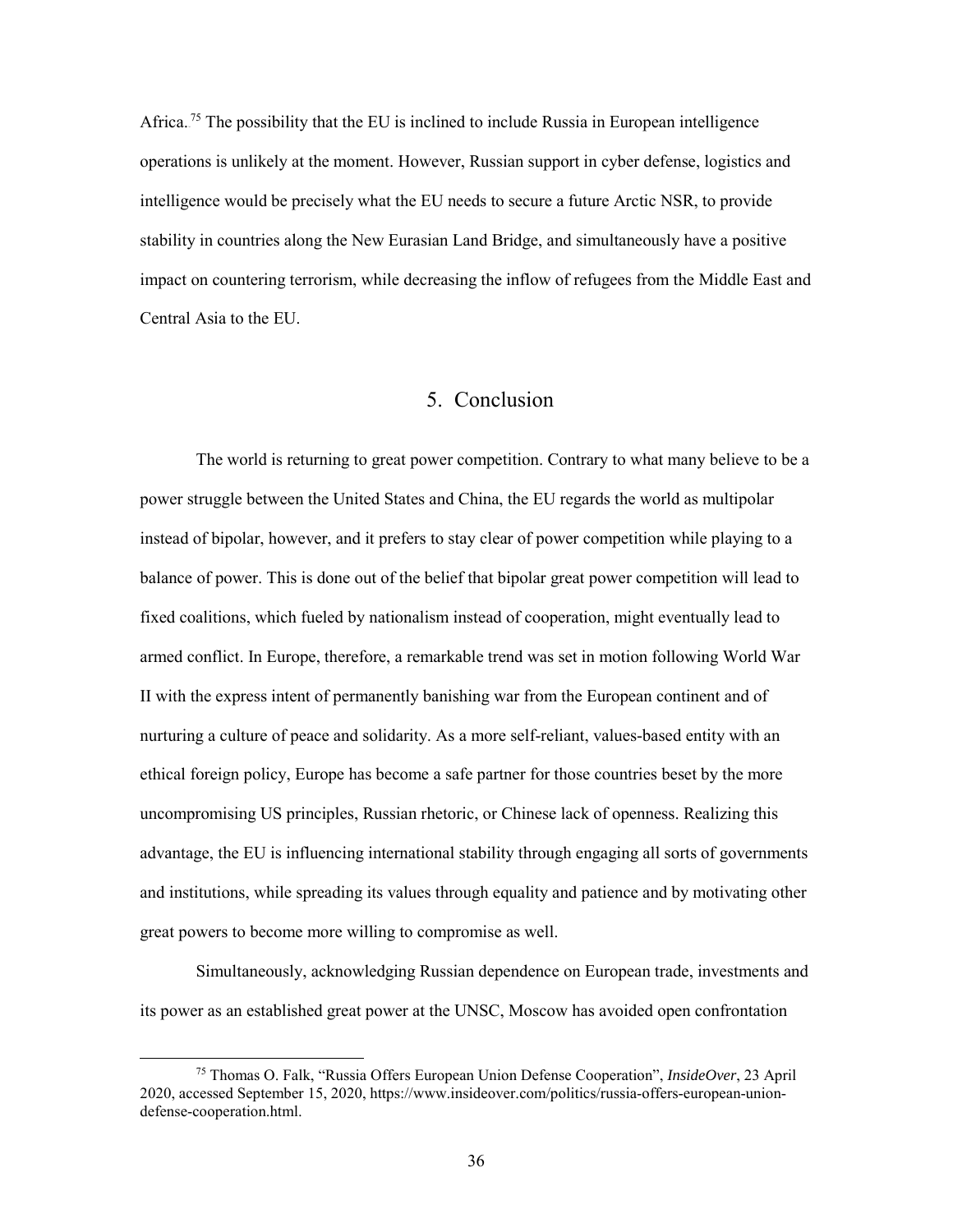with the West, and placed itself in the political and geographical position of a possible mediator of different civilizations as a bridge between the West and the rest of the world. This has given Russia the option of aiming for a global multipolar power strategy as an independent center of power, doing its best to establish equally distant or equally close relations with other centers of power. The combination of these two indicates the desire for geostrategic pluralism without jeopardizing the existing structures of the international system. For Russia today, this seems to be the way out of their current perceived geopolitical impasse.

With both great powers striving towards a multipolar world based on the current international system's structure, numerous Diplomatic, Informational, Military, and Economic (DIME) cooperation opportunities to assert national power and influence become apparent. In the diplomatic perspective, the EU strives to not just preserve the current global multilateral system, but to reform it into a system in which EU values can spread and in which both Russia and the EU, as well as the United States and China, are more equal diplomatic powers in a multipolar world. The EU will, however, need to accept that in doing so, Russian needs to feel its security is guaranteed will have to become part of EU foreign policy.

Cooperation in the informational perspective has the potential to help achieve the EU's global value-based ambitions regarding the environment, human rights, and social development by influencing other great powers, as well as help Russia get out of its diplomatic isolation. Bilateral successes such as joint EU-Russian action, stemming from the 2016 Paris Agreement, Cooperation in Arctic and nuclear research, cybersecurity, and use of sports as a global influencer, all benefit EU and Russian goals. The question is how and when popular support in the EU and Russia will allow it.

The economy is arguably the most viable option to gain that support. Moscow and Brussels might overcome their differences through the need for economic growth to remain competitive with China and the United States, much like the 1922 treaty of Rapallo between the German Republic and Russian Soviet Federative Socialist Republic, just four years after the end

37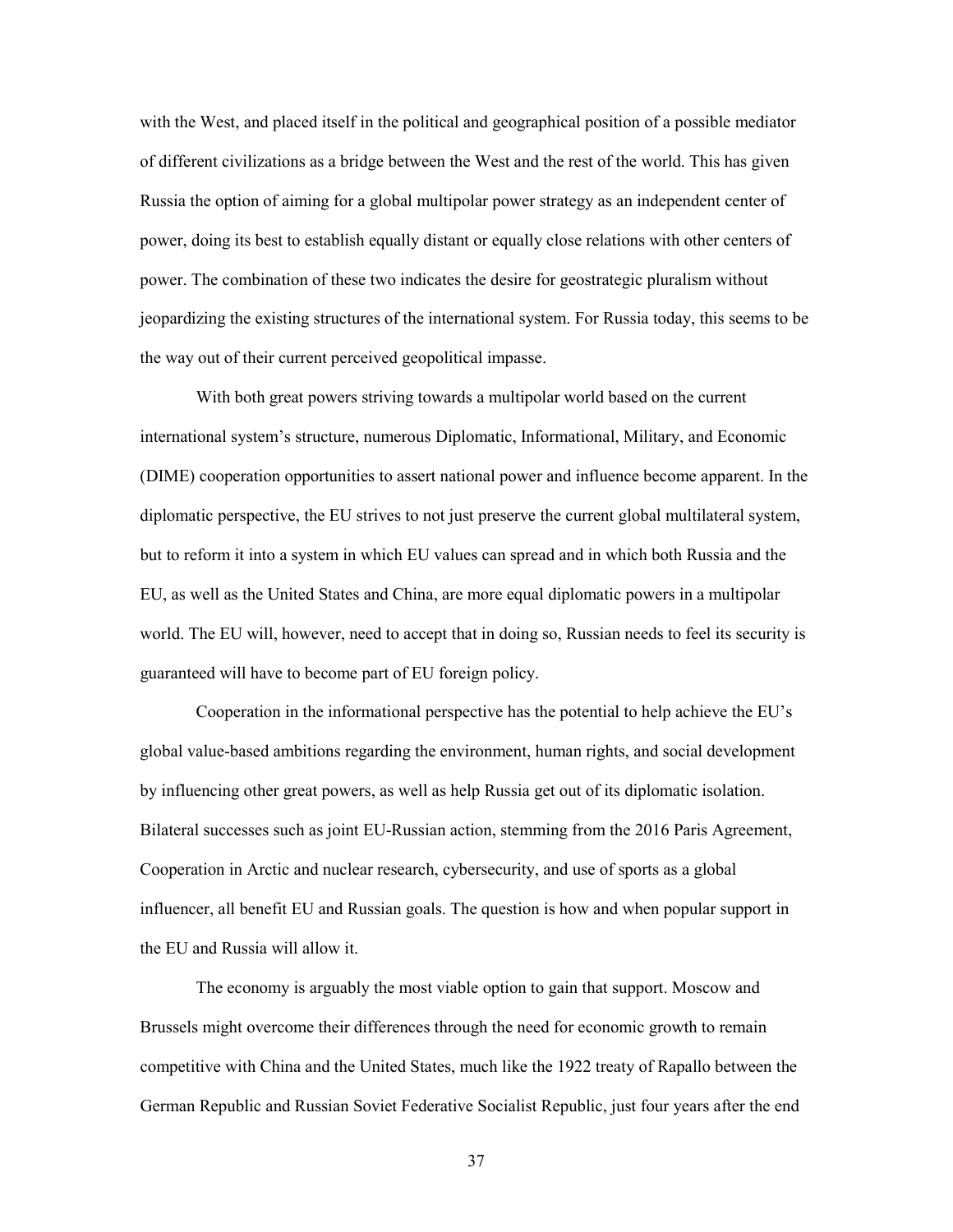of WWI. Three major cooperation projects to maintain competitiveness stand out: Facilitated EU-Russian travel for students, scientists, and businesses, and lifting current EU sanctions and Russian restrictions on combined investments in infrastructural improvements in the Arctic region to facilitate a future Northern Sea Route, as well as in Russian owned (and influenced) parts of the Chinese Belt and Road Initiative (BRI).

From a military perspective, Moscow has expressed its willingness to aid the EU PESCO initiative in cyber defense and logistical support and intelligence support. This would greatly benefit a secure future Arctic NSR, and stability in countries along the New Eurasian Land Bridge, as well as positively impact countering terrorism and diminish the number of refugees migrating from the Middle East and Central Asia to the EU. However, including Russia in EU intelligence operations would require a substantial amount of trust from the EU and might damage EU relations with other security partners such as NATO, and the United States in particular.

Summarized, there is a lot of economy driven potential for EU-Russian cooperation, to foster EU ambitions to reform the current structure of the international system towards a multipolar world, while spreading its values through equality and patience, and by acting as the intermediate great power motivating other great powers to become more willing to compromise. The EU will have to make a tradeoff, however, between the benefits of this cooperation towards securing the EU's place in a return to great power competition and the possible political damage with regard to the legitimacy of that cooperation domestically, and towards its closest ally: The United States.

38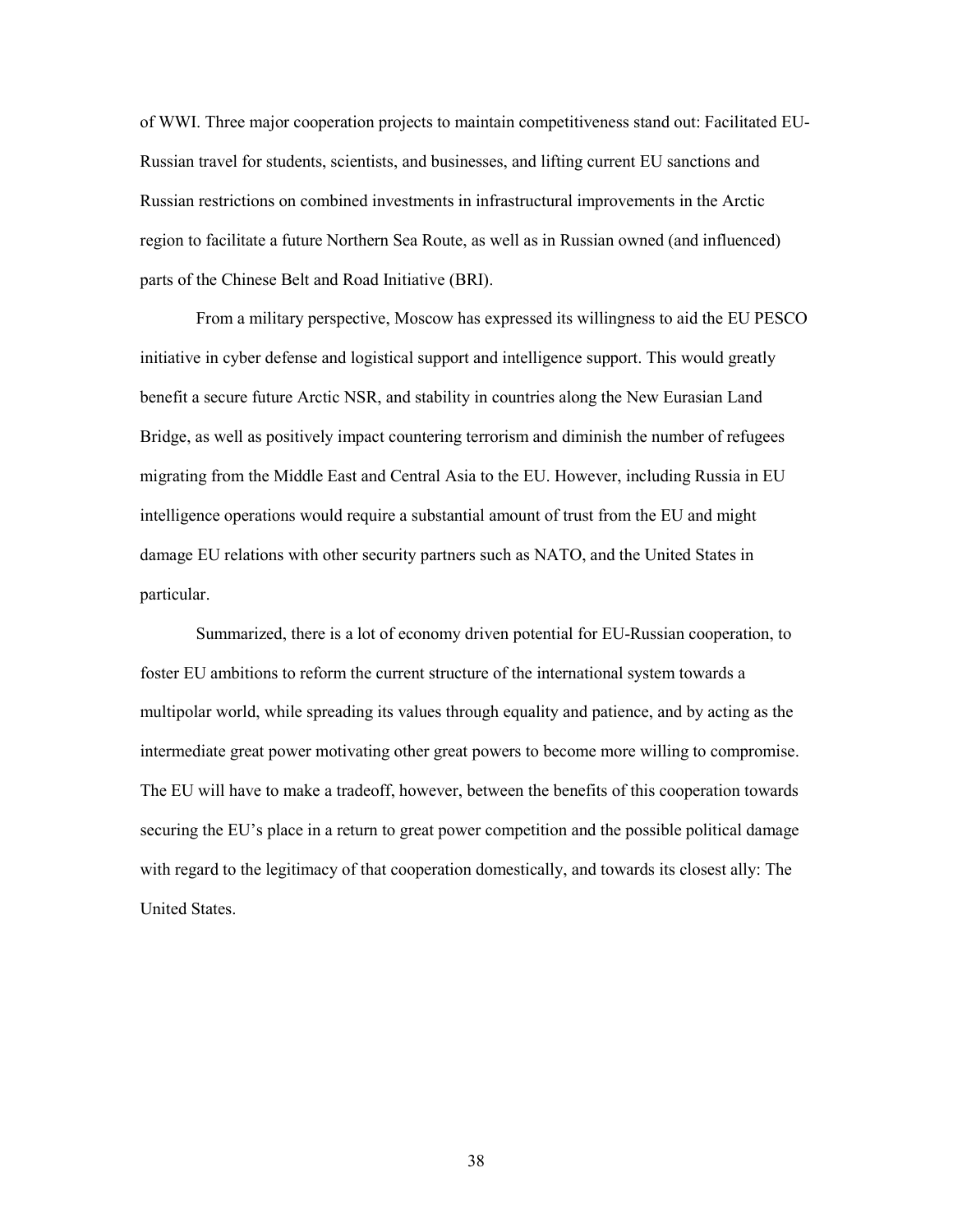#### Bibliography

- <span id="page-46-0"></span>Ashdown, Paddy. "The Global Power Shift." TEDx Brussels, December 2011, video, 09:44. Accessed September 15, 2020. [https://www.ted.com/talks/paddy\\_ashdown\\_the\\_global\\_power\\_shift#t-849728.](https://www.ted.com/talks/paddy_ashdown_the_global_power_shift#t-849728)
- Azimov, Anvar. "USA Is Increasingly Problematic, EU Should Restore Ties with Russia." Euractiv, 29 January 2020. Accessed September 15, 2020. [https://www.euractiv.com/section/global-europe/opinion/usa-is-i](https://www.euractiv.com/section/global-europe/opinion/usa-is-)ncreasingly-problematiceu-should-restore-ties-with-russia.
- Barrinha, André. "Virtual Neighbors: Russia and the EU in Cyberspace." *Insight Turkey*, Vol. 20, No. 3, 2018.
- Berger, Peter, and Luckmann, Thomas. *The Social Construction of Reality: A Treatise in the Sociology of Knowledge.* New York: Doubleday, 1966.
- Biscop, Sven. *European Strategy in the 21st Century: New Future for Old Power.* Abingdon, Oxon, New York, NY: Routledge, 2019.
- Bossuyt, Fabienne. "Connecting Eurasia: Is Cooperation between Russia, China, and the EU in Central Asia Possible?" Russian International Affairs Council, 30 May 2019. Accessed September 15, 2020. [https://russiancouncil.ru/en/analytics-and](https://russiancouncil.ru/en/analytics-and-comments/analytics/connecting-eurasia-is-cooperation-between-russia-china-and-the-eu-in-central-asia-possible/)[comments/analytics/connecting-eurasia-is-cooperation-between-russia-china-and-the-eu](https://russiancouncil.ru/en/analytics-and-comments/analytics/connecting-eurasia-is-cooperation-between-russia-china-and-the-eu-in-central-asia-possible/)[in-central-asia-possible/.](https://russiancouncil.ru/en/analytics-and-comments/analytics/connecting-eurasia-is-cooperation-between-russia-china-and-the-eu-in-central-asia-possible/)
- Brookings Institution. "Europe, Multilateralism, and Great Power Competition." *6* March 2019, Video 1:15:18. Accessed September 15, 2020. [https://www.brookings.edu/events/europe](https://www.brookings.edu/events/europe-multilateralism-and-)[multilateralism-and-g](https://www.brookings.edu/events/europe-multilateralism-and-)reat-power-competition/.
- Bishop, Donald M. "DIME, not DiME: Time to Align the Instruments of US Informational Power." 20 June 2018. Accessed September 15, 2020[. https://thestrategybridge.org/the](https://thestrategybridge.org/the-bridge/2018/6/20/dime-not-dime-%20%20time-to-)[bridge/2018/6/20/dime-not-dime- time-to-a](https://thestrategybridge.org/the-bridge/2018/6/20/dime-not-dime-%20%20time-to-)lign-the-instruments-of-us-informationalpower.
- Cameron, Fraser. "Prospects for EU-Russia Relations." Facts and Findings Konrad Adenauer Stiftung, nr 50, April 2008.
- Center for Strategic and International Studies. "Defense 2020: Great Power Competition." Transcript by Rev.com, Recorded 3 December 2019. Accessed September 15, 2020. [https://www.csis.org/analysis/great-power-competition.](https://www.csis.org/analysis/great-power-competition)
- Clunan, Anne L. *The Social Construction of Russia's Resurgence: Aspirations, Identity, and Security Interests.* Baltimore: Johns Hopkins University Press, 2009.
- Cooley, Alexander., and Nexon, Daniel. *Exit from Hegemony.* New York: Oxford University Press, 2020.
- Cornell, Svante., and Swanström, Nikolas. "Compatible Interests? The EU and China's Belt and Road Initiative." *Institute for Security and Development Policy*, February 2020. Accessed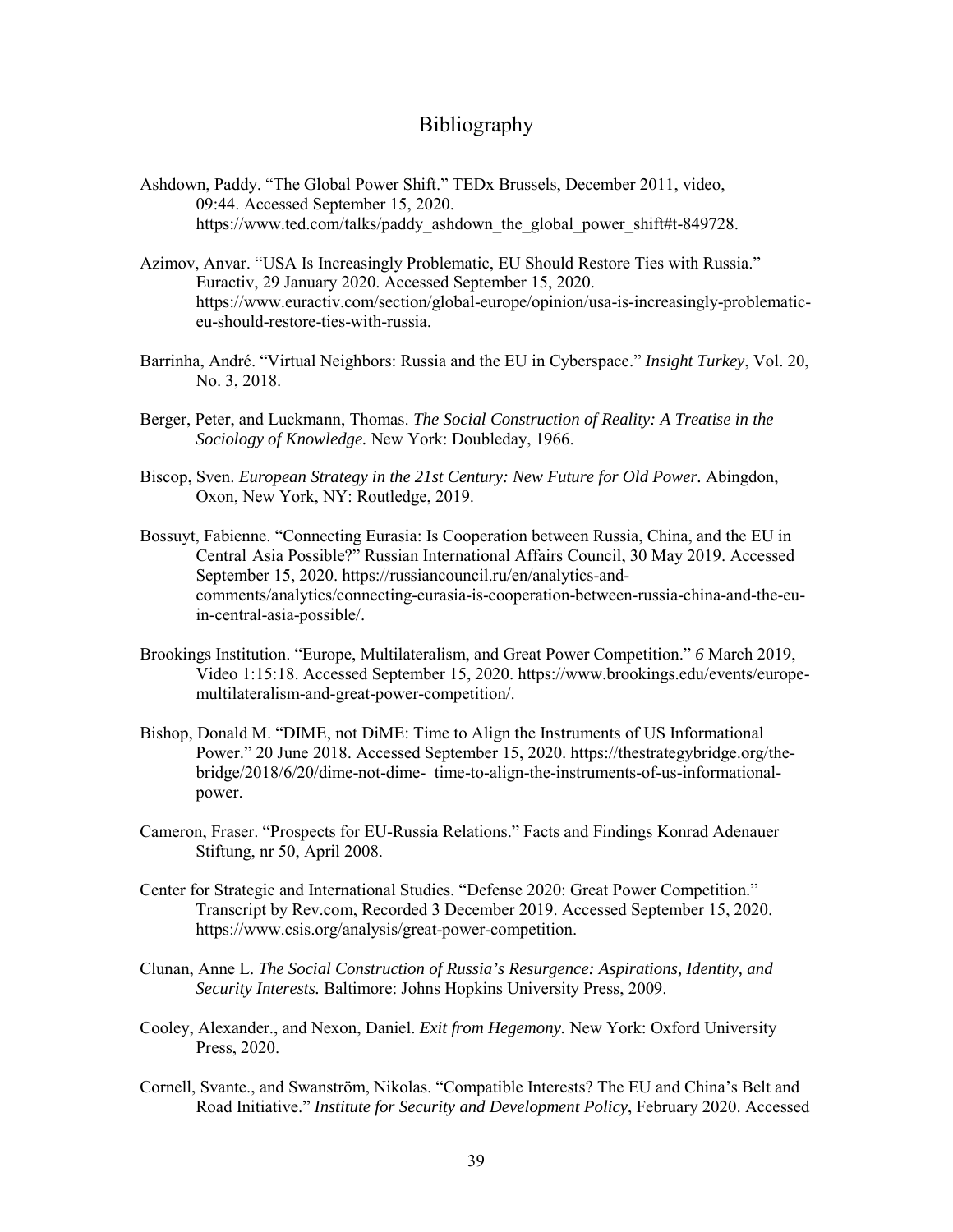September 15, 2020. [https://isdp.eu/publication/compatible-interests-the-eu-and-chinas](https://isdp.eu/publication/compatible-interests-the-eu-and-chinas-belt-and-road-)[belt-and-road-i](https://isdp.eu/publication/compatible-interests-the-eu-and-chinas-belt-and-road-)nitiative/.

- Dams, Ties., van Schaik, Louise., and Stoetman, Adaja. "Presence before Power: Why China Became a Near-Arctic State." Clingendael Institute, 2020, 6–19.
- Desbazeille, Yves. "Why the EU Needs Nuclear", *Nuclear Engineering International*, 26 March 2020. Accessed September 15, 2020. [https://www.neimagazine.com/features/featurewhy](https://www.neimagazine.com/features/featurewhy-the-eu-needs-nuclear-7839253/)[the-eu-needs-nuclear-7839253/.](https://www.neimagazine.com/features/featurewhy-the-eu-needs-nuclear-7839253/)
- Dilanian, Ken. "Russian Hackers 8 Times Faster than Chinese, Iranians, North Koreans, Says Report." NBC News, 19 February 2019.
- Drezner, Daniel W. "The Tortoise of 21st-century Great Power Politics." The Washington Post July 2020. Accessed September 15, 2020. [https://www.washingtonpost.com/outlook/2020/07/28/tortoise-21st-century-great-p](https://www.washingtonpost.com/outlook/2020/07/28/tortoise-21st-century-great-)owerpolitics/.
- European Union, "A Global Strategy for the European Union's Foreign and Security Policy." June 2016. Accessed September 15, 2020. [https://eeas.europa.eu/sites/eeas/files/eugs\\_review\\_web\\_0.pdf.](https://eeas.europa.eu/sites/eeas/files/eugs_review_web_0.pdf)
- Falk, Thomas O. "Russia Offers European Union Defense Cooperation", *InsideOver*, 23 April 2020. Accessed September 15, 2020. [https://www.insideover.com/politics/russia-offers](https://www.insideover.com/politics/russia-offers-european-union-defense-)[european-union-defense-c](https://www.insideover.com/politics/russia-offers-european-union-defense-)ooperation.html.
- "Funding by Governments", Accessed September 15, 2020. [https://www.wada-ama.org/en/funding-by-G](https://www.wada-ama.org/en/funding-by-)overnments.
- Gaddis, John Lewis. *The Landscape of History: How Historians Map the Past.* New York: Oxford University Press, 2002.
- Gerasimov, Valery. "Tsennost' nauki i predvidenii. *Voenno-promyshlennyi kur'er*." No. 8, 27 February 2013. Accessed September 15, 2020. http://vpk-news.ru/articles/14632.
- Giusti, Serena., and Penkova, Tomislava. "Russia: just a Normal Great Power?" *Istituto Per Gli Studi Politica Internazionale*, Working Paper issue 34, October 2008.
- "Global 500". Fortune. Accessed September 15, 2020. [https://fortune.com/global500/.](https://fortune.com/global500/)
- Godfroid, David. "Uitspraken Russische minister lijken opmaat voor ingreep door Moskou in Wit-Rusland." NOS news, 2 September 2020. Accessed September 15, 2020. [https://nos.nl/artikel/2346647-uitspraken-r](https://nos.nl/artikel/2346647-uitspraken-)ussische-minister-lijken-opmaat-voor-ingreepdoor-moskou-in-wit-rusland.html.
- "Great Turkish War", *New World Encyclopedia*, Accessed August 1, 2020. [https://www.newworldencyclopedia.org/entry/Great\\_Turkish\\_War.](https://www.newworldencyclopedia.org/entry/Great_Turkish_War)
- Guttman, Robert, J. *Europe in the New Century: Visions of an Emerging Superpower*. Boulder: Lynne Rienner Pub, 2001.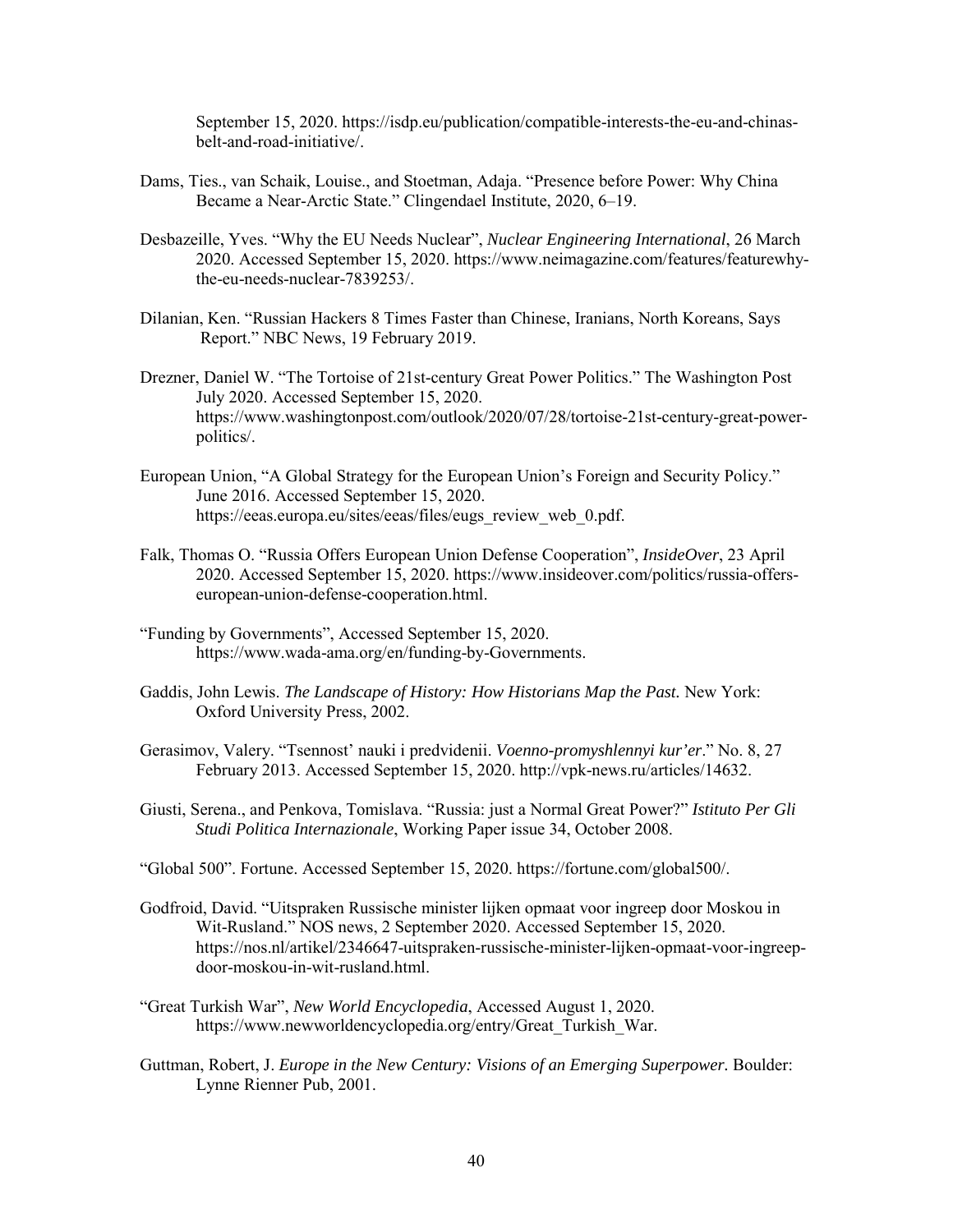- Huang, Pien. "Trump Sets Date to End WHO Membership Over Its Handling of Virus." 7 July 2020. Accessed September 15, 2020. [https://www.npr.org/sections/goatsandsoda/2020/07/07/888186158/trump-sets](https://www.npr.org/sections/goatsandsoda/2020/07/07/888186158/trump-sets-) date-to-end-who-membership-over-its-handling-of-virus.
- Fischer, Joshka. "What's Freezing Europe-Russia Relations?" *Project Syndicate*, 25 September 2019. Accessed September 15, 2020. [https://www.project](https://www.project-syndicate.org/commentary/frozen-europe-russia-relations-by-)[syndicate.org/commentary/frozen-europe-russia-relations-by-j](https://www.project-syndicate.org/commentary/frozen-europe-russia-relations-by-)oschka-fischer-2019-09.

Kahneman, Daniel. *Thinking, Fast and Slow.* New York: Farrar, Straus and Giroux, 2011.

- Keohane, Robert O., and Nye, Joseph S. "Power and Interdependence." New York: Longman, 2001.
- Leonard, Mark. "Inside Macron's Russia Initiative." *The Strategist*, Australian Strategic Policy Institute, 4 October 2019. Accessed September 15, 2020. [https://www.aspistrategist.org.au/inside-macrons-russia-i](https://www.aspistrategist.org.au/inside-macrons-russia-)nitiative/.
- Marine Engineers' Beneficial Association. "Cape Ray Completes Destruction of Syrian Chemical Agents." M.E.B.A. Telex Times, 21 August 2014.
- McCarthy, Niall. "The Biggest Financial Contributors to the WHO." *Statista*, 8 Jul 2020. Accessed September 15, 2020. [https://www.statista.com/chart/21372/assessed](https://www.statista.com/chart/21372/assessed-contributions-to-the-world-health-)[contributions-to-the-world-health-o](https://www.statista.com/chart/21372/assessed-contributions-to-the-world-health-)rganization/.
- Mueller, Gordon H. *"Rapallo Reexamined: a New Look at Germany's Secret Military Collaboration with Russia in 1922*." JSTOR, Military Affairs 40#3, 1976.
- Moravcsik, Andrew. "Europe is still a Superpower: And it's Going to Remain One for Decades to Come." *Foreign Policy Magazine*, 13 April 2017. Accessed September 15, 2020. [https://foreignpolicy.com/2017/04/13/europe-i](https://foreignpolicy.com/2017/04/13/europe-)s-still-a-superpower/.
- Neves, Ana., Becker, William., and Dominguez-Torreiro, Marcos. "Explained, the Economic T Ties between Europe and Asia." World Economic Forum, 14 May 2019.
- Odgaard, Liselotte., "Europe's Place in Sino-US Competition." *Chapter 3 in Strategic Asia 2020*, US-China Competition for Global Influence, January 2020.
- Person, Robert., "Balance of Threat: The Domestic Insecurity of Vladimir Putin." *Journal of Eurasian Studies* Volume 8, Issue 1, January 2017.
- Romaniuk, Scott N. "Rethinking EU-Russian Relations: Modern Cooperation or PostModern Strategic Partnership?" *Central European Journal of International and Strategic Studies*, 2009. Accessed September 15, 2020. [https://static.cejiss.org/data/uploaded/13835988726861/romaniuk](https://static.cejiss.org/data/uploaded/13835988726861/romaniuk-)rethinking eu russian relations.pdf.
- Ruiz, Jeanette. and Barnett, George. "Who Owns the International Internet Networks?" *The Journal of International Communication 21*, no. 1, 2015.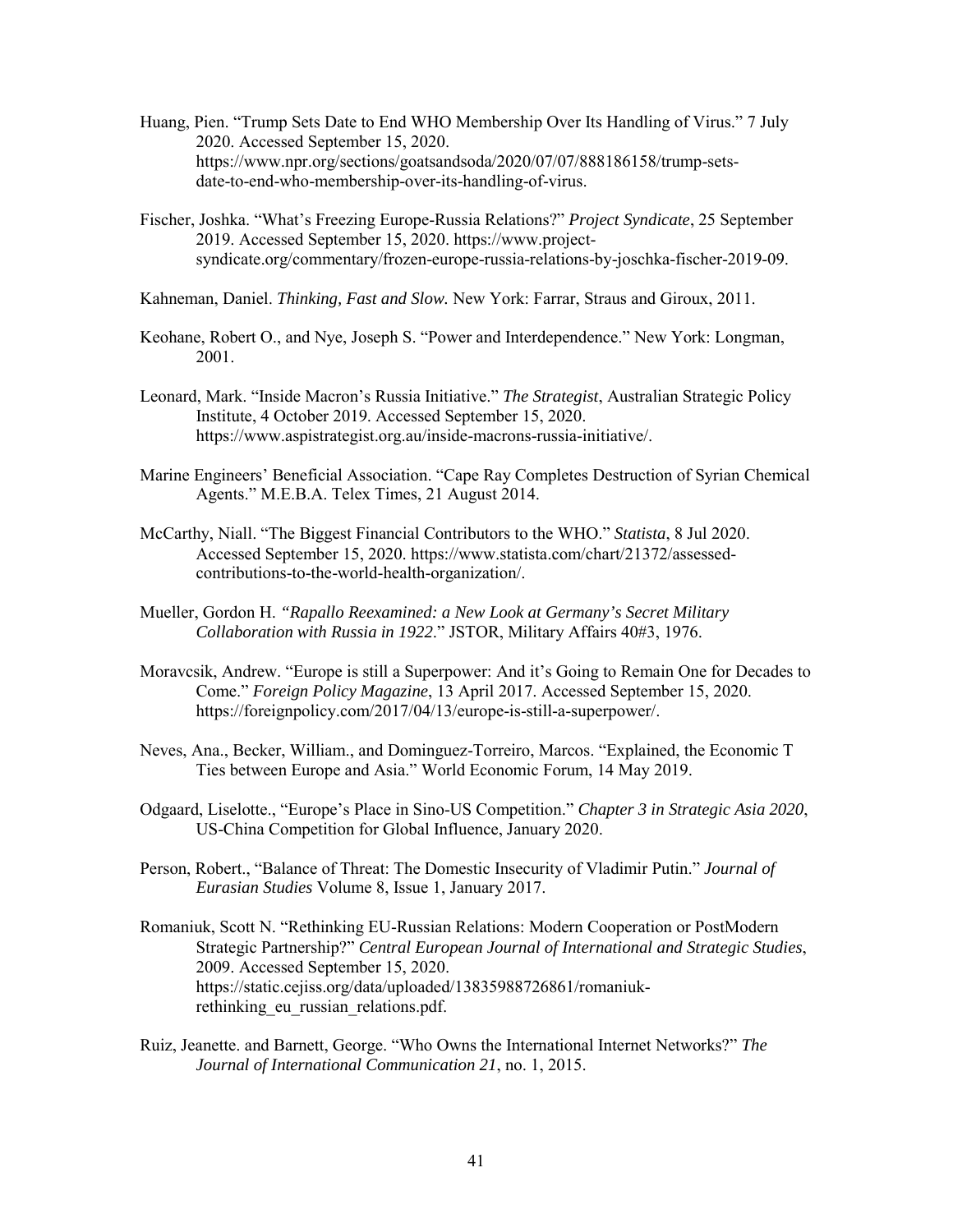- "Russia", Countries and their Cultures. Accessed August 1, 2020. [https://www.everyculture.com/No-S](https://www.everyculture.com/No-)a/Russia.html.
- Sakwa, Robert. "Greater Russia: Is Moscow out to Subvert the West?" Springer Nature Limited, July 2020, Accessed May 15, 2020. [https://www.ncbi.nlm.nih.gov/pmc/articles/PMC7362607/.](https://www.ncbi.nlm.nih.gov/pmc/articles/PMC7362607/)
- Segal, Adam. "Peering into the Future of Sino-Russian Cyber Security Cooperation." War on the Rocks, 10 August 2020. Accessed September 15, 2020. [https://warontherocks.com/2020/08/peering-into-the-future-of-s](https://warontherocks.com/2020/08/peering-into-the-future-of-)ino-russian-cybersecurity-cooperation/.
- Siegal, Nina. "Europe Searches for Tourism Breathing Space." *US News*, 19 June 2018. Accessed September 15, 2020. [https://www.usnews.com/news/best-countries/articles/2018-06-](https://www.usnews.com/news/best-countries/articles/2018-06-19/europe-confronts-the-) [19/europe-confronts-the-i](https://www.usnews.com/news/best-countries/articles/2018-06-19/europe-confronts-the-)mpact-tourists-leave-on-most-popular-destinations.
- Šimečka, Michal. "The Future of EU-Russia Relations." The Aspen Institute, Aspen review Issue #1, 2015. Accessed September 15, 2020. [https://www.aspen.review/article/2017/the](ttps://www.aspen.review/article/2017/the-f)[fu](ttps://www.aspen.review/article/2017/the-f)ture-of-eu-russia-relations/.
- Svec, Milan. "The Prague Spring: 20 Years Later." *Foreign Affairs*, July 1988. Accessed September 15, 2020. [https://www.foreignaffairs.com/articles/czech-republic/1988-06-](https://www.foreignaffairs.com/articles/czech-republic/1988-06-01/prague-spring-20-) [01/prague-spring-20-y](https://www.foreignaffairs.com/articles/czech-republic/1988-06-01/prague-spring-20-)ears-later.
- "The European Union and the Russian Federation." European External Action Service. Accessed September 15, 2020. [https://www.google.com/search?q=eeas+eu&rlz=1C1GCEB\\_enUS857US857&oq=eeas+](https://www.google.com/search?q=eeas+eu&rlz=1C1GCEB_enUS857US857&oq=eeas) &aqs=chrome.2.69i57j0l4j69i60j69i65j69i60.3600j0j7&sourceid=chrome&ie=UTF-8.
- "The Soft Power 30." Accessed September 15, 2020. [https://softpower30.com/country/russian-federation/.](https://softpower30.com/country/russian-federation/)
- The 21st Century Concert Study Group, Europe and Global Challenges Study Group, "A Twenty- First Century Concert of Powers: Promoting Great Power Multilateralism for the Post-Transatlantic Era." Peace Research Institute Frankfurt (PRIF) 2014.
- Thomas, Ward. *The Ethics of Destruction: Norms and Force in International Relations*. Ithaca, NY: Cornell University Press, 2001.
- Trenin, Dmitri. "Russia and Germany: From Estranged Partners to Good Neighbors." Carnegie Moscow Center, June, 2018. Accessed September 15, 2020. [https://carnegie.ru/2018/06/06/russia-and-germany-from-e](https://carnegie.ru/2018/06/06/russia-and-germany-from-)stranged-partners-to-goodneighbors-pub-76540.
- US Department of Defense, Secretary of Defense Mark, T. Esper. "NDS Implementation: First Year Accomplishments." Washington, DC: Government Publishing Office, 2020.
- Valet, Vicky. "The World's Most Reputable Countries 2019." *Forbes Magazine*, 15 October 2019. Accessed September 15, 2020. [https://www.forbes.com/sites/vickyvalet/2019/10/15/the-worlds-most-reputable](https://www.forbes.com/sites/vickyvalet/2019/10/15/the-worlds-most-reputable-) countries-2019/#2916df2f4cb8.